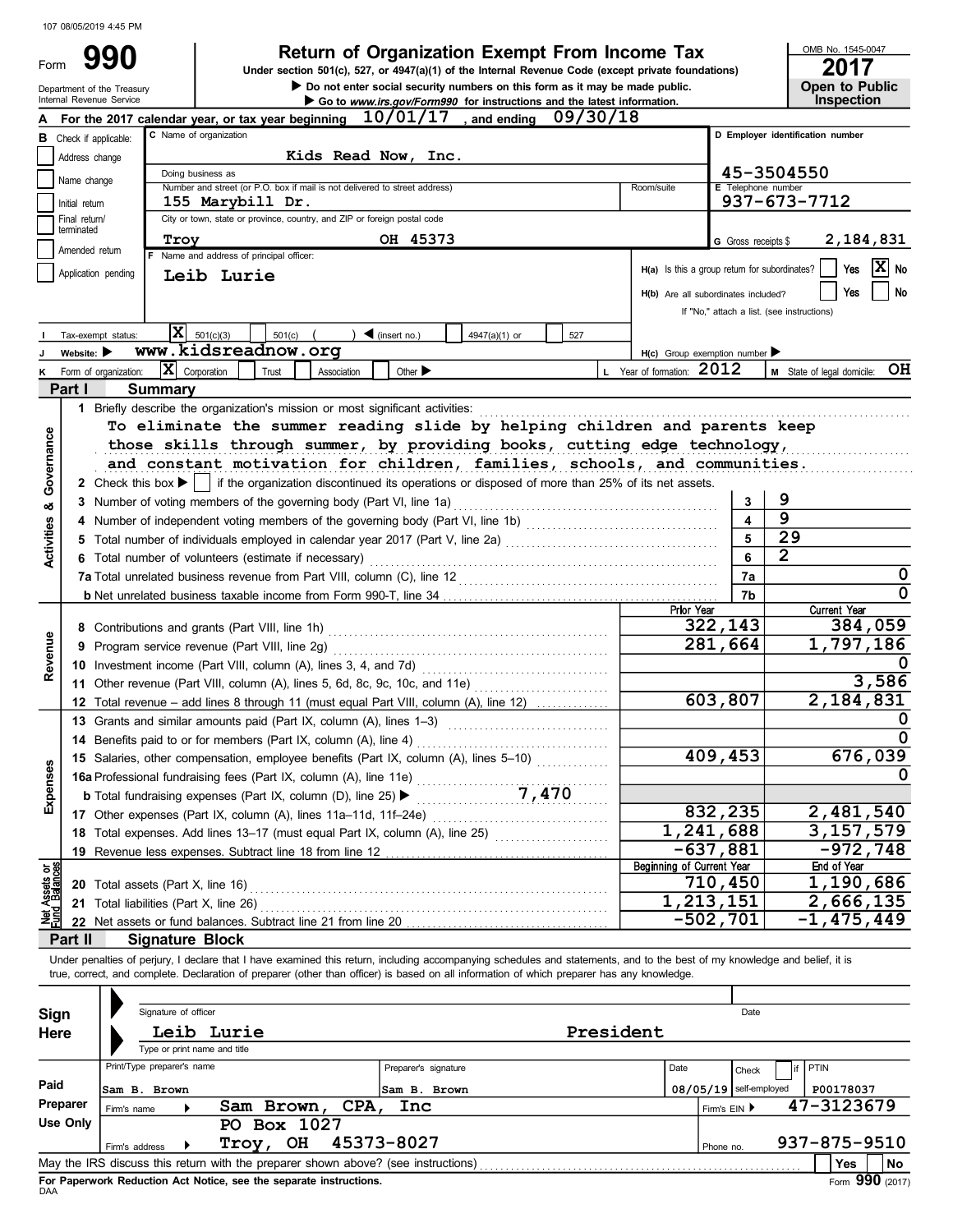| Form 990 (2017) Kids Read Now, Inc.                                                                                                                                                                 |                                                     | 45-3504550                                                                                                                                                          | Page 2                             |
|-----------------------------------------------------------------------------------------------------------------------------------------------------------------------------------------------------|-----------------------------------------------------|---------------------------------------------------------------------------------------------------------------------------------------------------------------------|------------------------------------|
| Part III                                                                                                                                                                                            | <b>Statement of Program Service Accomplishments</b> |                                                                                                                                                                     |                                    |
| 1 Briefly describe the organization's mission:                                                                                                                                                      |                                                     |                                                                                                                                                                     |                                    |
| To eliminate the summer reading slide by helping children and parents keep                                                                                                                          |                                                     | those skills through summer, by providing books, cutting edge technology,<br>and constant motivation for children, families, schools, and communities.              |                                    |
| 2 Did the organization undertake any significant program services during the year which were not listed on the<br>prior Form 990 or 990-EZ?<br>If "Yes," describe these new services on Schedule O. |                                                     |                                                                                                                                                                     | Yes $\overline{X}$ No              |
| Did the organization cease conducting, or make significant changes in how it conducts, any program<br>3<br>services?                                                                                |                                                     |                                                                                                                                                                     | $\Box$ Yes $\boxed{\mathbf{X}}$ No |
| If "Yes," describe these changes on Schedule O.<br>4                                                                                                                                                |                                                     | Describe the organization's program service accomplishments for each of its three largest program services, as measured by                                          |                                    |
| the total expenses, and revenue, if any, for each program service reported.                                                                                                                         |                                                     | expenses. Section 501(c)(3) and 501(c)(4) organizations are required to report the amount of grants and allocations to others,                                      |                                    |
| 4a (Code:<br>academic achievement.                                                                                                                                                                  | ) (Expenses $$3,069,008$ including grants of \$     | ) (Revenue \$<br>The Organization provided approximately 275,247 books to over 38,641<br>elementary students in an effort to prevent summer learning loss and boost |                                    |
|                                                                                                                                                                                                     |                                                     |                                                                                                                                                                     |                                    |
|                                                                                                                                                                                                     |                                                     |                                                                                                                                                                     |                                    |
|                                                                                                                                                                                                     |                                                     |                                                                                                                                                                     |                                    |
|                                                                                                                                                                                                     |                                                     |                                                                                                                                                                     |                                    |
|                                                                                                                                                                                                     |                                                     |                                                                                                                                                                     |                                    |
|                                                                                                                                                                                                     |                                                     |                                                                                                                                                                     |                                    |
| 4c (Code:<br>) (Expenses \$                                                                                                                                                                         |                                                     | including grants of \$<br>) (Revenue \$                                                                                                                             |                                    |
|                                                                                                                                                                                                     |                                                     |                                                                                                                                                                     |                                    |
|                                                                                                                                                                                                     |                                                     |                                                                                                                                                                     |                                    |
|                                                                                                                                                                                                     |                                                     |                                                                                                                                                                     |                                    |
|                                                                                                                                                                                                     |                                                     |                                                                                                                                                                     |                                    |
|                                                                                                                                                                                                     |                                                     |                                                                                                                                                                     |                                    |
|                                                                                                                                                                                                     |                                                     |                                                                                                                                                                     |                                    |
|                                                                                                                                                                                                     |                                                     |                                                                                                                                                                     |                                    |
| 4d Other program services (Describe in Schedule O.)                                                                                                                                                 |                                                     |                                                                                                                                                                     |                                    |
| (Expenses \$<br>4e Total program service expenses                                                                                                                                                   | including grants of \$<br>3,069,008                 | (Revenue \$                                                                                                                                                         |                                    |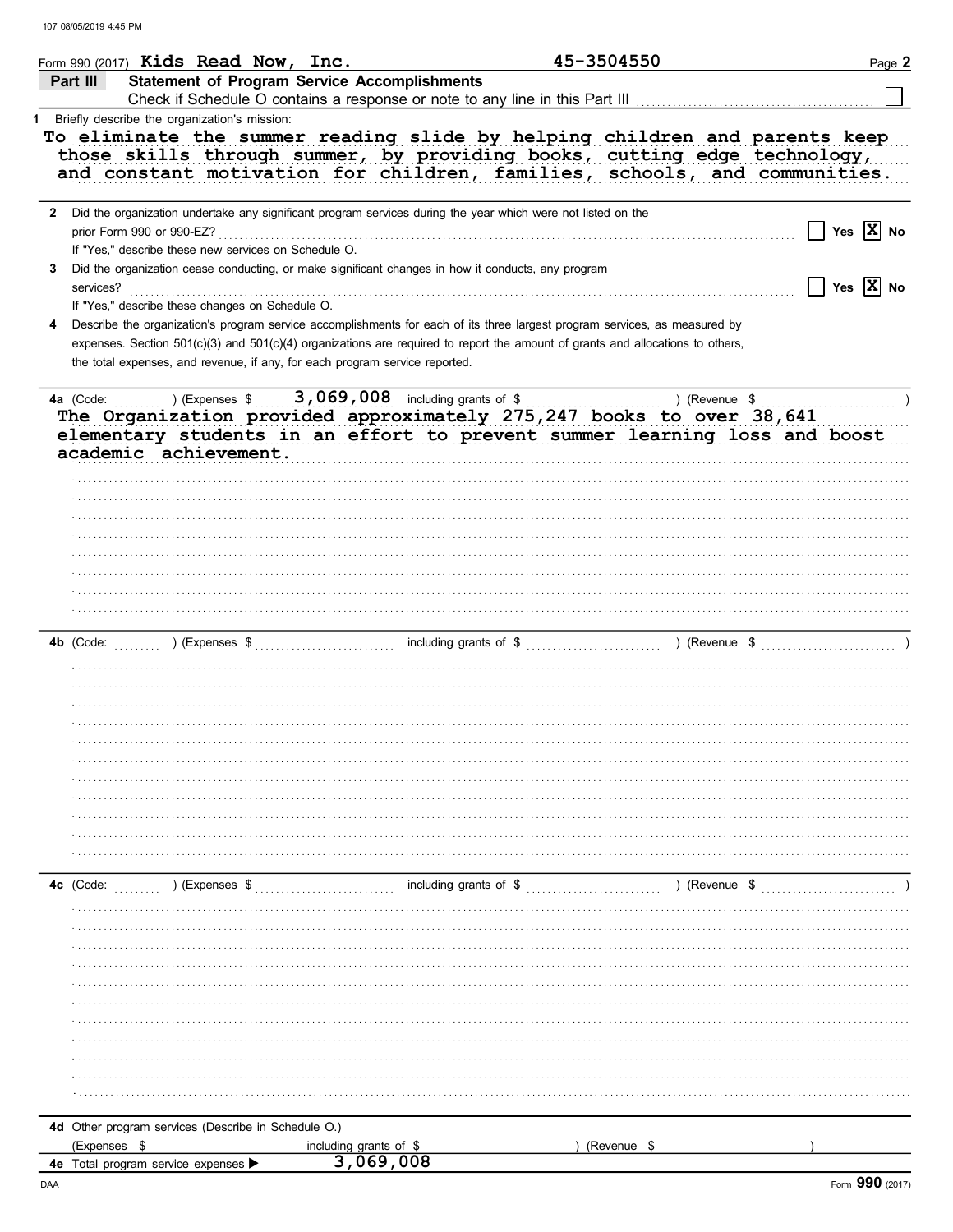|     | Form 990 $(2017)$ Kids Read Now,<br>Inc.                                                                                                                                                                                                                                                                                                                                    |                                                                                                                                                                                                                                                    |     |    |
|-----|-----------------------------------------------------------------------------------------------------------------------------------------------------------------------------------------------------------------------------------------------------------------------------------------------------------------------------------------------------------------------------|----------------------------------------------------------------------------------------------------------------------------------------------------------------------------------------------------------------------------------------------------|-----|----|
|     | <b>Checklist of Required Schedules</b><br>Part IV                                                                                                                                                                                                                                                                                                                           |                                                                                                                                                                                                                                                    |     |    |
|     |                                                                                                                                                                                                                                                                                                                                                                             |                                                                                                                                                                                                                                                    | Yes | No |
| 1.  | Is the organization described in section 501(c)(3) or $4947(a)(1)$ (other than a private foundation)? If "Yes,"                                                                                                                                                                                                                                                             |                                                                                                                                                                                                                                                    |     |    |
|     | complete Schedule A                                                                                                                                                                                                                                                                                                                                                         | 1                                                                                                                                                                                                                                                  | x   |    |
| 2   | 45-3504550<br>Did the organization report an amount for other assets in Part X, line 15 that is 5% or more of its total assets<br>.<br>Schedule D, Parts XI and XII electron contract the contract of the contract of the contract of the contract of<br>"Yes," and if the organization answered "No" to line 12a, then completing Schedule D, Parts XI and XII is optional |                                                                                                                                                                                                                                                    |     |    |
| 3   | Did the organization engage in direct or indirect political campaign activities on behalf of or in opposition to                                                                                                                                                                                                                                                            |                                                                                                                                                                                                                                                    |     |    |
|     | candidates for public office? If "Yes," complete Schedule C, Part I                                                                                                                                                                                                                                                                                                         | 3                                                                                                                                                                                                                                                  |     |    |
| 4   | Section 501(c)(3) organizations. Did the organization engage in lobbying activities, or have a section 501(h)                                                                                                                                                                                                                                                               |                                                                                                                                                                                                                                                    |     |    |
|     | election in effect during the tax year? If "Yes," complete Schedule C, Part II                                                                                                                                                                                                                                                                                              | 4                                                                                                                                                                                                                                                  |     | X  |
| 5   | Is the organization a section $501(c)(4)$ , $501(c)(5)$ , or $501(c)(6)$ organization that receives membership dues,                                                                                                                                                                                                                                                        |                                                                                                                                                                                                                                                    |     |    |
|     | assessments, or similar amounts as defined in Revenue Procedure 98-19? If "Yes," complete Schedule C,                                                                                                                                                                                                                                                                       |                                                                                                                                                                                                                                                    |     |    |
|     | Part III                                                                                                                                                                                                                                                                                                                                                                    | 5                                                                                                                                                                                                                                                  |     |    |
| 6   | Did the organization maintain any donor advised funds or any similar funds or accounts for which donors                                                                                                                                                                                                                                                                     |                                                                                                                                                                                                                                                    |     |    |
|     | have the right to provide advice on the distribution or investment of amounts in such funds or accounts? If                                                                                                                                                                                                                                                                 |                                                                                                                                                                                                                                                    |     |    |
|     | "Yes," complete Schedule D, Part I                                                                                                                                                                                                                                                                                                                                          | 6                                                                                                                                                                                                                                                  |     |    |
| 7   | Did the organization receive or hold a conservation easement, including easements to preserve open space,                                                                                                                                                                                                                                                                   |                                                                                                                                                                                                                                                    |     |    |
|     | the environment, historic land areas, or historic structures? If "Yes," complete Schedule D, Part II                                                                                                                                                                                                                                                                        | 7                                                                                                                                                                                                                                                  |     |    |
| 8   | Did the organization maintain collections of works of art, historical treasures, or other similar assets? If "Yes,"                                                                                                                                                                                                                                                         |                                                                                                                                                                                                                                                    |     |    |
|     | complete Schedule D, Part III                                                                                                                                                                                                                                                                                                                                               | 8                                                                                                                                                                                                                                                  |     | X  |
| 9   | Did the organization report an amount in Part X, line 21, for escrow or custodial account liability, serve as a                                                                                                                                                                                                                                                             |                                                                                                                                                                                                                                                    |     |    |
|     | custodian for amounts not listed in Part X; or provide credit counseling, debt management, credit repair, or                                                                                                                                                                                                                                                                |                                                                                                                                                                                                                                                    |     |    |
|     | debt negotiation services? If "Yes," complete Schedule D, Part IV                                                                                                                                                                                                                                                                                                           | 9                                                                                                                                                                                                                                                  |     |    |
| 10  | Did the organization, directly or through a related organization, hold assets in temporarily restricted                                                                                                                                                                                                                                                                     |                                                                                                                                                                                                                                                    |     |    |
|     | endowments, permanent endowments, or quasi-endowments? If "Yes," complete Schedule D, Part V                                                                                                                                                                                                                                                                                | 10                                                                                                                                                                                                                                                 |     |    |
| 11  | If the organization's answer to any of the following questions is "Yes," then complete Schedule D, Parts VI,                                                                                                                                                                                                                                                                |                                                                                                                                                                                                                                                    |     |    |
|     | VII, VIII, IX, or X as applicable.                                                                                                                                                                                                                                                                                                                                          | Page 3<br>$\mathbf x$<br>$\mathbf{2}$<br>X<br>X<br>X<br>X<br>X<br>X<br>x<br>11a<br>X<br>11b<br>X<br>11с<br>X<br>11d<br>X<br>11e<br>X<br>11f<br>X<br>12a<br>X<br>12b<br>X<br>13<br>X<br>14a<br>X<br>14b<br>X<br>15<br>X<br>16<br>X<br>17<br>X<br>18 |     |    |
| а   | Did the organization report an amount for land, buildings, and equipment in Part X, line 10? If "Yes,"                                                                                                                                                                                                                                                                      |                                                                                                                                                                                                                                                    |     |    |
|     | complete Schedule D, Part VI                                                                                                                                                                                                                                                                                                                                                |                                                                                                                                                                                                                                                    |     |    |
| b   | Did the organization report an amount for investments—other securities in Part X, line 12 that is 5% or more                                                                                                                                                                                                                                                                |                                                                                                                                                                                                                                                    |     |    |
|     | of its total assets reported in Part X, line 16? If "Yes," complete Schedule D, Part VII                                                                                                                                                                                                                                                                                    |                                                                                                                                                                                                                                                    |     |    |
|     | Did the organization report an amount for investments—program related in Part X, line 13 that is 5% or more                                                                                                                                                                                                                                                                 |                                                                                                                                                                                                                                                    |     |    |
|     | of its total assets reported in Part X, line 16? If "Yes," complete Schedule D, Part VIII                                                                                                                                                                                                                                                                                   |                                                                                                                                                                                                                                                    |     |    |
| d   |                                                                                                                                                                                                                                                                                                                                                                             |                                                                                                                                                                                                                                                    |     |    |
|     | reported in Part X, line 16? If "Yes," complete Schedule D, Part IX                                                                                                                                                                                                                                                                                                         |                                                                                                                                                                                                                                                    |     |    |
|     | Did the organization report an amount for other liabilities in Part X, line 25? If "Yes," complete Schedule D, Part X                                                                                                                                                                                                                                                       |                                                                                                                                                                                                                                                    |     |    |
| f   | Did the organization's separate or consolidated financial statements for the tax year include a footnote that addresses                                                                                                                                                                                                                                                     |                                                                                                                                                                                                                                                    |     |    |
|     | the organization's liability for uncertain tax positions under FIN 48 (ASC 740)? If "Yes," complete Schedule D, Part X                                                                                                                                                                                                                                                      |                                                                                                                                                                                                                                                    |     |    |
| 12a | Did the organization obtain separate, independent audited financial statements for the tax year? If "Yes," complete                                                                                                                                                                                                                                                         |                                                                                                                                                                                                                                                    |     |    |
|     |                                                                                                                                                                                                                                                                                                                                                                             |                                                                                                                                                                                                                                                    |     |    |
| b   | Was the organization included in consolidated, independent audited financial statements for the tax year? If                                                                                                                                                                                                                                                                |                                                                                                                                                                                                                                                    |     |    |
|     |                                                                                                                                                                                                                                                                                                                                                                             |                                                                                                                                                                                                                                                    |     |    |
| 13  |                                                                                                                                                                                                                                                                                                                                                                             |                                                                                                                                                                                                                                                    |     |    |
| 14a | Did the organization maintain an office, employees, or agents outside of the United States?                                                                                                                                                                                                                                                                                 |                                                                                                                                                                                                                                                    |     |    |
| b   | Did the organization have aggregate revenues or expenses of more than \$10,000 from grantmaking,                                                                                                                                                                                                                                                                            |                                                                                                                                                                                                                                                    |     |    |
|     | fundraising, business, investment, and program service activities outside the United States, or aggregate                                                                                                                                                                                                                                                                   |                                                                                                                                                                                                                                                    |     |    |
|     |                                                                                                                                                                                                                                                                                                                                                                             |                                                                                                                                                                                                                                                    |     |    |
| 15  | Did the organization report on Part IX, column (A), line 3, more than \$5,000 of grants or other assistance to or                                                                                                                                                                                                                                                           |                                                                                                                                                                                                                                                    |     |    |
|     | for any foreign organization? If "Yes," complete Schedule F, Parts II and IV                                                                                                                                                                                                                                                                                                |                                                                                                                                                                                                                                                    |     |    |
| 16  | Did the organization report on Part IX, column (A), line 3, more than \$5,000 of aggregate grants or other                                                                                                                                                                                                                                                                  |                                                                                                                                                                                                                                                    |     |    |
|     | assistance to or for foreign individuals? If "Yes," complete Schedule F, Parts III and IV                                                                                                                                                                                                                                                                                   |                                                                                                                                                                                                                                                    |     |    |
| 17  | Did the organization report a total of more than \$15,000 of expenses for professional fundraising services on                                                                                                                                                                                                                                                              |                                                                                                                                                                                                                                                    |     |    |
|     |                                                                                                                                                                                                                                                                                                                                                                             |                                                                                                                                                                                                                                                    |     |    |
| 18  | Did the organization report more than \$15,000 total of fundraising event gross income and contributions on                                                                                                                                                                                                                                                                 |                                                                                                                                                                                                                                                    |     |    |
|     | Part VIII, lines 1c and 8a? If "Yes," complete Schedule G, Part II                                                                                                                                                                                                                                                                                                          |                                                                                                                                                                                                                                                    |     |    |
| 19  | Did the organization report more than \$15,000 of gross income from gaming activities on Part VIII, line 9a?                                                                                                                                                                                                                                                                |                                                                                                                                                                                                                                                    |     |    |
|     |                                                                                                                                                                                                                                                                                                                                                                             | 19                                                                                                                                                                                                                                                 |     | X  |

<u>19</u> Form 990 (2017) X

DAA

|  | $\sim$ 200.0013 $V$ ; de Deed 1 |  |  |  |  |
|--|---------------------------------|--|--|--|--|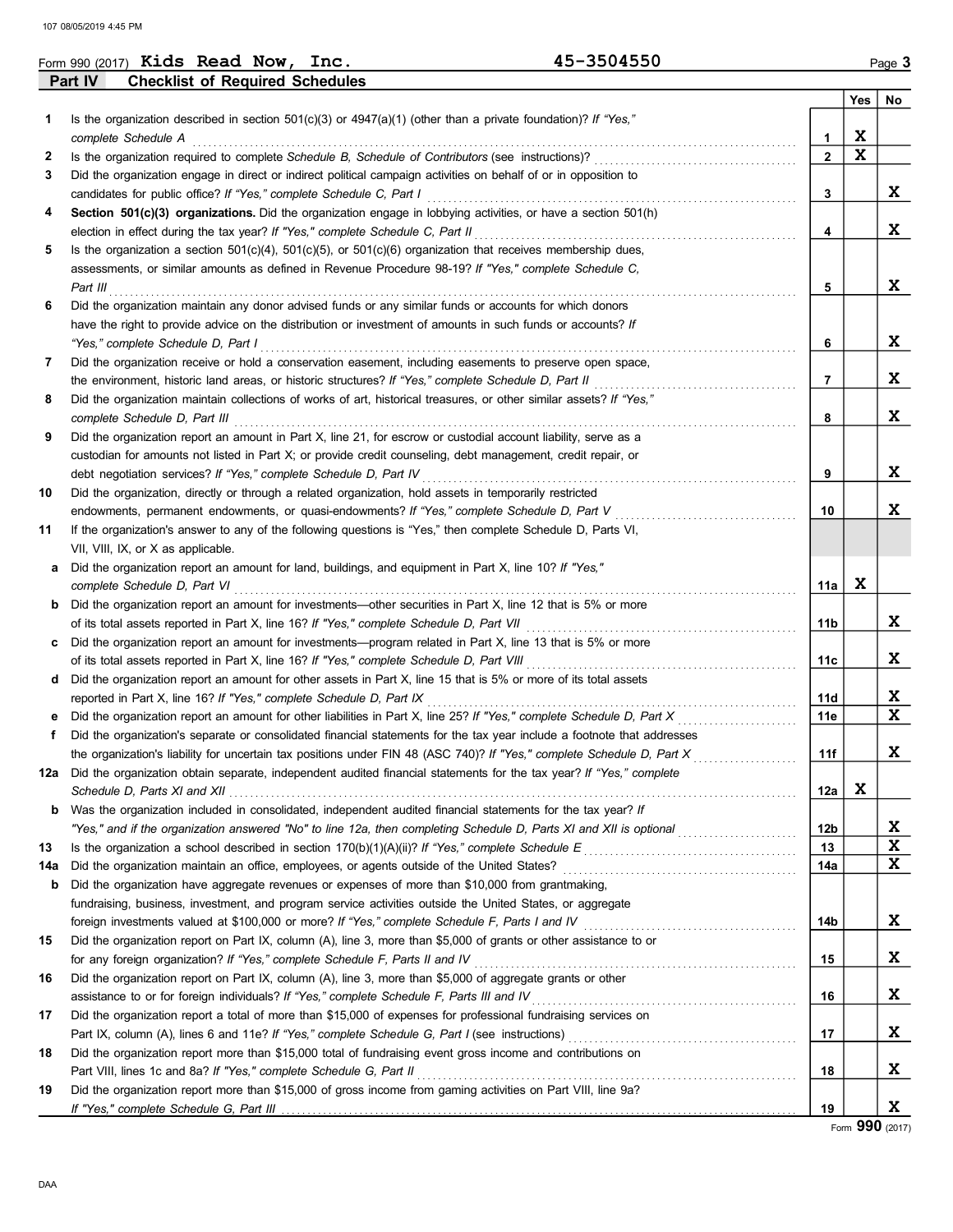|     | 45-3504550<br>Form 990 $(2017)$ Kids Read Now,<br>Inc.                                                           |            |     | Page 4 |
|-----|------------------------------------------------------------------------------------------------------------------|------------|-----|--------|
|     | <b>Checklist of Required Schedules (continued)</b><br>Part IV                                                    |            |     |        |
|     |                                                                                                                  |            | Yes | No     |
| 20a | Did the organization operate one or more hospital facilities? If "Yes," complete Schedule H                      | 20a        |     | X      |
| b   |                                                                                                                  | 20b        |     |        |
| 21  | Did the organization report more than \$5,000 of grants or other assistance to any domestic organization or      |            |     |        |
|     | domestic government on Part IX, column (A), line 1? If "Yes," complete Schedule I, Parts I and II                | 21         |     | X      |
| 22  | Did the organization report more than \$5,000 of grants or other assistance to or for domestic individuals on    |            |     |        |
|     | Part IX, column (A), line 2? If "Yes," complete Schedule I, Parts I and III                                      | 22         |     | X      |
| 23  | Did the organization answer "Yes" to Part VII, Section A, line 3, 4, or 5 about compensation of the              |            |     |        |
|     | organization's current and former officers, directors, trustees, key employees, and highest compensated          |            |     |        |
|     | employees? If "Yes," complete Schedule J                                                                         | 23         |     | X      |
| 24a | Did the organization have a tax-exempt bond issue with an outstanding principal amount of more than              |            |     |        |
|     | \$100,000 as of the last day of the year, that was issued after December 31, 2002? If "Yes," answer lines 24b    |            |     |        |
|     | through 24d and complete Schedule K. If "No," go to line 25a                                                     | 24a        |     | X      |
| b   | Did the organization invest any proceeds of tax-exempt bonds beyond a temporary period exception?                | 24b        |     |        |
| c   | Did the organization maintain an escrow account other than a refunding escrow at any time during the year        |            |     |        |
|     | to defease any tax-exempt bonds?                                                                                 | 24c        |     |        |
| d   | Did the organization act as an "on behalf of" issuer for bonds outstanding at any time during the year?          | 24d        |     |        |
| 25а | Section 501(c)(3), 501(c)(4), and 501(c)(29) organizations. Did the organization engage in an excess benefit     |            |     |        |
|     | transaction with a disqualified person during the year? If "Yes," complete Schedule L, Part I                    | 25a        |     | X      |
| b   | Is the organization aware that it engaged in an excess benefit transaction with a disqualified person in a prior |            |     |        |
|     | year, and that the transaction has not been reported on any of the organization's prior Forms 990 or 990-EZ?     |            |     |        |
|     | If "Yes." complete Schedule L. Part I                                                                            | 25b        |     | X      |
| 26  | Did the organization report any amount on Part X, line 5, 6, or 22 for receivables from or payables to any       |            |     |        |
|     | current or former officers, directors, trustees, key employees, highest compensated employees, or                |            |     |        |
|     | disqualified persons? If "Yes," complete Schedule L, Part II                                                     | 26         |     | X      |
| 27  | Did the organization provide a grant or other assistance to an officer, director, trustee, key employee,         |            |     |        |
|     | substantial contributor or employee thereof, a grant selection committee member, or to a 35% controlled          |            |     |        |
|     | entity or family member of any of these persons? If "Yes," complete Schedule L, Part III                         | 27         |     | X      |
| 28  | Was the organization a party to a business transaction with one of the following parties (see Schedule L,        |            |     |        |
|     | Part IV instructions for applicable filing thresholds, conditions, and exceptions):                              |            |     |        |
| а   | A current or former officer, director, trustee, or key employee? If "Yes," complete Schedule L, Part IV          | 28a        |     | X      |
| b   | A family member of a current or former officer, director, trustee, or key employee? If "Yes," complete           |            |     |        |
|     | Schedule L, Part IV                                                                                              | 28b        |     | x      |
| c   | An entity of which a current or former officer, director, trustee, or key employee (or a family member thereof)  |            |     |        |
|     | was an officer, director, trustee, or direct or indirect owner? If "Yes," complete Schedule L, Part IV           | 28c        |     | X      |
|     | Did the organization receive more than \$25,000 in non-cash contributions? If "Yes," complete Schedule M         | 29         | X   |        |
| 30  | Did the organization receive contributions of art, historical treasures, or other similar assets, or qualified   |            |     |        |
|     | conservation contributions? If "Yes," complete Schedule M                                                        | 30         |     | X      |
| 31  | Did the organization liquidate, terminate, or dissolve and cease operations? If "Yes," complete Schedule N,      |            |     |        |
|     | Part I                                                                                                           | 31         |     | X      |
| 32  | Did the organization sell, exchange, dispose of, or transfer more than 25% of its net assets? If "Yes,"          |            |     |        |
|     | complete Schedule N. Part II                                                                                     | 32         |     | X      |
| 33  | Did the organization own 100% of an entity disregarded as separate from the organization under Regulations       |            |     |        |
|     | sections 301.7701-2 and 301.7701-3? If "Yes," complete Schedule R, Part I                                        | 33         |     | X      |
| 34  | Was the organization related to any tax-exempt or taxable entity? If "Yes," complete Schedule R, Part II, III,   |            |     |        |
|     | or IV, and Part V, line 1                                                                                        | 34         |     | X      |
| 35a |                                                                                                                  | <b>35a</b> |     | X      |
| b   | If "Yes" to line 35a, did the organization receive any payment from or engage in any transaction with a          |            |     |        |
|     |                                                                                                                  | 35b        |     |        |
| 36  | Section 501(c)(3) organizations. Did the organization make any transfers to an exempt non-charitable             |            |     |        |
|     | related organization? If "Yes," complete Schedule R, Part V, line 2                                              | 36         |     | X      |
| 37  | Did the organization conduct more than 5% of its activities through an entity that is not a related organization |            |     |        |
|     | and that is treated as a partnership for federal income tax purposes? If "Yes," complete Schedule R,             |            |     |        |
|     | Part VI                                                                                                          | 37         |     | X      |
| 38  | Did the organization complete Schedule O and provide explanations in Schedule O for Part VI, lines 11b and       |            |     |        |
|     | 19? Note. All Form 990 filers are required to complete Schedule O.                                               | 38         |     | X      |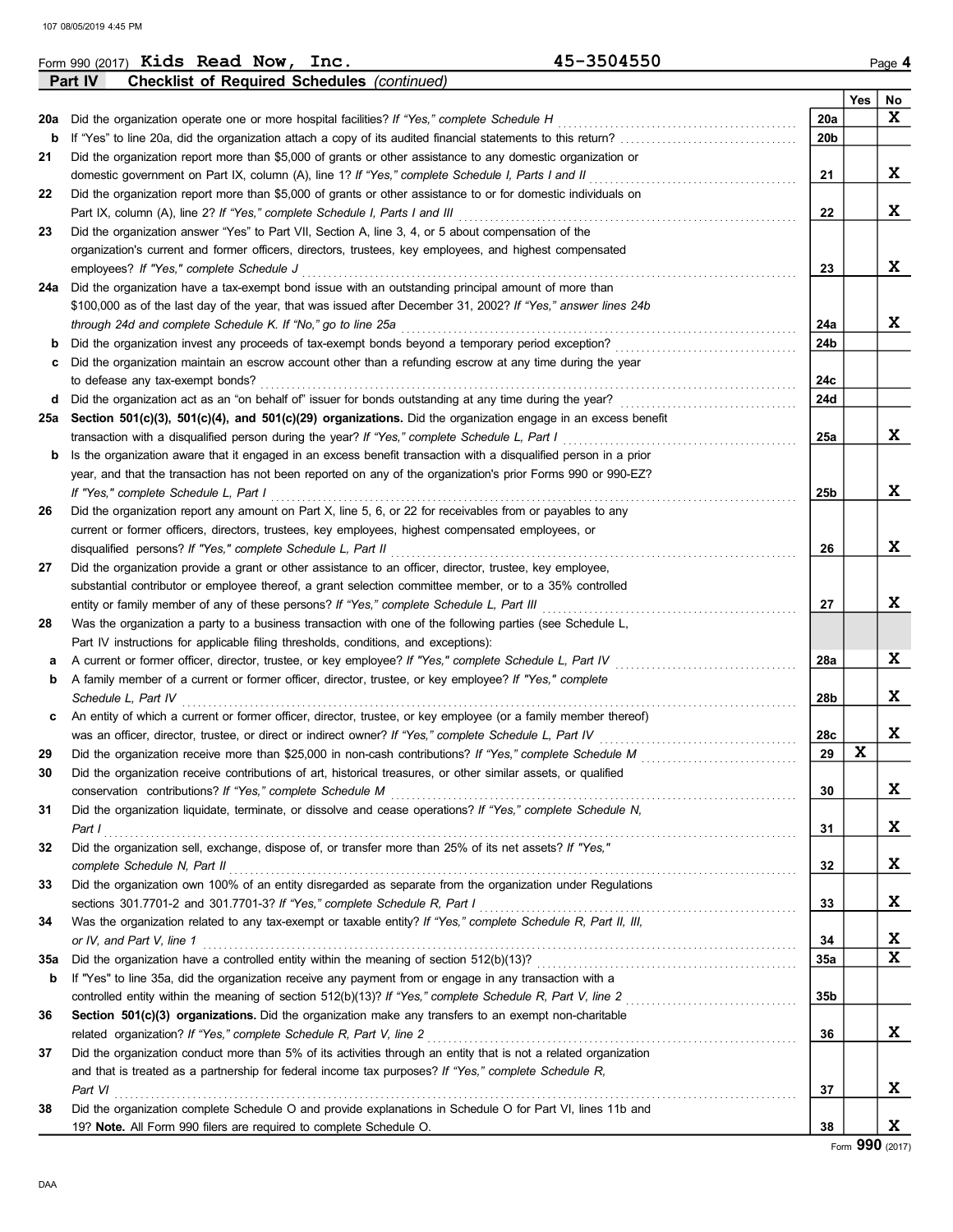|     |           | Form 990 $(2017)$ Kids Read Now, Inc.                   |  |                                                                                                                                         | 45-3504550 |                 |             |                |     | Page 5 |
|-----|-----------|---------------------------------------------------------|--|-----------------------------------------------------------------------------------------------------------------------------------------|------------|-----------------|-------------|----------------|-----|--------|
|     | Part V    |                                                         |  | Statements Regarding Other IRS Filings and Tax Compliance                                                                               |            |                 |             |                |     |        |
|     |           |                                                         |  | Check if Schedule O contains a response or note to any line in this Part V                                                              |            |                 |             |                |     |        |
|     |           |                                                         |  |                                                                                                                                         |            |                 |             |                | Yes | No     |
| 1а  |           |                                                         |  | Enter the number reported in Box 3 of Form 1096. Enter -0- if not applicable                                                            |            | 1a              | 13          |                |     |        |
| b   |           |                                                         |  | Enter the number of Forms W-2G included in line 1a. Enter -0- if not applicable                                                         |            | 1 <sub>b</sub>  | $\mathbf 0$ |                |     |        |
| с   |           |                                                         |  | Did the organization comply with backup withholding rules for reportable payments to vendors and                                        |            |                 |             |                |     |        |
|     |           | reportable gaming (gambling) winnings to prize winners? |  |                                                                                                                                         |            |                 |             | 1c             | x   |        |
| 2a  |           |                                                         |  | Enter the number of employees reported on Form W-3, Transmittal of Wage and Tax                                                         |            |                 |             |                |     |        |
|     |           |                                                         |  | Statements, filed for the calendar year ending with or within the year covered by this return                                           |            | 2a              | 29          |                |     |        |
| b   |           |                                                         |  | If at least one is reported on line 2a, did the organization file all required federal employment tax returns?                          |            |                 |             | 2b             | X   |        |
|     |           |                                                         |  | Note. If the sum of lines 1a and 2a is greater than 250, you may be required to e-file (see instructions)                               |            |                 |             |                |     |        |
| за  |           |                                                         |  | Did the organization have unrelated business gross income of \$1,000 or more during the year?                                           |            |                 |             | За             |     | x      |
| b   |           |                                                         |  | If "Yes," has it filed a Form 990-T for this year? If "No" to line 3b, provide an explanation in Schedule O                             |            |                 |             | 3b             |     |        |
| 4a  |           |                                                         |  | At any time during the calendar year, did the organization have an interest in, or a signature or other authority                       |            |                 |             |                |     |        |
|     |           |                                                         |  | over, a financial account in a foreign country (such as a bank account, securities account, or other financial                          |            |                 |             |                |     |        |
|     | account)? |                                                         |  |                                                                                                                                         |            |                 |             | 4a             |     | x      |
| b   |           | If "Yes," enter the name of the foreign country: ▶      |  |                                                                                                                                         |            |                 |             |                |     |        |
|     |           |                                                         |  | See instructions for filing requirements for FinCEN Form 114, Report of Foreign Bank and Financial Accounts                             |            |                 |             |                |     |        |
|     | (FBAR).   |                                                         |  |                                                                                                                                         |            |                 |             |                |     |        |
| 5a  |           |                                                         |  | Was the organization a party to a prohibited tax shelter transaction at any time during the tax year?                                   |            |                 |             | 5a             |     | X      |
| b   |           |                                                         |  |                                                                                                                                         |            |                 |             | 5b             |     | X      |
| c   |           |                                                         |  | If "Yes" to line 5a or 5b, did the organization file Form 8886-T?                                                                       |            |                 |             | 5c             |     |        |
| 6а  |           |                                                         |  | Does the organization have annual gross receipts that are normally greater than \$100,000, and did the                                  |            |                 |             |                |     |        |
|     |           |                                                         |  | organization solicit any contributions that were not tax deductible as charitable contributions?                                        |            |                 |             | 6a             |     | x      |
| b   |           |                                                         |  | If "Yes," did the organization include with every solicitation an express statement that such contributions or                          |            |                 |             |                |     |        |
|     |           | gifts were not tax deductible?                          |  |                                                                                                                                         |            |                 |             | 6b             |     |        |
| 7   |           |                                                         |  | Organizations that may receive deductible contributions under section 170(c).                                                           |            |                 |             |                |     |        |
| а   |           |                                                         |  | Did the organization receive a payment in excess of \$75 made partly as a contribution and partly for goods                             |            |                 |             |                |     |        |
|     |           | and services provided to the payor?                     |  |                                                                                                                                         |            |                 |             | 7а             |     |        |
| b   |           |                                                         |  | If "Yes," did the organization notify the donor of the value of the goods or services provided?                                         |            |                 |             | 7b             |     |        |
| с   |           |                                                         |  | Did the organization sell, exchange, or otherwise dispose of tangible personal property for which it was                                |            |                 |             |                |     |        |
|     |           | required to file Form 8282?                             |  |                                                                                                                                         |            |                 |             | 7c             |     |        |
| d   |           |                                                         |  |                                                                                                                                         |            | 7d              |             |                |     |        |
| е   |           |                                                         |  | Did the organization receive any funds, directly or indirectly, to pay premiums on a personal benefit contract?                         |            |                 |             | 7е             |     |        |
| f   |           |                                                         |  | Did the organization, during the year, pay premiums, directly or indirectly, on a personal benefit contract?                            |            |                 |             | 7f             |     |        |
|     |           |                                                         |  | If the organization received a contribution of qualified intellectual property, did the organization file Form 8899 as required?        |            |                 |             | 7g             |     |        |
|     |           |                                                         |  | If the organization received a contribution of cars, boats, airplanes, or other vehicles, did the organization file a Form 1098-C?      |            |                 |             | 7 <sub>h</sub> |     |        |
| 8   |           |                                                         |  | Sponsoring organizations maintaining donor advised funds. Did a donor advised fund maintained by the                                    |            |                 |             |                |     |        |
|     |           |                                                         |  | sponsoring organization have excess business holdings at any time during the year?                                                      |            |                 |             | 8              |     |        |
| 9   |           |                                                         |  | Sponsoring organizations maintaining donor advised funds.                                                                               |            |                 |             |                |     |        |
| а   |           |                                                         |  | Did the sponsoring organization make any taxable distributions under section 4966?                                                      |            |                 |             | 9а             |     |        |
| b   |           |                                                         |  | Did the sponsoring organization make a distribution to a donor, donor advisor, or related person?                                       |            |                 |             | 9b             |     |        |
| 10  |           | Section 501(c)(7) organizations. Enter:                 |  |                                                                                                                                         |            |                 |             |                |     |        |
| а   |           |                                                         |  |                                                                                                                                         |            | 10a             |             |                |     |        |
| b   |           |                                                         |  | Gross receipts, included on Form 990, Part VIII, line 12, for public use of club facilities                                             |            | 10 <sub>b</sub> |             |                |     |        |
| 11  |           | Section 501(c)(12) organizations. Enter:                |  |                                                                                                                                         |            |                 |             |                |     |        |
| а   |           | Gross income from members or shareholders               |  |                                                                                                                                         |            | 11a             |             |                |     |        |
| b   |           |                                                         |  | Gross income from other sources (Do not net amounts due or paid to other sources                                                        |            |                 |             |                |     |        |
|     |           | against amounts due or received from them.)             |  |                                                                                                                                         |            | 11 <sub>b</sub> |             |                |     |        |
| 12a |           |                                                         |  | Section 4947(a)(1) non-exempt charitable trusts. Is the organization filing Form 990 in lieu of Form 1041?                              |            |                 |             | 12a            |     |        |
| b   |           |                                                         |  | If "Yes," enter the amount of tax-exempt interest received or accrued during the year                                                   |            | 12b             |             |                |     |        |
| 13  |           |                                                         |  | Section 501(c)(29) qualified nonprofit health insurance issuers.                                                                        |            |                 |             |                |     |        |
| а   |           |                                                         |  | Is the organization licensed to issue qualified health plans in more than one state?                                                    |            |                 |             | 13а            |     |        |
|     |           |                                                         |  | Note. See the instructions for additional information the organization must report on Schedule O.                                       |            |                 |             |                |     |        |
| b   |           |                                                         |  | Enter the amount of reserves the organization is required to maintain by the states in which                                            |            |                 |             |                |     |        |
|     |           |                                                         |  | the organization is licensed to issue qualified health plans [11] contains the organization is licensed to issue qualified health plans |            | 13 <sub>b</sub> |             |                |     |        |
| c   |           | Enter the amount of reserves on hand                    |  |                                                                                                                                         |            | 13 <sub>c</sub> |             |                |     |        |
| 14a |           |                                                         |  | Did the organization receive any payments for indoor tanning services during the tax year?                                              |            |                 |             | 14a            |     | X      |
| b   |           |                                                         |  |                                                                                                                                         |            |                 |             | 14b            |     |        |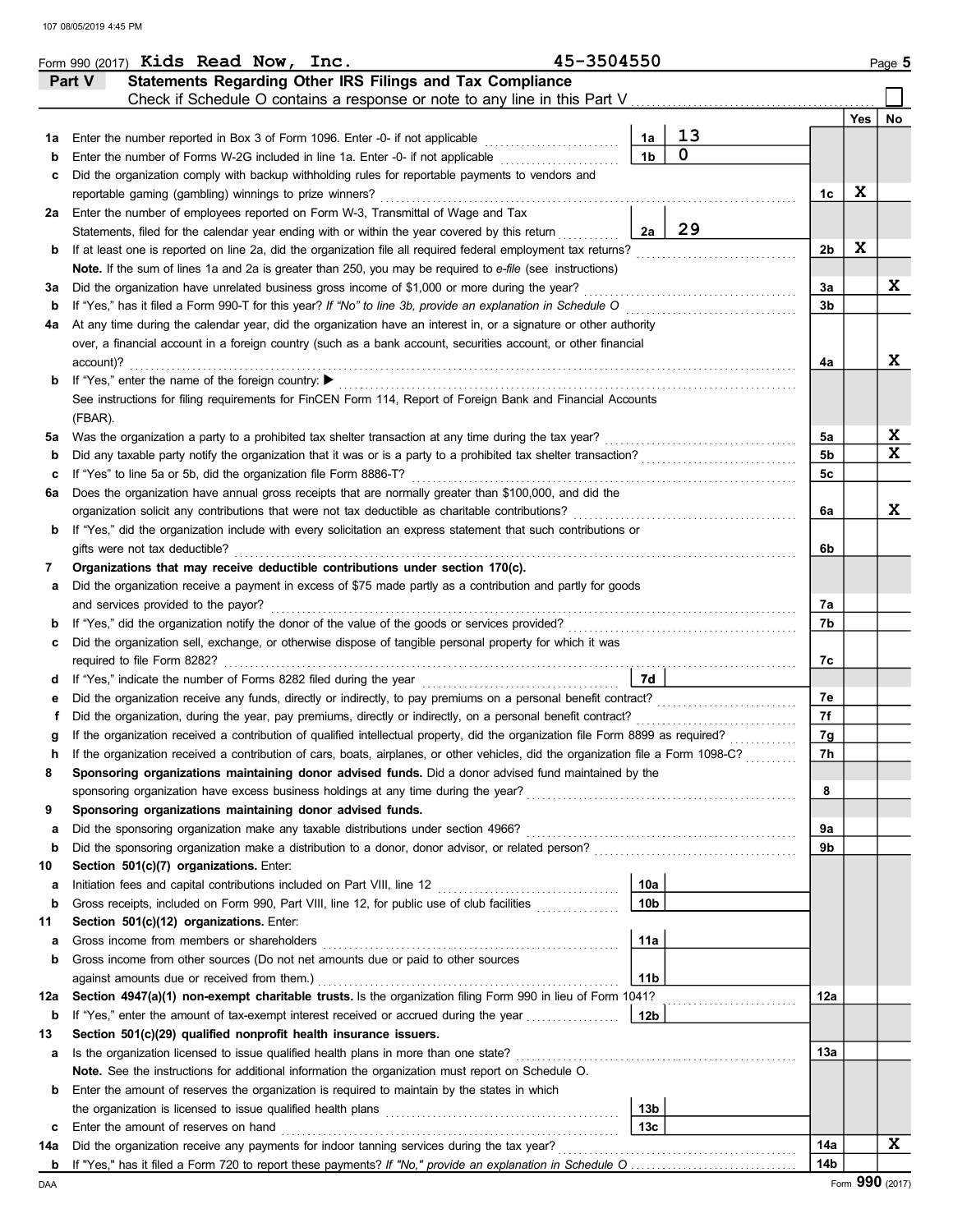|     | Form 990 (2017) Kids Read Now, Inc.                                                     |  |  | 45-3504550                                                                                                                          |    |   |                 |                 | Page 6 |
|-----|-----------------------------------------------------------------------------------------|--|--|-------------------------------------------------------------------------------------------------------------------------------------|----|---|-----------------|-----------------|--------|
|     | Part VI                                                                                 |  |  | Governance, Management, and Disclosure For each "Yes" response to lines 2 through 7b below, and for a "No"                          |    |   |                 |                 |        |
|     |                                                                                         |  |  | response to line 8a, 8b, or 10b below, describe the circumstances, processes, or changes in Schedule O. See instructions.           |    |   |                 |                 |        |
|     |                                                                                         |  |  |                                                                                                                                     |    |   |                 |                 | Ixl    |
|     | Section A. Governing Body and Management                                                |  |  |                                                                                                                                     |    |   |                 |                 |        |
|     |                                                                                         |  |  |                                                                                                                                     |    |   |                 | Yes             | No     |
| 1а  |                                                                                         |  |  | Enter the number of voting members of the governing body at the end of the tax year                                                 | 1a | 9 |                 |                 |        |
|     |                                                                                         |  |  | If there are material differences in voting rights among members of the governing body, or                                          |    |   |                 |                 |        |
|     |                                                                                         |  |  | if the governing body delegated broad authority to an executive committee or similar                                                |    |   |                 |                 |        |
|     | committee, explain in Schedule O.                                                       |  |  |                                                                                                                                     |    |   |                 |                 |        |
|     |                                                                                         |  |  |                                                                                                                                     | 1b | 9 |                 |                 |        |
| b   |                                                                                         |  |  | Enter the number of voting members included in line 1a, above, who are independent                                                  |    |   |                 |                 |        |
| 2   |                                                                                         |  |  | Did any officer, director, trustee, or key employee have a family relationship or a business relationship with                      |    |   |                 |                 |        |
|     | any other officer, director, trustee, or key employee?                                  |  |  |                                                                                                                                     |    |   | 2               | X               |        |
| 3   |                                                                                         |  |  | Did the organization delegate control over management duties customarily performed by or under the direct                           |    |   |                 |                 |        |
|     |                                                                                         |  |  | supervision of officers, directors, or trustees, or key employees to a management company or other person?                          |    |   | 3               |                 | X      |
| 4   |                                                                                         |  |  | Did the organization make any significant changes to its governing documents since the prior Form 990 was filed?                    |    |   | 4               |                 | X      |
| 5   |                                                                                         |  |  | Did the organization become aware during the year of a significant diversion of the organization's assets?                          |    |   | 5               |                 | X      |
| 6   | Did the organization have members or stockholders?                                      |  |  |                                                                                                                                     |    |   | 6               |                 | X      |
| 7а  |                                                                                         |  |  | Did the organization have members, stockholders, or other persons who had the power to elect or appoint                             |    |   |                 |                 |        |
|     | one or more members of the governing body?                                              |  |  |                                                                                                                                     |    |   | 7a              |                 | x      |
| b   |                                                                                         |  |  | Are any governance decisions of the organization reserved to (or subject to approval by) members,                                   |    |   |                 |                 |        |
|     | stockholders, or persons other than the governing body?                                 |  |  |                                                                                                                                     |    |   | 7b              |                 | x      |
| 8   |                                                                                         |  |  | Did the organization contemporaneously document the meetings held or written actions undertaken during the year by the following:   |    |   |                 |                 |        |
| а   | The governing body?                                                                     |  |  |                                                                                                                                     |    |   | 8а              | X               |        |
| b   | Each committee with authority to act on behalf of the governing body?                   |  |  |                                                                                                                                     |    |   | 8b              | X               |        |
| 9   |                                                                                         |  |  | Is there any officer, director, trustee, or key employee listed in Part VII, Section A, who cannot be reached at                    |    |   |                 |                 |        |
|     |                                                                                         |  |  | the organization's mailing address? If "Yes," provide the names and addresses in Schedule O                                         |    |   | 9               |                 | x      |
|     |                                                                                         |  |  | Section B. Policies (This Section B requests information about policies not required by the Internal Revenue Code.)                 |    |   |                 |                 |        |
|     |                                                                                         |  |  |                                                                                                                                     |    |   |                 | Yes             | No     |
| 10a | Did the organization have local chapters, branches, or affiliates?                      |  |  |                                                                                                                                     |    |   | 10a             |                 | x      |
| b   |                                                                                         |  |  | If "Yes," did the organization have written policies and procedures governing the activities of such chapters,                      |    |   |                 |                 |        |
|     |                                                                                         |  |  | affiliates, and branches to ensure their operations are consistent with the organization's exempt purposes?                         |    |   | 10b             |                 |        |
|     |                                                                                         |  |  |                                                                                                                                     |    |   | 11a             | X               |        |
| 11a |                                                                                         |  |  | Has the organization provided a complete copy of this Form 990 to all members of its governing body before filing the form?         |    |   |                 |                 |        |
| b   |                                                                                         |  |  | Describe in Schedule O the process, if any, used by the organization to review this Form 990.                                       |    |   |                 |                 |        |
| 12a | Did the organization have a written conflict of interest policy? If "No," go to line 13 |  |  |                                                                                                                                     |    |   | 12a             | Χ               |        |
| b   |                                                                                         |  |  | Were officers, directors, or trustees, and key employees required to disclose annually interests that could give rise to conflicts? |    |   | 12 <sub>b</sub> | $\mathbf x$     |        |
|     |                                                                                         |  |  | Did the organization regularly and consistently monitor and enforce compliance with the policy? If "Yes,"                           |    |   |                 |                 |        |
|     | describe in Schedule O how this was done                                                |  |  |                                                                                                                                     |    |   | 12c             | X               |        |
| 13  | Did the organization have a written whistleblower policy?                               |  |  |                                                                                                                                     |    |   | 13              | X               |        |
| 14  | Did the organization have a written document retention and destruction policy?          |  |  |                                                                                                                                     |    |   | 14              | X               |        |
| 15  |                                                                                         |  |  | Did the process for determining compensation of the following persons include a review and approval by                              |    |   |                 |                 |        |
|     |                                                                                         |  |  | independent persons, comparability data, and contemporaneous substantiation of the deliberation and decision?                       |    |   |                 |                 |        |
| а   | The organization's CEO, Executive Director, or top management official                  |  |  |                                                                                                                                     |    |   | 15a             |                 | X      |
| b   | Other officers or key employees of the organization                                     |  |  |                                                                                                                                     |    |   | 15b             |                 | X      |
|     | If "Yes" to line 15a or 15b, describe the process in Schedule O (see instructions).     |  |  |                                                                                                                                     |    |   |                 |                 |        |
| 16a |                                                                                         |  |  | Did the organization invest in, contribute assets to, or participate in a joint venture or similar arrangement                      |    |   |                 |                 |        |
|     | with a taxable entity during the year?                                                  |  |  |                                                                                                                                     |    |   | 16a             |                 | x      |
| b   |                                                                                         |  |  | If "Yes," did the organization follow a written policy or procedure requiring the organization to evaluate its                      |    |   |                 |                 |        |
|     |                                                                                         |  |  | participation in joint venture arrangements under applicable federal tax law, and take steps to safeguard the                       |    |   |                 |                 |        |
|     |                                                                                         |  |  |                                                                                                                                     |    |   | 16b             |                 |        |
|     | <b>Section C. Disclosure</b>                                                            |  |  |                                                                                                                                     |    |   |                 |                 |        |
| 17  | List the states with which a copy of this Form 990 is required to be filed >            |  |  | OH                                                                                                                                  |    |   |                 |                 |        |
|     |                                                                                         |  |  | Section 6104 requires an organization to make its Forms 1023 (or 1024 if applicable), 990, and 990-T (Section 501(c)(3)s only)      |    |   |                 |                 |        |
| 18  |                                                                                         |  |  |                                                                                                                                     |    |   |                 |                 |        |
|     |                                                                                         |  |  | available for public inspection. Indicate how you made these available. Check all that apply.                                       |    |   |                 |                 |        |
|     | Own website                                                                             |  |  | Another's website $ X $ Upon request<br>Other (explain in Schedule O)                                                               |    |   |                 |                 |        |
| 19  |                                                                                         |  |  | Describe in Schedule O whether (and if so, how) the organization made its governing documents, conflict of interest policy, and     |    |   |                 |                 |        |
|     | financial statements available to the public during the tax year.                       |  |  |                                                                                                                                     |    |   |                 |                 |        |
| 20  |                                                                                         |  |  | State the name, address, and telephone number of the person who possesses the organization's books and records: ▶                   |    |   |                 |                 |        |
|     | Barbara Lurie                                                                           |  |  | 110 Foss Way                                                                                                                        |    |   |                 |                 |        |
|     | Troy                                                                                    |  |  | OH 45373                                                                                                                            |    |   | 937-673-7712    |                 |        |
| DAA |                                                                                         |  |  |                                                                                                                                     |    |   |                 | Form 990 (2017) |        |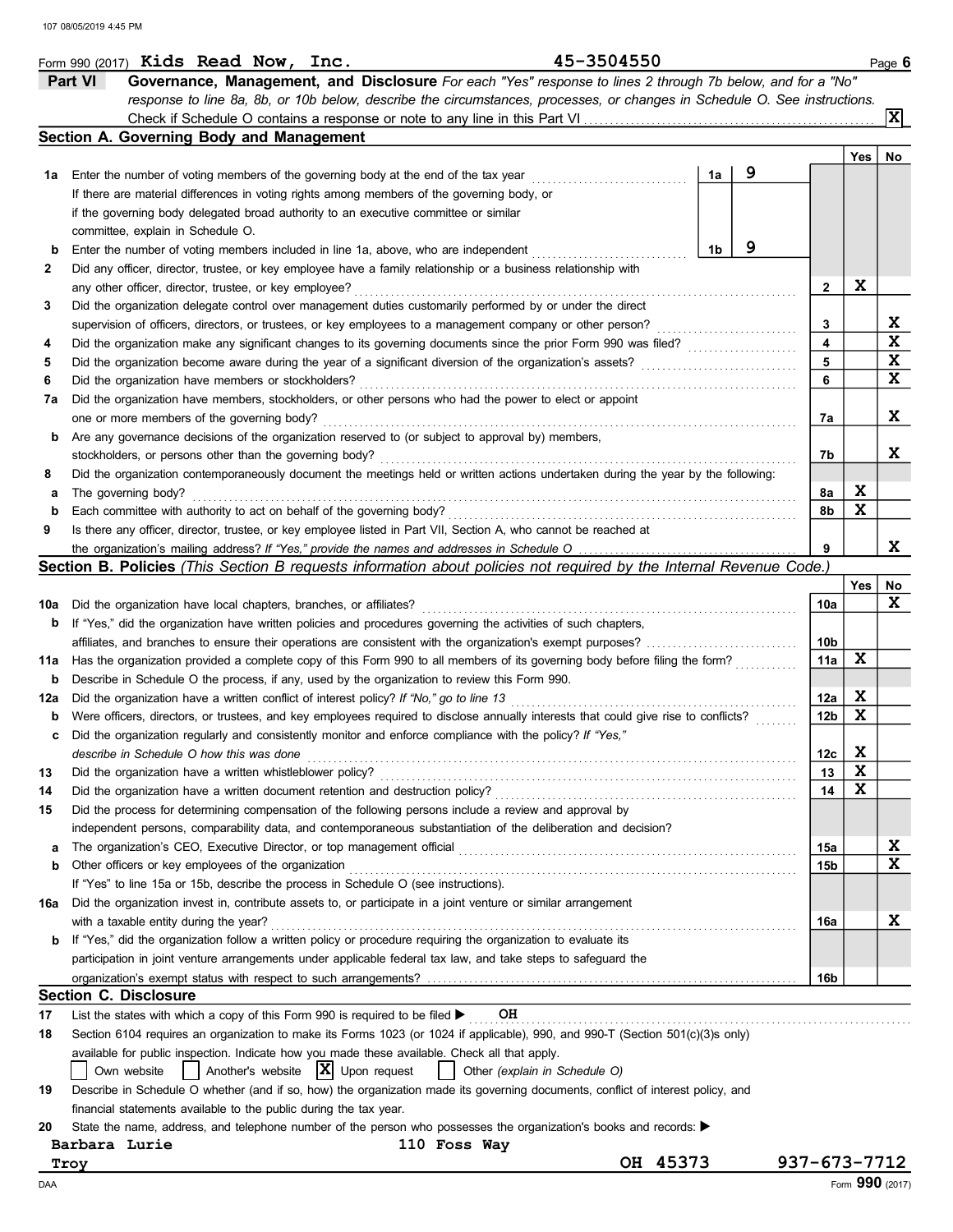|          | Form 990 $(2017)$ Kids Read Now, Inc.                                        | 45-3504550                                                                                       | Page 7 |
|----------|------------------------------------------------------------------------------|--------------------------------------------------------------------------------------------------|--------|
| Part VII |                                                                              | Compensation of Officers, Directors, Trustees, Key Employees, Highest Compensated Employees, and |        |
|          | Independent Contractors                                                      |                                                                                                  |        |
|          | Check if Schedule O contains a response or note to any line in this Part VII |                                                                                                  |        |

#### Section A. Officers, Directors, Trustees, Key Employees, and Highest Compensated Employees

1a Complete this table for all persons required to be listed. Report compensation for the calendar year ending with or within the organization's tax year.

 $\bullet$  List all of the organization's **current** officers, directors, trustees (whether individuals or organizations), regardless of amount of<br>prensation, Enter O, in columns (D), (E), and (E) if no compensation was paid compensation. Enter -0- in columns (D), (E), and (F) if no compensation was paid.

• List all of the organization's current key employees, if any. See instructions for definition of "key employee."

who received reportable compensation (Box 5 of Form W-2 and/or Box 7 of Form 1099-MISC) of more than \$100,000 from the organization and any related organizations. ● List the organization's five **current** highest compensated employees (other than an officer, director, trustee, or key employee)<br>• received reportable compensation (Box 5 of Form W-2 and/or Box 7 of Form 1099-MISC) of m

 $\bullet$  List all of the organization's **former** officers, key employees, and highest compensated employees who received more than<br>00.000 of reportable compensation from the organization and any related organizations \$100,000 of reportable compensation from the organization and any related organizations.

 $\bullet$  List all of the organization's **former directors or trustees** that received, in the capacity as a former director or trustee of the<br>anization, more than \$10,000 of reportable compensation from the organization and an organization, more than \$10,000 of reportable compensation from the organization and any related organizations. List persons in the following order: individual trustees or directors; institutional trustees; officers; key employees; highest compensated employees; and former such persons.

 $\bm{\mathbf{X}}$  Check this box if neither the organization nor any related organization compensated any current officer, director, or trustee.

| (A)<br>Name and Title | (B)<br>Average<br>hours per<br>week<br>(list any<br>hours for<br>related<br>organizations<br>below dotted | Individual<br>or director | nstitutional trustee | Position<br><b>Officer</b> | (C)<br>Key employee | (do not check more than one<br>box, unless person is both an<br>officer and a director/trustee)<br>Highest compensated<br>employee | Former | (D)<br>Reportable<br>compensation<br>from<br>the<br>organization<br>(W-2/1099-MISC) | (E)<br>Reportable<br>compensation from<br>related<br>organizations<br>(W-2/1099-MISC) | (F)<br>Estimated<br>amount of<br>other<br>compensation<br>from the<br>organization<br>and related<br>organizations |
|-----------------------|-----------------------------------------------------------------------------------------------------------|---------------------------|----------------------|----------------------------|---------------------|------------------------------------------------------------------------------------------------------------------------------------|--------|-------------------------------------------------------------------------------------|---------------------------------------------------------------------------------------|--------------------------------------------------------------------------------------------------------------------|
|                       | line)                                                                                                     | trustee                   |                      |                            |                     |                                                                                                                                    |        |                                                                                     |                                                                                       |                                                                                                                    |
| $(1)$ Leib Lurie      | 40.00                                                                                                     |                           |                      |                            |                     |                                                                                                                                    |        |                                                                                     |                                                                                       |                                                                                                                    |
| President             | 0.00                                                                                                      | $\mathbf x$               |                      | $\mathbf x$                |                     |                                                                                                                                    |        | 0                                                                                   | 0                                                                                     | 0                                                                                                                  |
| (2) Richard Allington |                                                                                                           |                           |                      |                            |                     |                                                                                                                                    |        |                                                                                     |                                                                                       |                                                                                                                    |
|                       | 1.00                                                                                                      |                           |                      |                            |                     |                                                                                                                                    |        |                                                                                     |                                                                                       |                                                                                                                    |
| Director              | 0.00                                                                                                      | X                         |                      |                            |                     |                                                                                                                                    |        | 0                                                                                   | 0                                                                                     | $\mathbf 0$                                                                                                        |
| (3) Glenn Keifer      |                                                                                                           |                           |                      |                            |                     |                                                                                                                                    |        |                                                                                     |                                                                                       |                                                                                                                    |
|                       | 1.00                                                                                                      |                           |                      |                            |                     |                                                                                                                                    |        |                                                                                     |                                                                                       |                                                                                                                    |
| Director              | 0.00                                                                                                      | $\mathbf x$               |                      |                            |                     |                                                                                                                                    |        | 0                                                                                   | 0                                                                                     | $\pmb{0}$                                                                                                          |
| (4) Harry Loyle       |                                                                                                           |                           |                      |                            |                     |                                                                                                                                    |        |                                                                                     |                                                                                       |                                                                                                                    |
|                       | 1.00                                                                                                      |                           |                      |                            |                     |                                                                                                                                    |        |                                                                                     |                                                                                       |                                                                                                                    |
| Director              | 0.00                                                                                                      | $\mathbf x$               |                      |                            |                     |                                                                                                                                    |        | 0                                                                                   | 0                                                                                     | $\mathbf 0$                                                                                                        |
| (5) Jon Steinke       |                                                                                                           |                           |                      |                            |                     |                                                                                                                                    |        |                                                                                     |                                                                                       |                                                                                                                    |
|                       | 1.00                                                                                                      |                           |                      |                            |                     |                                                                                                                                    |        |                                                                                     |                                                                                       |                                                                                                                    |
| Director              | 0.00                                                                                                      | $\mathbf x$               |                      |                            |                     |                                                                                                                                    |        | 0                                                                                   | 0                                                                                     | $\mathbf 0$                                                                                                        |
| (6) Mary McCaffery    |                                                                                                           |                           |                      |                            |                     |                                                                                                                                    |        |                                                                                     |                                                                                       |                                                                                                                    |
|                       | 1.00                                                                                                      |                           |                      |                            |                     |                                                                                                                                    |        |                                                                                     |                                                                                       |                                                                                                                    |
| Director              | 0.00                                                                                                      | X                         |                      |                            |                     |                                                                                                                                    |        | 0                                                                                   | 0                                                                                     | $\mathbf 0$                                                                                                        |
| $(7)$ Tom Osif        |                                                                                                           |                           |                      |                            |                     |                                                                                                                                    |        |                                                                                     |                                                                                       |                                                                                                                    |
|                       | 1.00                                                                                                      |                           |                      |                            |                     |                                                                                                                                    |        |                                                                                     |                                                                                       |                                                                                                                    |
| Director              | 0.00                                                                                                      | X                         |                      |                            |                     |                                                                                                                                    |        | 0                                                                                   | 0                                                                                     | $\mathbf 0$                                                                                                        |
| (8) Barbara Lurie     |                                                                                                           |                           |                      |                            |                     |                                                                                                                                    |        |                                                                                     |                                                                                       |                                                                                                                    |
|                       | 0.00<br>0.00                                                                                              |                           |                      | $\mathbf x$                |                     |                                                                                                                                    |        |                                                                                     |                                                                                       | $\mathbf 0$                                                                                                        |
| Executive Director    |                                                                                                           |                           |                      |                            |                     |                                                                                                                                    |        | 0                                                                                   | 0                                                                                     |                                                                                                                    |
| (9)                   |                                                                                                           |                           |                      |                            |                     |                                                                                                                                    |        |                                                                                     |                                                                                       |                                                                                                                    |
|                       |                                                                                                           |                           |                      |                            |                     |                                                                                                                                    |        |                                                                                     |                                                                                       |                                                                                                                    |
| (10)                  |                                                                                                           |                           |                      |                            |                     |                                                                                                                                    |        |                                                                                     |                                                                                       |                                                                                                                    |
|                       |                                                                                                           |                           |                      |                            |                     |                                                                                                                                    |        |                                                                                     |                                                                                       |                                                                                                                    |
|                       |                                                                                                           |                           |                      |                            |                     |                                                                                                                                    |        |                                                                                     |                                                                                       |                                                                                                                    |
| (11)                  |                                                                                                           |                           |                      |                            |                     |                                                                                                                                    |        |                                                                                     |                                                                                       |                                                                                                                    |
|                       |                                                                                                           |                           |                      |                            |                     |                                                                                                                                    |        |                                                                                     |                                                                                       |                                                                                                                    |
|                       |                                                                                                           |                           |                      |                            |                     |                                                                                                                                    |        |                                                                                     |                                                                                       |                                                                                                                    |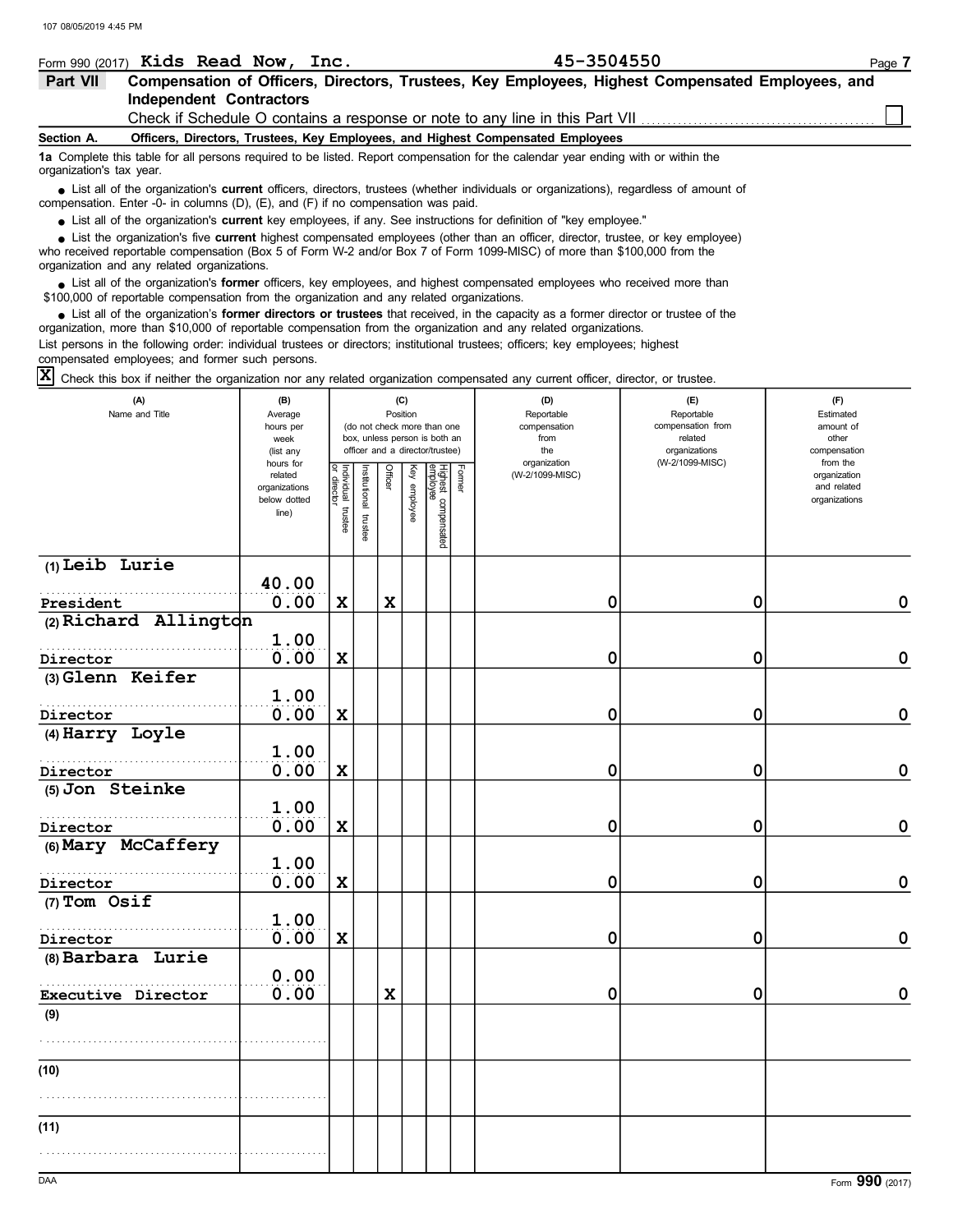|              | 107 08/05/2019 4:45 PM<br>Form 990 (2017) Kids Read Now, Inc.                                                                                                                                                                                                                                                                         |                                                                |                                                                                                 |                         |                |              |                                 |        | 45-3504550                                                                                                                                                 |                                                                    |                                                        |                                                          | Page 8              |         |
|--------------|---------------------------------------------------------------------------------------------------------------------------------------------------------------------------------------------------------------------------------------------------------------------------------------------------------------------------------------|----------------------------------------------------------------|-------------------------------------------------------------------------------------------------|-------------------------|----------------|--------------|---------------------------------|--------|------------------------------------------------------------------------------------------------------------------------------------------------------------|--------------------------------------------------------------------|--------------------------------------------------------|----------------------------------------------------------|---------------------|---------|
|              | Part VII<br>(A)<br>Name and title                                                                                                                                                                                                                                                                                                     | (B)<br>Average<br>hours per<br>week<br>(list any               | (do not check more than one<br>box, unless person is both an<br>officer and a director/trustee) |                         |                |              |                                 |        | Section A. Officers, Directors, Trustees, Key Employees, and Highest Compensated Employees (continued)<br>(D)<br>Reportable<br>compensation<br>from<br>the | (E)<br>Reportable<br>compensation from<br>related<br>organizations | (F)<br>Estimated<br>amount of<br>other<br>compensation |                                                          |                     |         |
|              |                                                                                                                                                                                                                                                                                                                                       | hours for<br>related<br>organizations<br>below dotted<br>line) | Individual trustee<br>or director                                                               | nstitutional<br>trustee | <b>Officer</b> | Key employee | Highest compensated<br>employee | Former | organization<br>(W-2/1099-MISC)                                                                                                                            | (W-2/1099-MISC)                                                    |                                                        | from the<br>organization<br>and related<br>organizations |                     |         |
|              |                                                                                                                                                                                                                                                                                                                                       |                                                                |                                                                                                 |                         |                |              |                                 |        |                                                                                                                                                            |                                                                    |                                                        |                                                          |                     |         |
|              |                                                                                                                                                                                                                                                                                                                                       |                                                                |                                                                                                 |                         |                |              |                                 |        |                                                                                                                                                            |                                                                    |                                                        |                                                          |                     |         |
|              |                                                                                                                                                                                                                                                                                                                                       |                                                                |                                                                                                 |                         |                |              |                                 |        |                                                                                                                                                            |                                                                    |                                                        |                                                          |                     |         |
|              |                                                                                                                                                                                                                                                                                                                                       |                                                                |                                                                                                 |                         |                |              |                                 |        |                                                                                                                                                            |                                                                    |                                                        |                                                          |                     |         |
|              |                                                                                                                                                                                                                                                                                                                                       |                                                                |                                                                                                 |                         |                |              |                                 |        |                                                                                                                                                            |                                                                    |                                                        |                                                          |                     |         |
|              |                                                                                                                                                                                                                                                                                                                                       |                                                                |                                                                                                 |                         |                |              |                                 |        |                                                                                                                                                            |                                                                    |                                                        |                                                          |                     |         |
|              |                                                                                                                                                                                                                                                                                                                                       |                                                                |                                                                                                 |                         |                |              |                                 |        |                                                                                                                                                            |                                                                    |                                                        |                                                          |                     |         |
|              |                                                                                                                                                                                                                                                                                                                                       |                                                                |                                                                                                 |                         |                |              |                                 |        |                                                                                                                                                            |                                                                    |                                                        |                                                          |                     |         |
| d            | Total from continuation sheets to Part VII, Section A                                                                                                                                                                                                                                                                                 |                                                                |                                                                                                 |                         |                |              |                                 |        |                                                                                                                                                            |                                                                    |                                                        |                                                          |                     |         |
| $\mathbf{2}$ | Total number of individuals (including but not limited to those listed above) who received more than \$100,000 of<br>reportable compensation from the organization $\blacktriangleright$ 0                                                                                                                                            |                                                                |                                                                                                 |                         |                |              |                                 |        |                                                                                                                                                            |                                                                    |                                                        |                                                          |                     |         |
| 3            | Did the organization list any former officer, director, or trustee, key employee, or highest compensated                                                                                                                                                                                                                              |                                                                |                                                                                                 |                         |                |              |                                 |        |                                                                                                                                                            |                                                                    |                                                        | 3                                                        | Yes                 | No<br>X |
| 4            | For any individual listed on line 1a, is the sum of reportable compensation and other compensation from the<br>organization and related organizations greater than \$150,000? If "Yes," complete Schedule J for such<br>Did any person listed on line 1a receive or accrue compensation from any unrelated organization or individual |                                                                |                                                                                                 |                         |                |              |                                 |        |                                                                                                                                                            |                                                                    |                                                        | 4                                                        |                     | X       |
| 5            |                                                                                                                                                                                                                                                                                                                                       |                                                                |                                                                                                 |                         |                |              |                                 |        |                                                                                                                                                            |                                                                    |                                                        | 5                                                        |                     | X       |
| $\mathbf 1$  | Section B. Independent Contractors<br>Complete this table for your five highest compensated independent contractors that received more than \$100,000 of                                                                                                                                                                              |                                                                |                                                                                                 |                         |                |              |                                 |        |                                                                                                                                                            |                                                                    |                                                        |                                                          |                     |         |
|              | compensation from the organization. Report compensation for the calendar year ending with or within the organization's tax year.                                                                                                                                                                                                      | (A)<br>Name and business address                               |                                                                                                 |                         |                |              |                                 |        |                                                                                                                                                            | (B)<br>Description of services                                     |                                                        |                                                          | (C)<br>Compensation |         |
|              |                                                                                                                                                                                                                                                                                                                                       |                                                                |                                                                                                 |                         |                |              |                                 |        |                                                                                                                                                            |                                                                    |                                                        |                                                          |                     |         |
|              |                                                                                                                                                                                                                                                                                                                                       |                                                                |                                                                                                 |                         |                |              |                                 |        |                                                                                                                                                            |                                                                    |                                                        |                                                          |                     |         |
|              |                                                                                                                                                                                                                                                                                                                                       |                                                                |                                                                                                 |                         |                |              |                                 |        |                                                                                                                                                            |                                                                    |                                                        |                                                          |                     |         |
|              |                                                                                                                                                                                                                                                                                                                                       |                                                                |                                                                                                 |                         |                |              |                                 |        |                                                                                                                                                            |                                                                    |                                                        |                                                          |                     |         |
|              |                                                                                                                                                                                                                                                                                                                                       |                                                                |                                                                                                 |                         |                |              |                                 |        |                                                                                                                                                            |                                                                    |                                                        |                                                          |                     |         |
| 2            | Total number of independent contractors (including but not limited to those listed above) who<br>received more than \$100,000 of compensation from the organization ▶                                                                                                                                                                 |                                                                |                                                                                                 |                         |                |              |                                 |        |                                                                                                                                                            | 0                                                                  |                                                        |                                                          |                     |         |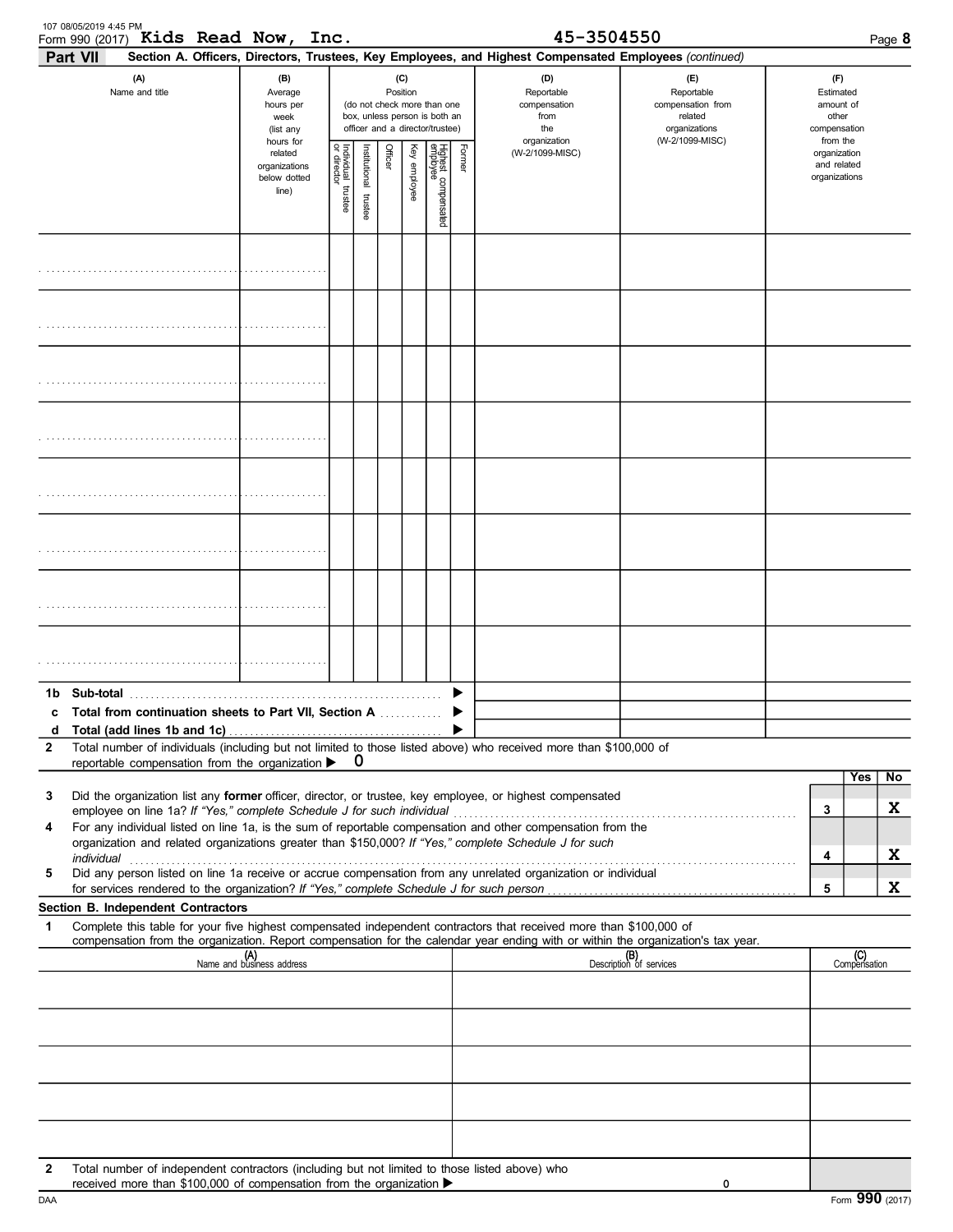# Form 990 (2017) Kids Read Now, Inc.<br>
Part VIII Statement of Revenue<br>  $\frac{45-3504550}{25}$ Kids Read Now, Inc. 45-3504550

# Part VIII Statement of Revenue

| Contributions, Gifts, Grants<br>and Other Similar Amounts<br>1a Federated campaigns<br>1a<br>1b<br><b>b</b> Membership dues<br>1 <sub>c</sub><br>c Fundraising events<br>d Related organizations<br>1d<br>1e<br>e Government grants (contributions)<br>f All other contributions, gifts, grants,<br>and similar amounts not included above<br>384,059<br>1f<br>$$$ 72,000<br><b>g</b> Noncash contributions included in lines 1a-1f:<br>384,059<br>▶<br>Program Service Revenue<br>Busn. Code<br>1,797,186<br>1,797,186<br>2a<br>Program Service Revenue<br>b<br>c<br>d<br>е<br>f All other program service revenue<br>1,797,186<br>▶<br>Investment income (including dividends, interest,<br>3<br>and other similar amounts)<br>Income from investment of tax-exempt bond proceeds<br>4<br>5<br>(i) Real<br>(ii) Personal<br><b>6a</b> Gross rents<br><b>b</b> Less: rental exps.<br><b>C</b> Rental inc. or (loss)<br>▶<br><b>7a</b> Gross amount from<br>(i) Securities<br>(ii) Other<br>sales of assets<br>other than inventory<br><b>b</b> Less: cost or other<br>basis & sales exps.<br>c Gain or (loss)<br>▶<br>8a Gross income from fundraising events<br>enue<br>(not including \$<br>Other Rev<br>of contributions reported on line 1c).<br>See Part IV, line 18<br>a<br><b>b</b> Less: direct expenses<br>b<br>c Net income or (loss) from fundraising events<br>▶<br>9a Gross income from gaming activities.<br>See Part IV, line 19<br>a<br><b>b</b> Less: direct expenses<br>b<br>c Net income or (loss) from gaming activities<br>▶<br>10a Gross sales of inventory, less<br>returns and allowances<br>a<br><b>b</b> Less: cost of goods sold<br>b<br><b>c</b> Net income or (loss) from sales of inventory<br>Miscellaneous Revenue<br><b>Busn. Code</b><br>3,586<br>3,586<br>11a<br>Other Revenue<br>b<br>с<br>All other revenue<br>d<br>3,586<br>▶<br>0<br>2,184,831<br>0<br>1,800,772<br>Total revenue. See instructions.<br>12 |  |  |  |  |  |  | (A)<br>Total revenue | (B)<br>Related or<br>exempt<br>function | (C)<br>Unrelated<br>business<br>revenue | (D)<br>Revenue<br>excluded from tax<br>under sections |
|----------------------------------------------------------------------------------------------------------------------------------------------------------------------------------------------------------------------------------------------------------------------------------------------------------------------------------------------------------------------------------------------------------------------------------------------------------------------------------------------------------------------------------------------------------------------------------------------------------------------------------------------------------------------------------------------------------------------------------------------------------------------------------------------------------------------------------------------------------------------------------------------------------------------------------------------------------------------------------------------------------------------------------------------------------------------------------------------------------------------------------------------------------------------------------------------------------------------------------------------------------------------------------------------------------------------------------------------------------------------------------------------------------------------------------------------------------------------------------------------------------------------------------------------------------------------------------------------------------------------------------------------------------------------------------------------------------------------------------------------------------------------------------------------------------------------------------------------------------------------------------------------------------------------------------------------------|--|--|--|--|--|--|----------------------|-----------------------------------------|-----------------------------------------|-------------------------------------------------------|
|                                                                                                                                                                                                                                                                                                                                                                                                                                                                                                                                                                                                                                                                                                                                                                                                                                                                                                                                                                                                                                                                                                                                                                                                                                                                                                                                                                                                                                                                                                                                                                                                                                                                                                                                                                                                                                                                                                                                                    |  |  |  |  |  |  |                      | revenue                                 |                                         | 512-514                                               |
|                                                                                                                                                                                                                                                                                                                                                                                                                                                                                                                                                                                                                                                                                                                                                                                                                                                                                                                                                                                                                                                                                                                                                                                                                                                                                                                                                                                                                                                                                                                                                                                                                                                                                                                                                                                                                                                                                                                                                    |  |  |  |  |  |  |                      |                                         |                                         |                                                       |
|                                                                                                                                                                                                                                                                                                                                                                                                                                                                                                                                                                                                                                                                                                                                                                                                                                                                                                                                                                                                                                                                                                                                                                                                                                                                                                                                                                                                                                                                                                                                                                                                                                                                                                                                                                                                                                                                                                                                                    |  |  |  |  |  |  |                      |                                         |                                         |                                                       |
|                                                                                                                                                                                                                                                                                                                                                                                                                                                                                                                                                                                                                                                                                                                                                                                                                                                                                                                                                                                                                                                                                                                                                                                                                                                                                                                                                                                                                                                                                                                                                                                                                                                                                                                                                                                                                                                                                                                                                    |  |  |  |  |  |  |                      |                                         |                                         |                                                       |
|                                                                                                                                                                                                                                                                                                                                                                                                                                                                                                                                                                                                                                                                                                                                                                                                                                                                                                                                                                                                                                                                                                                                                                                                                                                                                                                                                                                                                                                                                                                                                                                                                                                                                                                                                                                                                                                                                                                                                    |  |  |  |  |  |  |                      |                                         |                                         |                                                       |
|                                                                                                                                                                                                                                                                                                                                                                                                                                                                                                                                                                                                                                                                                                                                                                                                                                                                                                                                                                                                                                                                                                                                                                                                                                                                                                                                                                                                                                                                                                                                                                                                                                                                                                                                                                                                                                                                                                                                                    |  |  |  |  |  |  |                      |                                         |                                         |                                                       |
|                                                                                                                                                                                                                                                                                                                                                                                                                                                                                                                                                                                                                                                                                                                                                                                                                                                                                                                                                                                                                                                                                                                                                                                                                                                                                                                                                                                                                                                                                                                                                                                                                                                                                                                                                                                                                                                                                                                                                    |  |  |  |  |  |  |                      |                                         |                                         |                                                       |
|                                                                                                                                                                                                                                                                                                                                                                                                                                                                                                                                                                                                                                                                                                                                                                                                                                                                                                                                                                                                                                                                                                                                                                                                                                                                                                                                                                                                                                                                                                                                                                                                                                                                                                                                                                                                                                                                                                                                                    |  |  |  |  |  |  |                      |                                         |                                         |                                                       |
|                                                                                                                                                                                                                                                                                                                                                                                                                                                                                                                                                                                                                                                                                                                                                                                                                                                                                                                                                                                                                                                                                                                                                                                                                                                                                                                                                                                                                                                                                                                                                                                                                                                                                                                                                                                                                                                                                                                                                    |  |  |  |  |  |  |                      |                                         |                                         |                                                       |
|                                                                                                                                                                                                                                                                                                                                                                                                                                                                                                                                                                                                                                                                                                                                                                                                                                                                                                                                                                                                                                                                                                                                                                                                                                                                                                                                                                                                                                                                                                                                                                                                                                                                                                                                                                                                                                                                                                                                                    |  |  |  |  |  |  |                      |                                         |                                         |                                                       |
|                                                                                                                                                                                                                                                                                                                                                                                                                                                                                                                                                                                                                                                                                                                                                                                                                                                                                                                                                                                                                                                                                                                                                                                                                                                                                                                                                                                                                                                                                                                                                                                                                                                                                                                                                                                                                                                                                                                                                    |  |  |  |  |  |  |                      |                                         |                                         |                                                       |
|                                                                                                                                                                                                                                                                                                                                                                                                                                                                                                                                                                                                                                                                                                                                                                                                                                                                                                                                                                                                                                                                                                                                                                                                                                                                                                                                                                                                                                                                                                                                                                                                                                                                                                                                                                                                                                                                                                                                                    |  |  |  |  |  |  |                      |                                         |                                         |                                                       |
|                                                                                                                                                                                                                                                                                                                                                                                                                                                                                                                                                                                                                                                                                                                                                                                                                                                                                                                                                                                                                                                                                                                                                                                                                                                                                                                                                                                                                                                                                                                                                                                                                                                                                                                                                                                                                                                                                                                                                    |  |  |  |  |  |  |                      |                                         |                                         |                                                       |
|                                                                                                                                                                                                                                                                                                                                                                                                                                                                                                                                                                                                                                                                                                                                                                                                                                                                                                                                                                                                                                                                                                                                                                                                                                                                                                                                                                                                                                                                                                                                                                                                                                                                                                                                                                                                                                                                                                                                                    |  |  |  |  |  |  |                      |                                         |                                         |                                                       |
|                                                                                                                                                                                                                                                                                                                                                                                                                                                                                                                                                                                                                                                                                                                                                                                                                                                                                                                                                                                                                                                                                                                                                                                                                                                                                                                                                                                                                                                                                                                                                                                                                                                                                                                                                                                                                                                                                                                                                    |  |  |  |  |  |  |                      |                                         |                                         |                                                       |
|                                                                                                                                                                                                                                                                                                                                                                                                                                                                                                                                                                                                                                                                                                                                                                                                                                                                                                                                                                                                                                                                                                                                                                                                                                                                                                                                                                                                                                                                                                                                                                                                                                                                                                                                                                                                                                                                                                                                                    |  |  |  |  |  |  |                      |                                         |                                         |                                                       |
|                                                                                                                                                                                                                                                                                                                                                                                                                                                                                                                                                                                                                                                                                                                                                                                                                                                                                                                                                                                                                                                                                                                                                                                                                                                                                                                                                                                                                                                                                                                                                                                                                                                                                                                                                                                                                                                                                                                                                    |  |  |  |  |  |  |                      |                                         |                                         |                                                       |
|                                                                                                                                                                                                                                                                                                                                                                                                                                                                                                                                                                                                                                                                                                                                                                                                                                                                                                                                                                                                                                                                                                                                                                                                                                                                                                                                                                                                                                                                                                                                                                                                                                                                                                                                                                                                                                                                                                                                                    |  |  |  |  |  |  |                      |                                         |                                         |                                                       |
|                                                                                                                                                                                                                                                                                                                                                                                                                                                                                                                                                                                                                                                                                                                                                                                                                                                                                                                                                                                                                                                                                                                                                                                                                                                                                                                                                                                                                                                                                                                                                                                                                                                                                                                                                                                                                                                                                                                                                    |  |  |  |  |  |  |                      |                                         |                                         |                                                       |
|                                                                                                                                                                                                                                                                                                                                                                                                                                                                                                                                                                                                                                                                                                                                                                                                                                                                                                                                                                                                                                                                                                                                                                                                                                                                                                                                                                                                                                                                                                                                                                                                                                                                                                                                                                                                                                                                                                                                                    |  |  |  |  |  |  |                      |                                         |                                         |                                                       |
|                                                                                                                                                                                                                                                                                                                                                                                                                                                                                                                                                                                                                                                                                                                                                                                                                                                                                                                                                                                                                                                                                                                                                                                                                                                                                                                                                                                                                                                                                                                                                                                                                                                                                                                                                                                                                                                                                                                                                    |  |  |  |  |  |  |                      |                                         |                                         |                                                       |
|                                                                                                                                                                                                                                                                                                                                                                                                                                                                                                                                                                                                                                                                                                                                                                                                                                                                                                                                                                                                                                                                                                                                                                                                                                                                                                                                                                                                                                                                                                                                                                                                                                                                                                                                                                                                                                                                                                                                                    |  |  |  |  |  |  |                      |                                         |                                         |                                                       |
|                                                                                                                                                                                                                                                                                                                                                                                                                                                                                                                                                                                                                                                                                                                                                                                                                                                                                                                                                                                                                                                                                                                                                                                                                                                                                                                                                                                                                                                                                                                                                                                                                                                                                                                                                                                                                                                                                                                                                    |  |  |  |  |  |  |                      |                                         |                                         |                                                       |
|                                                                                                                                                                                                                                                                                                                                                                                                                                                                                                                                                                                                                                                                                                                                                                                                                                                                                                                                                                                                                                                                                                                                                                                                                                                                                                                                                                                                                                                                                                                                                                                                                                                                                                                                                                                                                                                                                                                                                    |  |  |  |  |  |  |                      |                                         |                                         |                                                       |
|                                                                                                                                                                                                                                                                                                                                                                                                                                                                                                                                                                                                                                                                                                                                                                                                                                                                                                                                                                                                                                                                                                                                                                                                                                                                                                                                                                                                                                                                                                                                                                                                                                                                                                                                                                                                                                                                                                                                                    |  |  |  |  |  |  |                      |                                         |                                         |                                                       |
|                                                                                                                                                                                                                                                                                                                                                                                                                                                                                                                                                                                                                                                                                                                                                                                                                                                                                                                                                                                                                                                                                                                                                                                                                                                                                                                                                                                                                                                                                                                                                                                                                                                                                                                                                                                                                                                                                                                                                    |  |  |  |  |  |  |                      |                                         |                                         |                                                       |
|                                                                                                                                                                                                                                                                                                                                                                                                                                                                                                                                                                                                                                                                                                                                                                                                                                                                                                                                                                                                                                                                                                                                                                                                                                                                                                                                                                                                                                                                                                                                                                                                                                                                                                                                                                                                                                                                                                                                                    |  |  |  |  |  |  |                      |                                         |                                         |                                                       |
|                                                                                                                                                                                                                                                                                                                                                                                                                                                                                                                                                                                                                                                                                                                                                                                                                                                                                                                                                                                                                                                                                                                                                                                                                                                                                                                                                                                                                                                                                                                                                                                                                                                                                                                                                                                                                                                                                                                                                    |  |  |  |  |  |  |                      |                                         |                                         |                                                       |
|                                                                                                                                                                                                                                                                                                                                                                                                                                                                                                                                                                                                                                                                                                                                                                                                                                                                                                                                                                                                                                                                                                                                                                                                                                                                                                                                                                                                                                                                                                                                                                                                                                                                                                                                                                                                                                                                                                                                                    |  |  |  |  |  |  |                      |                                         |                                         |                                                       |
|                                                                                                                                                                                                                                                                                                                                                                                                                                                                                                                                                                                                                                                                                                                                                                                                                                                                                                                                                                                                                                                                                                                                                                                                                                                                                                                                                                                                                                                                                                                                                                                                                                                                                                                                                                                                                                                                                                                                                    |  |  |  |  |  |  |                      |                                         |                                         |                                                       |
|                                                                                                                                                                                                                                                                                                                                                                                                                                                                                                                                                                                                                                                                                                                                                                                                                                                                                                                                                                                                                                                                                                                                                                                                                                                                                                                                                                                                                                                                                                                                                                                                                                                                                                                                                                                                                                                                                                                                                    |  |  |  |  |  |  |                      |                                         |                                         |                                                       |
|                                                                                                                                                                                                                                                                                                                                                                                                                                                                                                                                                                                                                                                                                                                                                                                                                                                                                                                                                                                                                                                                                                                                                                                                                                                                                                                                                                                                                                                                                                                                                                                                                                                                                                                                                                                                                                                                                                                                                    |  |  |  |  |  |  |                      |                                         |                                         |                                                       |
|                                                                                                                                                                                                                                                                                                                                                                                                                                                                                                                                                                                                                                                                                                                                                                                                                                                                                                                                                                                                                                                                                                                                                                                                                                                                                                                                                                                                                                                                                                                                                                                                                                                                                                                                                                                                                                                                                                                                                    |  |  |  |  |  |  |                      |                                         |                                         |                                                       |
|                                                                                                                                                                                                                                                                                                                                                                                                                                                                                                                                                                                                                                                                                                                                                                                                                                                                                                                                                                                                                                                                                                                                                                                                                                                                                                                                                                                                                                                                                                                                                                                                                                                                                                                                                                                                                                                                                                                                                    |  |  |  |  |  |  |                      |                                         |                                         |                                                       |
|                                                                                                                                                                                                                                                                                                                                                                                                                                                                                                                                                                                                                                                                                                                                                                                                                                                                                                                                                                                                                                                                                                                                                                                                                                                                                                                                                                                                                                                                                                                                                                                                                                                                                                                                                                                                                                                                                                                                                    |  |  |  |  |  |  |                      |                                         |                                         |                                                       |
|                                                                                                                                                                                                                                                                                                                                                                                                                                                                                                                                                                                                                                                                                                                                                                                                                                                                                                                                                                                                                                                                                                                                                                                                                                                                                                                                                                                                                                                                                                                                                                                                                                                                                                                                                                                                                                                                                                                                                    |  |  |  |  |  |  |                      |                                         |                                         |                                                       |
|                                                                                                                                                                                                                                                                                                                                                                                                                                                                                                                                                                                                                                                                                                                                                                                                                                                                                                                                                                                                                                                                                                                                                                                                                                                                                                                                                                                                                                                                                                                                                                                                                                                                                                                                                                                                                                                                                                                                                    |  |  |  |  |  |  |                      |                                         |                                         |                                                       |
|                                                                                                                                                                                                                                                                                                                                                                                                                                                                                                                                                                                                                                                                                                                                                                                                                                                                                                                                                                                                                                                                                                                                                                                                                                                                                                                                                                                                                                                                                                                                                                                                                                                                                                                                                                                                                                                                                                                                                    |  |  |  |  |  |  |                      |                                         |                                         |                                                       |
|                                                                                                                                                                                                                                                                                                                                                                                                                                                                                                                                                                                                                                                                                                                                                                                                                                                                                                                                                                                                                                                                                                                                                                                                                                                                                                                                                                                                                                                                                                                                                                                                                                                                                                                                                                                                                                                                                                                                                    |  |  |  |  |  |  |                      |                                         |                                         |                                                       |
|                                                                                                                                                                                                                                                                                                                                                                                                                                                                                                                                                                                                                                                                                                                                                                                                                                                                                                                                                                                                                                                                                                                                                                                                                                                                                                                                                                                                                                                                                                                                                                                                                                                                                                                                                                                                                                                                                                                                                    |  |  |  |  |  |  |                      |                                         |                                         |                                                       |
|                                                                                                                                                                                                                                                                                                                                                                                                                                                                                                                                                                                                                                                                                                                                                                                                                                                                                                                                                                                                                                                                                                                                                                                                                                                                                                                                                                                                                                                                                                                                                                                                                                                                                                                                                                                                                                                                                                                                                    |  |  |  |  |  |  |                      |                                         |                                         |                                                       |
|                                                                                                                                                                                                                                                                                                                                                                                                                                                                                                                                                                                                                                                                                                                                                                                                                                                                                                                                                                                                                                                                                                                                                                                                                                                                                                                                                                                                                                                                                                                                                                                                                                                                                                                                                                                                                                                                                                                                                    |  |  |  |  |  |  |                      |                                         |                                         |                                                       |
|                                                                                                                                                                                                                                                                                                                                                                                                                                                                                                                                                                                                                                                                                                                                                                                                                                                                                                                                                                                                                                                                                                                                                                                                                                                                                                                                                                                                                                                                                                                                                                                                                                                                                                                                                                                                                                                                                                                                                    |  |  |  |  |  |  |                      |                                         |                                         |                                                       |
|                                                                                                                                                                                                                                                                                                                                                                                                                                                                                                                                                                                                                                                                                                                                                                                                                                                                                                                                                                                                                                                                                                                                                                                                                                                                                                                                                                                                                                                                                                                                                                                                                                                                                                                                                                                                                                                                                                                                                    |  |  |  |  |  |  |                      |                                         |                                         |                                                       |
|                                                                                                                                                                                                                                                                                                                                                                                                                                                                                                                                                                                                                                                                                                                                                                                                                                                                                                                                                                                                                                                                                                                                                                                                                                                                                                                                                                                                                                                                                                                                                                                                                                                                                                                                                                                                                                                                                                                                                    |  |  |  |  |  |  |                      |                                         |                                         |                                                       |
|                                                                                                                                                                                                                                                                                                                                                                                                                                                                                                                                                                                                                                                                                                                                                                                                                                                                                                                                                                                                                                                                                                                                                                                                                                                                                                                                                                                                                                                                                                                                                                                                                                                                                                                                                                                                                                                                                                                                                    |  |  |  |  |  |  |                      |                                         |                                         |                                                       |
|                                                                                                                                                                                                                                                                                                                                                                                                                                                                                                                                                                                                                                                                                                                                                                                                                                                                                                                                                                                                                                                                                                                                                                                                                                                                                                                                                                                                                                                                                                                                                                                                                                                                                                                                                                                                                                                                                                                                                    |  |  |  |  |  |  |                      |                                         |                                         |                                                       |
|                                                                                                                                                                                                                                                                                                                                                                                                                                                                                                                                                                                                                                                                                                                                                                                                                                                                                                                                                                                                                                                                                                                                                                                                                                                                                                                                                                                                                                                                                                                                                                                                                                                                                                                                                                                                                                                                                                                                                    |  |  |  |  |  |  |                      |                                         |                                         |                                                       |
|                                                                                                                                                                                                                                                                                                                                                                                                                                                                                                                                                                                                                                                                                                                                                                                                                                                                                                                                                                                                                                                                                                                                                                                                                                                                                                                                                                                                                                                                                                                                                                                                                                                                                                                                                                                                                                                                                                                                                    |  |  |  |  |  |  |                      |                                         |                                         |                                                       |
|                                                                                                                                                                                                                                                                                                                                                                                                                                                                                                                                                                                                                                                                                                                                                                                                                                                                                                                                                                                                                                                                                                                                                                                                                                                                                                                                                                                                                                                                                                                                                                                                                                                                                                                                                                                                                                                                                                                                                    |  |  |  |  |  |  |                      |                                         |                                         |                                                       |
|                                                                                                                                                                                                                                                                                                                                                                                                                                                                                                                                                                                                                                                                                                                                                                                                                                                                                                                                                                                                                                                                                                                                                                                                                                                                                                                                                                                                                                                                                                                                                                                                                                                                                                                                                                                                                                                                                                                                                    |  |  |  |  |  |  |                      |                                         |                                         |                                                       |
|                                                                                                                                                                                                                                                                                                                                                                                                                                                                                                                                                                                                                                                                                                                                                                                                                                                                                                                                                                                                                                                                                                                                                                                                                                                                                                                                                                                                                                                                                                                                                                                                                                                                                                                                                                                                                                                                                                                                                    |  |  |  |  |  |  |                      |                                         |                                         |                                                       |
|                                                                                                                                                                                                                                                                                                                                                                                                                                                                                                                                                                                                                                                                                                                                                                                                                                                                                                                                                                                                                                                                                                                                                                                                                                                                                                                                                                                                                                                                                                                                                                                                                                                                                                                                                                                                                                                                                                                                                    |  |  |  |  |  |  |                      |                                         |                                         | Form 990 (2017)                                       |

Check if Schedule O contains a response or note to any line in this Part VIII . . . . . . . . . . . . . . . . . . . . . . . . . . . . . . . . . . . . . . . . . . . .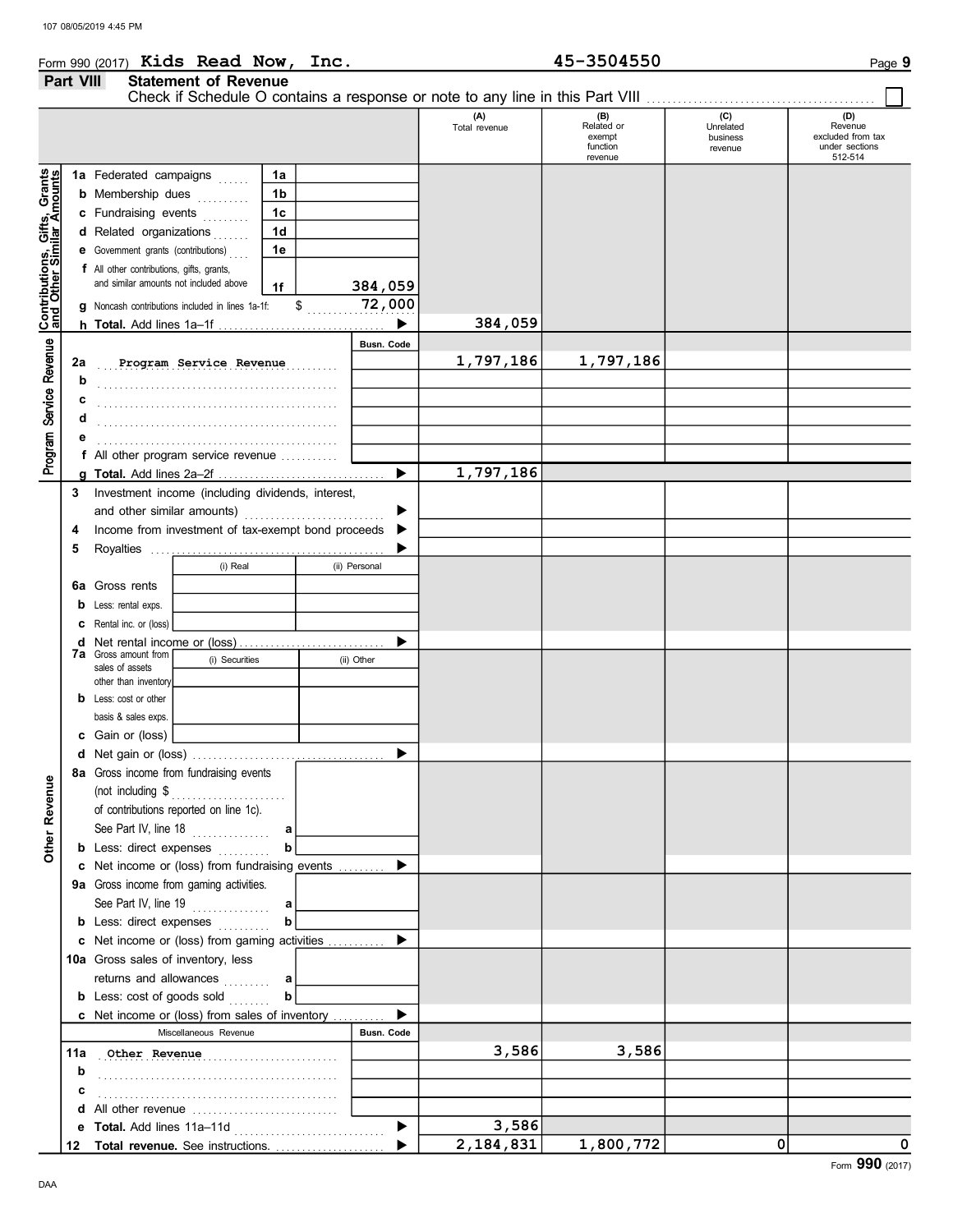### Form 990 (2017) Kids Read Now, Inc. 45-3504550 Page 10 **Part IX Statement of Functional Expenses** Section 501(c)(3) and 501(c)(4) organizations must complete all columns. All other organizations must complete column (A). Check if Schedule O contains a response or note to any line in this Part IX . . . . . . . . . . . . . . . . . . . . . . . . . . . . . . . . . . . . . . . . . . . . . . . . . . . . . . . . . . . . . . . . . . . (D)<br>Fundraising Do not include amounts reported on lines 6b, (A) (B) (C) (D) Total expenses Program service Management and 7b, 8b, 9b, and 10b of Part VIII. expenses **general** expenses expenses 1 Grants and other assistance to domestic organizations and domestic governments. See Part IV, line 21 . . . . . . . . . . 2 Grants and other assistance to domestic individuals. See Part IV, line 22 3 Grants and other assistance to foreign organizations, foreign governments, and foreign individuals. See Part IV, lines 15 and 16  $\ldots$ 4 Benefits paid to or for members  $\begin{array}{ccc} \dots & \dots & \dots \end{array}$

|    | organizations, foreign governments, and foreign                                                |             |           |        |       |
|----|------------------------------------------------------------------------------------------------|-------------|-----------|--------|-------|
|    | individuals. See Part IV, lines 15 and 16                                                      |             |           |        |       |
| 4  | Benefits paid to or for members                                                                |             |           |        |       |
| 5  | Compensation of current officers, directors,                                                   |             |           |        |       |
|    | trustees, and key employees                                                                    |             |           |        |       |
| 6  | Compensation not included above, to disqualified                                               |             |           |        |       |
|    | persons (as defined under section 4958(f)(1)) and                                              |             |           |        |       |
|    | persons described in section 4958(c)(3)(B)                                                     |             |           |        |       |
| 7  | Other salaries and wages                                                                       | 533,251     | 497,251   | 30,000 | 6,000 |
| 8  | Pension plan accruals and contributions (include                                               |             |           |        |       |
|    | section 401(k) and 403(b) employer contributions)                                              |             |           |        |       |
| 9  | Other employee benefits                                                                        |             |           |        |       |
| 10 | Payroll taxes                                                                                  | 142,788     | 142,726   | 62     |       |
| 11 | Fees for services (non-employees):                                                             |             |           |        |       |
| а  |                                                                                                |             |           |        |       |
| b  | Legal                                                                                          |             |           |        |       |
|    |                                                                                                |             |           |        |       |
| d  | Lobbying                                                                                       |             |           |        |       |
| е  | Professional fundraising services. See Part IV, line 17                                        |             |           |        |       |
| f  | Investment management fees<br>.                                                                |             |           |        |       |
| g  | Other. (If line 11g amount exceeds 10% of line 25, column                                      |             |           |        |       |
|    |                                                                                                |             |           |        |       |
| 12 | Advertising and promotion                                                                      | 5,166       | 5,166     |        |       |
| 13 | Office expenses                                                                                | 187,460     | 180,475   | 5,515  | 1,470 |
| 14 | Information technology                                                                         | 134,678     | 133,470   | 1,208  |       |
| 15 |                                                                                                |             |           |        |       |
| 16 |                                                                                                | 72,692      | 48,821    | 23,871 |       |
| 17 | Travel                                                                                         | 48,842      | 43,661    | 5,181  |       |
| 18 | Payments of travel or entertainment expenses                                                   |             |           |        |       |
|    | for any federal, state, or local public officials                                              |             |           |        |       |
| 19 | Conferences, conventions, and meetings                                                         | 60,304      | 60,304    |        |       |
| 20 | Interest                                                                                       | 23,281      | 23,281    |        |       |
| 21 |                                                                                                |             |           |        |       |
| 22 | Depreciation, depletion, and amortization                                                      | 166,474     | 166,474   |        |       |
| 23 | Insurance                                                                                      | 6,896       | 3,140     | 3,756  |       |
| 24 | Other expenses. Itemize expenses not covered                                                   |             |           |        |       |
|    | above (List miscellaneous expenses in line 24e. If                                             |             |           |        |       |
|    | line 24e amount exceeds 10% of line 25, column                                                 |             |           |        |       |
|    | (A) amount, list line 24e expenses on Schedule O.)                                             |             |           |        |       |
| a  | Program Expense                                                                                | 908,463     | 908,463   |        |       |
| b  | Commissions                                                                                    | 537,916     | 537,916   |        |       |
| c  | Miscellaneous Expenses                                                                         | 192,184     | 191,221   | 963    |       |
| d  | Professional Fees                                                                              | 46,224      | 40,449    | 5,775  |       |
| е  | All other expenses                                                                             | 90,960      | 86,190    | 4,770  |       |
| 25 | Total functional expenses. Add lines 1 through 24e                                             | 3, 157, 579 | 3,069,008 | 81,101 | 7,470 |
| 26 | Joint costs, Complete this line only if the<br>organization reported in column (B) joint costs |             |           |        |       |
|    | from a combined educational campaign and                                                       |             |           |        |       |
|    | fundraising solicitation. Check here ><br>if                                                   |             |           |        |       |

following SOP 98-2 (ASC 958-720)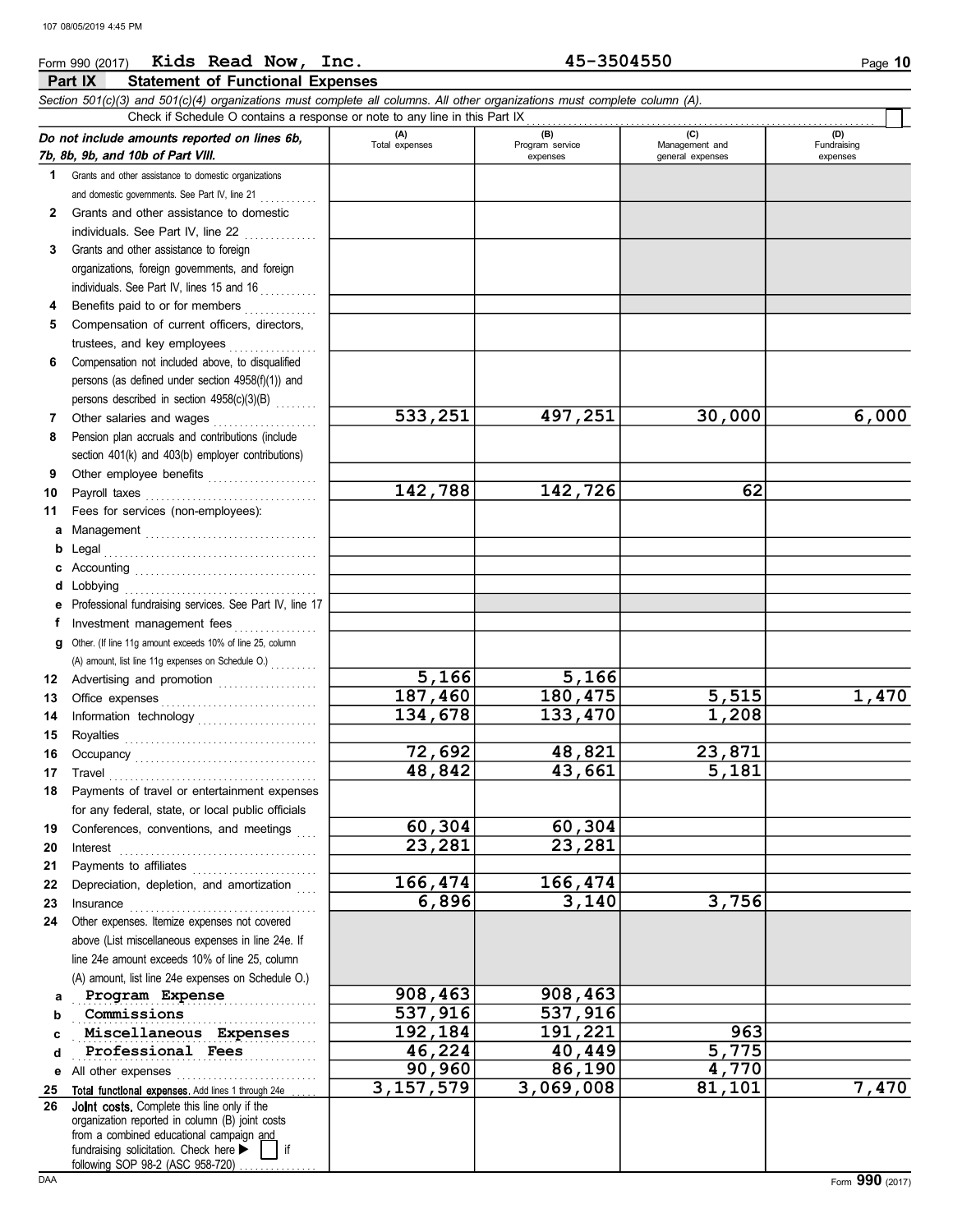## Form 990 (2017) Kids Read Now, Inc. 45-3504550 Page 11 Part X Balance Sheet

|                 |    | Check if Schedule O contains a response or note to any line in this Part X.                   |                 |                    |                          |                 |                    |
|-----------------|----|-----------------------------------------------------------------------------------------------|-----------------|--------------------|--------------------------|-----------------|--------------------|
|                 |    |                                                                                               |                 |                    | (A)<br>Beginning of year |                 | (B)<br>End of year |
|                 | 1  | Cash-non-interest bearing                                                                     |                 |                    | 40,925                   | $\mathbf{1}$    | 111,472            |
|                 | 2  |                                                                                               |                 |                    |                          | $\overline{2}$  |                    |
|                 | З  |                                                                                               |                 |                    | 21,630                   | 3               | 184,696            |
|                 | 4  | Accounts receivable, net                                                                      |                 |                    |                          | 4               |                    |
|                 | 5  | Loans and other receivables from current and former officers, directors,                      |                 |                    |                          |                 |                    |
|                 |    | trustees, key employees, and highest compensated employees.                                   |                 |                    |                          |                 |                    |
|                 |    | Complete Part II of Schedule L                                                                |                 |                    |                          | 5               |                    |
|                 | 6  | Loans and other receivables from other disqualified persons (as defined under section         |                 |                    |                          |                 |                    |
|                 |    | $4958(f)(1)$ ), persons described in section $4958(c)(3)(B)$ , and contributing employers and |                 |                    |                          |                 |                    |
|                 |    | sponsoring organizations of section 501(c)(9) voluntary employees' beneficiary                |                 |                    |                          |                 |                    |
|                 |    | organizations (see instructions). Complete Part II of Schedule L                              |                 |                    |                          | 6               |                    |
| Assets          | 7  |                                                                                               |                 |                    |                          | $\overline{7}$  |                    |
|                 | 8  | Inventories for sale or use                                                                   |                 |                    | 287,627                  | 8               | 403,636            |
|                 | 9  | Prepaid expenses and deferred charges                                                         |                 |                    | 68,432                   | 9               | 41,073             |
|                 |    | 10a Land, buildings, and equipment: cost or                                                   |                 |                    |                          |                 |                    |
|                 |    | other basis. Complete Part VI of Schedule D [108]                                             |                 | 670,360            |                          |                 |                    |
|                 | b  | Less: accumulated depreciation<br>.                                                           | 10 <sub>b</sub> | 220,551            | 291,836                  | 10 <sub>c</sub> | 449,809            |
|                 | 11 | Investments-publicly traded securities                                                        |                 |                    |                          | 11              |                    |
|                 | 12 |                                                                                               |                 |                    |                          | 12              |                    |
|                 | 13 | Investments—program-related. See Part IV, line 11                                             |                 | 13                 |                          |                 |                    |
|                 | 14 | Intangible assets                                                                             |                 | 14                 |                          |                 |                    |
|                 | 15 | Other assets. See Part IV, line 11                                                            |                 | 15                 |                          |                 |                    |
|                 | 16 |                                                                                               |                 |                    | 710,450                  | 16              | 1,190,686          |
|                 | 17 |                                                                                               |                 |                    | 123, 742                 | 17              | 423,356            |
|                 | 18 | Grants payable                                                                                |                 | 18                 |                          |                 |                    |
|                 | 19 | Deferred revenue                                                                              |                 |                    |                          | 19              |                    |
|                 | 20 | Tax-exempt bond liabilities                                                                   |                 |                    |                          | 20              |                    |
|                 | 21 | Escrow or custodial account liability. Complete Part IV of Schedule D                         |                 |                    |                          | 21              |                    |
|                 | 22 | Loans and other payables to current and former officers, directors,                           |                 |                    |                          |                 |                    |
| Liabilities     |    | trustees, key employees, highest compensated employees, and                                   |                 |                    |                          |                 |                    |
|                 |    | disqualified persons. Complete Part II of Schedule L                                          |                 |                    |                          | 22              |                    |
|                 | 23 | Secured mortgages and notes payable to unrelated third parties                                |                 |                    | 1,089,409                | 23              | 2,242,779          |
|                 | 24 | Unsecured notes and loans payable to unrelated third parties                                  |                 | .                  |                          | 24              |                    |
|                 | 25 | Other liabilities (including federal income tax, payables to related third                    |                 |                    |                          |                 |                    |
|                 |    | parties, and other liabilities not included on lines 17-24). Complete Part X                  |                 |                    |                          |                 |                    |
|                 |    | of Schedule D                                                                                 |                 |                    |                          | 25              |                    |
|                 | 26 |                                                                                               |                 |                    | 1,213,151                | 26              | 2,666,135          |
|                 |    | Organizations that follow SFAS 117 (ASC 958), check here ▶                                    |                 | $\overline{X}$ and |                          |                 |                    |
|                 |    | complete lines 27 through 29, and lines 33 and 34.                                            |                 |                    |                          |                 |                    |
| <b>Balances</b> | 27 | Unrestricted net assets                                                                       |                 |                    | $-502,701$               | 27              | $-1,475,449$       |
|                 | 28 | Temporarily restricted net assets                                                             |                 |                    |                          | 28              |                    |
| Fund            | 29 | Permanently restricted net assets                                                             |                 |                    |                          | 29              |                    |
| ð               |    | Organizations that do not follow SFAS 117 (ASC 958), check here >                             |                 | and                |                          |                 |                    |
|                 |    | complete lines 30 through 34.                                                                 |                 |                    |                          |                 |                    |
| Assets          | 30 | Capital stock or trust principal, or current funds                                            |                 |                    |                          | 30              |                    |
|                 | 31 | Paid-in or capital surplus, or land, building, or equipment fund                              |                 |                    |                          | 31              |                    |
| Net             | 32 | Retained earnings, endowment, accumulated income, or other funds                              |                 |                    | $-502,701$               | 32              |                    |
|                 | 33 | Total net assets or fund balances                                                             |                 |                    |                          | 33              | -1,475,449         |
|                 | 34 |                                                                                               |                 |                    | 710,450                  | 34              | 1,190,686          |

Form 990 (2017)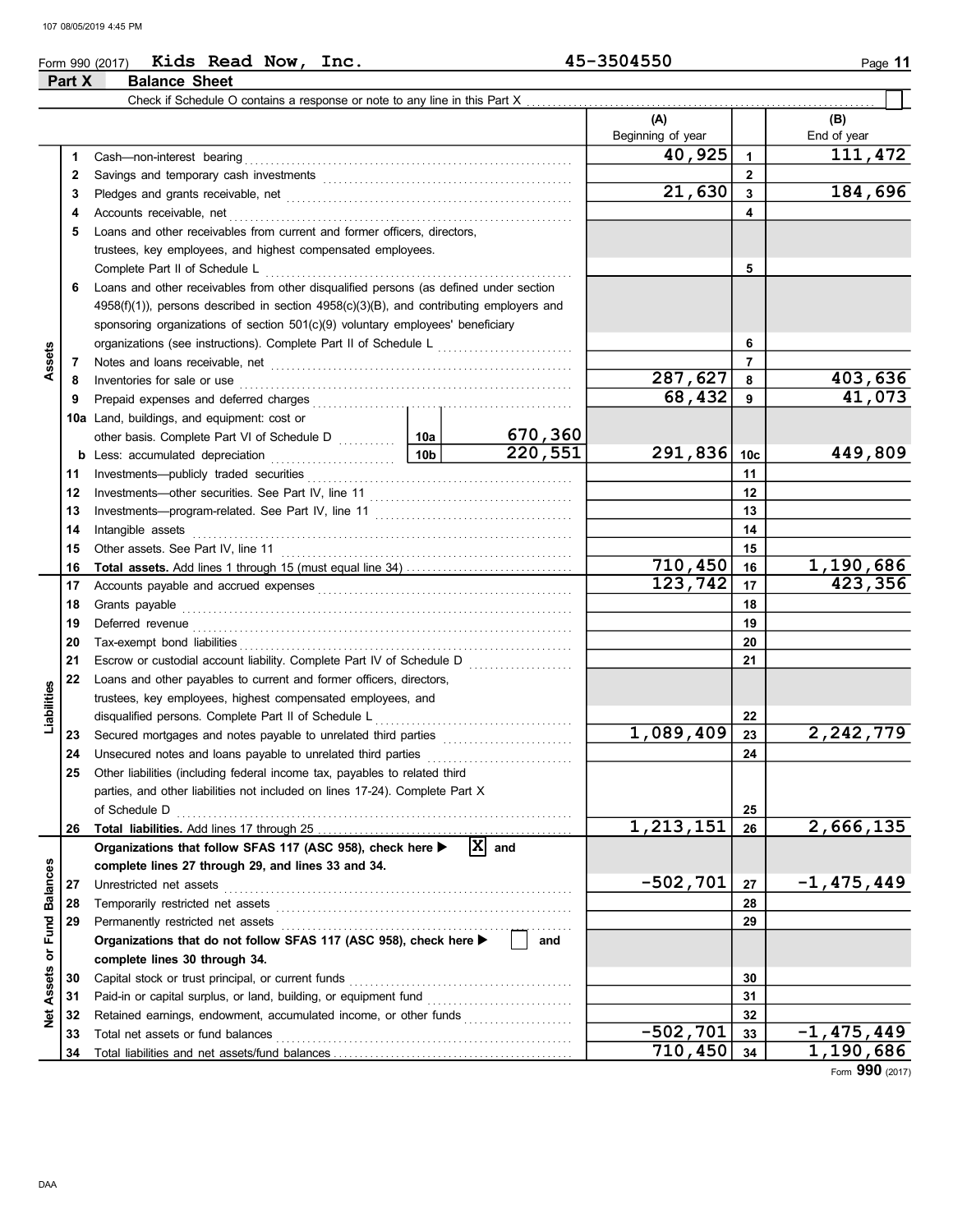|    | 45-3504550<br>Form 990 (2017) Kids Read Now, Inc.                                                                                                                                                                                    |                |                    |            | Page 12    |
|----|--------------------------------------------------------------------------------------------------------------------------------------------------------------------------------------------------------------------------------------|----------------|--------------------|------------|------------|
|    | <b>Reconciliation of Net Assets</b><br>Part XI                                                                                                                                                                                       |                |                    |            |            |
|    |                                                                                                                                                                                                                                      |                |                    |            |            |
| 1. |                                                                                                                                                                                                                                      | $\mathbf{1}$   | $\sqrt{2,184,831}$ |            |            |
| 2  |                                                                                                                                                                                                                                      | $\overline{2}$ | 3, 157, 579        |            |            |
| 3  | Revenue less expenses. Subtract line 2 from line 1                                                                                                                                                                                   | $\overline{3}$ |                    |            | $-972,748$ |
| 4  |                                                                                                                                                                                                                                      | $\overline{4}$ |                    | $-502,701$ |            |
| 5  |                                                                                                                                                                                                                                      | 5              |                    |            |            |
| 6  | Donated services and use of facilities <b>constant of the constant of the constant of the constant of the constant of the constant of the constant of the constant of the constant of the constant of the constant of the consta</b> | 6              |                    |            |            |
| 7  | Investment expenses                                                                                                                                                                                                                  | $\overline{7}$ |                    |            |            |
| 8  | Prior period adjustments <b>construction and construction</b> and construction of the construction of the construction of the construction of the construction of the construction of the construction of the construction of the c  | 8              |                    |            |            |
| 9  |                                                                                                                                                                                                                                      | $\overline{9}$ |                    |            |            |
| 10 | Net assets or fund balances at end of year. Combine lines 3 through 9 (must equal Part X, line                                                                                                                                       |                |                    |            |            |
|    | 33. column (B))                                                                                                                                                                                                                      | 10             | $-1,475,449$       |            |            |
|    | <b>Financial Statements and Reporting</b><br>Part XII                                                                                                                                                                                |                |                    |            |            |
|    |                                                                                                                                                                                                                                      |                |                    |            |            |
|    |                                                                                                                                                                                                                                      |                |                    | Yes        | No         |
| 1  | IXI<br>Accounting method used to prepare the Form 990:<br>Cash<br>Accrual<br>Other                                                                                                                                                   |                |                    |            |            |
|    | If the organization changed its method of accounting from a prior year or checked "Other," explain in                                                                                                                                |                |                    |            |            |
|    | Schedule O.                                                                                                                                                                                                                          |                |                    |            |            |
|    | 2a Were the organization's financial statements compiled or reviewed by an independent accountant?                                                                                                                                   |                | 2a                 |            | X          |
|    | If "Yes," check a box below to indicate whether the financial statements for the year were compiled or                                                                                                                               |                |                    |            |            |
|    | reviewed on a separate basis, consolidated basis, or both:                                                                                                                                                                           |                |                    |            |            |
|    | Separate basis<br>Consolidated basis<br>Both consolidated and separate basis<br>$\perp$                                                                                                                                              |                |                    |            |            |
|    | <b>b</b> Were the organization's financial statements audited by an independent accountant?                                                                                                                                          |                | 2 <sub>b</sub>     | X          |            |
|    | If "Yes," check a box below to indicate whether the financial statements for the year were audited on a                                                                                                                              |                |                    |            |            |
|    | separate basis, consolidated basis, or both:                                                                                                                                                                                         |                |                    |            |            |
|    | x <br>Separate basis<br>Consolidated basis<br>Both consolidated and separate basis                                                                                                                                                   |                |                    |            |            |
|    | c If "Yes" to line 2a or 2b, does the organization have a committee that assumes responsibility for oversight                                                                                                                        |                |                    |            |            |
|    | of the audit, review, or compilation of its financial statements and selection of an independent accountant?                                                                                                                         |                | 2c                 | X          |            |
|    | If the organization changed either its oversight process or selection process during the tax year, explain in                                                                                                                        |                |                    |            |            |
|    | Schedule O.                                                                                                                                                                                                                          |                |                    |            |            |
|    | 3a As a result of a federal award, was the organization required to undergo an audit or audits as set forth in                                                                                                                       |                |                    |            |            |
|    | the Single Audit Act and OMB Circular A-133?                                                                                                                                                                                         |                | 3a                 |            |            |
|    | <b>b</b> If "Yes," did the organization undergo the required audit or audits? If the organization did not undergo the                                                                                                                |                |                    |            |            |
|    | required audit or audits, explain why in Schedule O and describe any steps taken to undergo such audits.                                                                                                                             |                | 3b                 |            |            |

Form 990 (2017)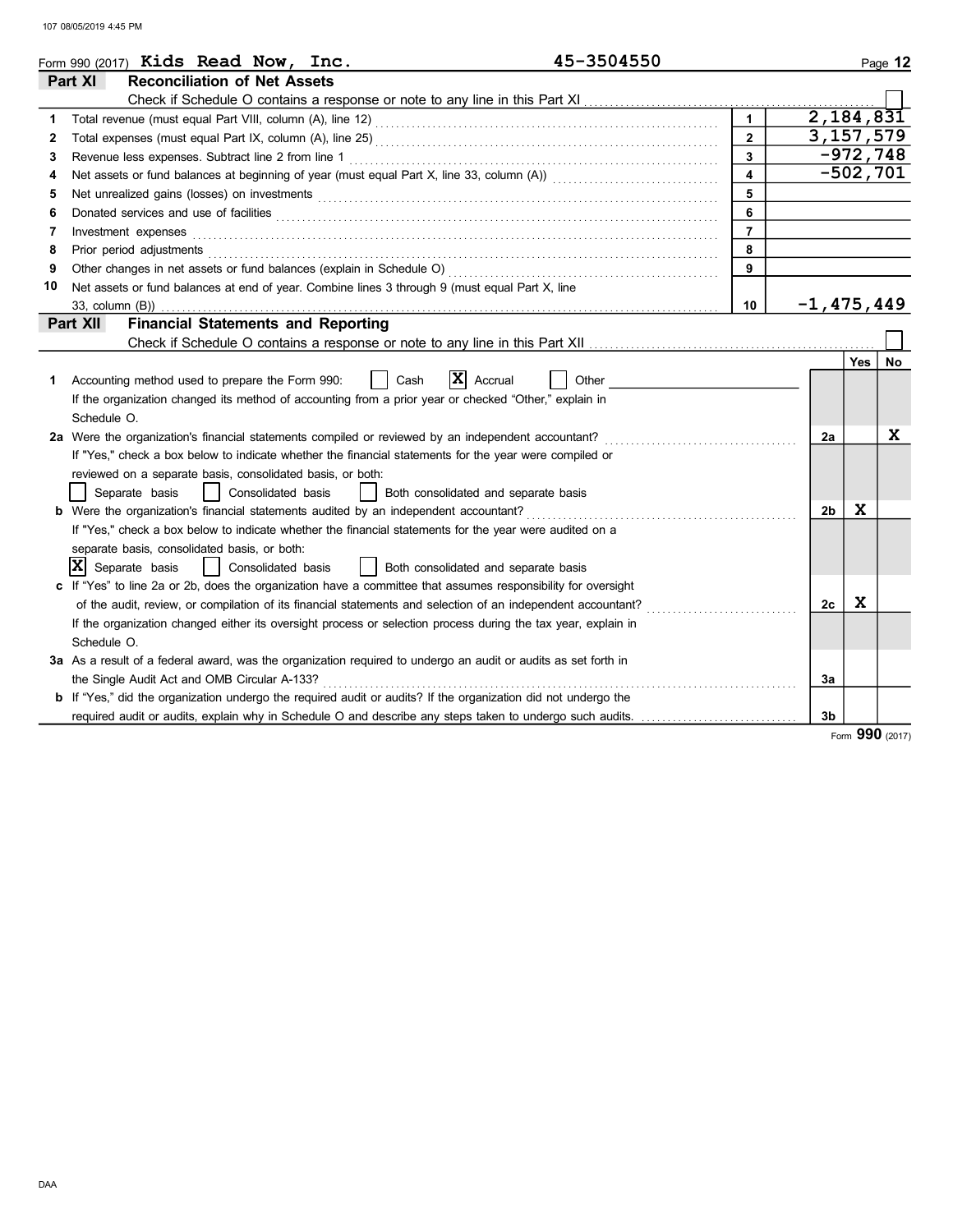# SCHEDULE A **Public Charity Status and Public Support**<br>(Form 990 or 990-EZ)

Complete if the organization is a section 501(c)(3) organization or a section 4947(a)(1) nonexempt charitable trust.

Attach to Form 990 or Form 990-EZ.

2017 Open to Public

OMB No. 1545-0047

|       |                                                                                                                                                                                               | Department of the Treasury                                                                                                          |                                                            |  | $\blacktriangleright$ Attacn to Form 990 or Form 990-EZ.                                                                                                                                                                                                  |     |                          |                        |                                              | Open to Public     |  |  |  |
|-------|-----------------------------------------------------------------------------------------------------------------------------------------------------------------------------------------------|-------------------------------------------------------------------------------------------------------------------------------------|------------------------------------------------------------|--|-----------------------------------------------------------------------------------------------------------------------------------------------------------------------------------------------------------------------------------------------------------|-----|--------------------------|------------------------|----------------------------------------------|--------------------|--|--|--|
|       |                                                                                                                                                                                               | Internal Revenue Service                                                                                                            |                                                            |  | Go to <i>www.irs.gov/Form990</i> for instructions and the latest information.                                                                                                                                                                             |     |                          |                        |                                              | Inspection         |  |  |  |
|       |                                                                                                                                                                                               | Name of the organization                                                                                                            | Kids Read Now, Inc.                                        |  |                                                                                                                                                                                                                                                           |     |                          |                        | Employer identification number<br>45-3504550 |                    |  |  |  |
|       | Part I                                                                                                                                                                                        |                                                                                                                                     |                                                            |  | Reason for Public Charity Status (All organizations must complete this part.) See instructions.                                                                                                                                                           |     |                          |                        |                                              |                    |  |  |  |
|       |                                                                                                                                                                                               |                                                                                                                                     |                                                            |  | The organization is not a private foundation because it is: (For lines 1 through 12, check only one box.)                                                                                                                                                 |     |                          |                        |                                              |                    |  |  |  |
| 1     |                                                                                                                                                                                               |                                                                                                                                     |                                                            |  | A church, convention of churches, or association of churches described in <b>section 170(b)(1)(A)(i).</b>                                                                                                                                                 |     |                          |                        |                                              |                    |  |  |  |
| 2     |                                                                                                                                                                                               |                                                                                                                                     |                                                            |  | A school described in <b>section 170(b)(1)(A)(ii).</b> (Attach Schedule E (Form 990 or 990-EZ).)                                                                                                                                                          |     |                          |                        |                                              |                    |  |  |  |
|       |                                                                                                                                                                                               |                                                                                                                                     |                                                            |  |                                                                                                                                                                                                                                                           |     |                          |                        |                                              |                    |  |  |  |
| 3     |                                                                                                                                                                                               |                                                                                                                                     |                                                            |  | A hospital or a cooperative hospital service organization described in section $170(b)(1)(A)(iii)$ .                                                                                                                                                      |     |                          |                        |                                              |                    |  |  |  |
| 4     |                                                                                                                                                                                               |                                                                                                                                     |                                                            |  | A medical research organization operated in conjunction with a hospital described in section 170(b)(1)(A)(iii). Enter the hospital's name,                                                                                                                |     |                          |                        |                                              |                    |  |  |  |
|       |                                                                                                                                                                                               | city, and state:                                                                                                                    |                                                            |  |                                                                                                                                                                                                                                                           |     |                          |                        |                                              |                    |  |  |  |
|       |                                                                                                                                                                                               | An organization operated for the benefit of a college or university owned or operated by a governmental unit described in           |                                                            |  |                                                                                                                                                                                                                                                           |     |                          |                        |                                              |                    |  |  |  |
|       |                                                                                                                                                                                               | section 170(b)(1)(A)(iv). (Complete Part II.)                                                                                       |                                                            |  |                                                                                                                                                                                                                                                           |     |                          |                        |                                              |                    |  |  |  |
|       |                                                                                                                                                                                               |                                                                                                                                     |                                                            |  | A federal, state, or local government or governmental unit described in section 170(b)(1)(A)(v).                                                                                                                                                          |     |                          |                        |                                              |                    |  |  |  |
| 7     | X                                                                                                                                                                                             |                                                                                                                                     | described in section 170(b)(1)(A)(vi). (Complete Part II.) |  | An organization that normally receives a substantial part of its support from a governmental unit or from the general public                                                                                                                              |     |                          |                        |                                              |                    |  |  |  |
| 8     |                                                                                                                                                                                               |                                                                                                                                     |                                                            |  | A community trust described in section 170(b)(1)(A)(vi). (Complete Part II.)                                                                                                                                                                              |     |                          |                        |                                              |                    |  |  |  |
| 9     |                                                                                                                                                                                               |                                                                                                                                     |                                                            |  | An agricultural research organization described in section 170(b)(1)(A)(ix) operated in conjunction with a land-grant college                                                                                                                             |     |                          |                        |                                              |                    |  |  |  |
|       |                                                                                                                                                                                               | university:                                                                                                                         |                                                            |  | or university or a non-land grant college of agriculture (see instructions). Enter the name, city, and state of the college or                                                                                                                            |     |                          |                        |                                              |                    |  |  |  |
| 10    |                                                                                                                                                                                               |                                                                                                                                     |                                                            |  | An organization that normally receives: (1) more than 33 1/3% of its support from contributions, membership fees, and gross                                                                                                                               |     |                          |                        |                                              |                    |  |  |  |
|       |                                                                                                                                                                                               |                                                                                                                                     |                                                            |  | receipts from activities related to its exempt functions—subject to certain exceptions, and (2) no more than 33 1/3% of its                                                                                                                               |     |                          |                        |                                              |                    |  |  |  |
|       |                                                                                                                                                                                               |                                                                                                                                     |                                                            |  | support from gross investment income and unrelated business taxable income (less section 511 tax) from businesses                                                                                                                                         |     |                          |                        |                                              |                    |  |  |  |
|       |                                                                                                                                                                                               |                                                                                                                                     |                                                            |  | acquired by the organization after June 30, 1975. See section 509(a)(2). (Complete Part III.)                                                                                                                                                             |     |                          |                        |                                              |                    |  |  |  |
| 11    |                                                                                                                                                                                               |                                                                                                                                     |                                                            |  | An organization organized and operated exclusively to test for public safety. See section 509(a)(4).                                                                                                                                                      |     |                          |                        |                                              |                    |  |  |  |
| 12    |                                                                                                                                                                                               |                                                                                                                                     |                                                            |  | An organization organized and operated exclusively for the benefit of, to perform the functions of, or to carry out the purposes                                                                                                                          |     |                          |                        |                                              |                    |  |  |  |
|       |                                                                                                                                                                                               | of one or more publicly supported organizations described in section $509(a)(1)$ or section $509(a)(2)$ . See section $509(a)(3)$ . |                                                            |  |                                                                                                                                                                                                                                                           |     |                          |                        |                                              |                    |  |  |  |
|       |                                                                                                                                                                                               | Check the box in lines 12a through 12d that describes the type of supporting organization and complete lines 12e, 12f, and 12g.     |                                                            |  |                                                                                                                                                                                                                                                           |     |                          |                        |                                              |                    |  |  |  |
|       | a                                                                                                                                                                                             |                                                                                                                                     |                                                            |  | Type I. A supporting organization operated, supervised, or controlled by its supported organization(s), typically by giving                                                                                                                               |     |                          |                        |                                              |                    |  |  |  |
|       | the supported organization(s) the power to regularly appoint or elect a majority of the directors or trustees of the<br>supporting organization. You must complete Part IV, Sections A and B. |                                                                                                                                     |                                                            |  |                                                                                                                                                                                                                                                           |     |                          |                        |                                              |                    |  |  |  |
|       | b                                                                                                                                                                                             |                                                                                                                                     |                                                            |  | Type II. A supporting organization supervised or controlled in connection with its supported organization(s), by having                                                                                                                                   |     |                          |                        |                                              |                    |  |  |  |
|       |                                                                                                                                                                                               |                                                                                                                                     |                                                            |  | control or management of the supporting organization vested in the same persons that control or manage the supported                                                                                                                                      |     |                          |                        |                                              |                    |  |  |  |
|       |                                                                                                                                                                                               |                                                                                                                                     |                                                            |  | organization(s). You must complete Part IV, Sections A and C.                                                                                                                                                                                             |     |                          |                        |                                              |                    |  |  |  |
|       | с                                                                                                                                                                                             |                                                                                                                                     |                                                            |  | Type III functionally integrated. A supporting organization operated in connection with, and functionally integrated with,                                                                                                                                |     |                          |                        |                                              |                    |  |  |  |
|       |                                                                                                                                                                                               |                                                                                                                                     |                                                            |  | its supported organization(s) (see instructions). You must complete Part IV, Sections A, D, and E.                                                                                                                                                        |     |                          |                        |                                              |                    |  |  |  |
|       | d                                                                                                                                                                                             |                                                                                                                                     |                                                            |  | Type III non-functionally integrated. A supporting organization operated in connection with its supported organization(s)<br>that is not functionally integrated. The organization generally must satisfy a distribution requirement and an attentiveness |     |                          |                        |                                              |                    |  |  |  |
|       |                                                                                                                                                                                               |                                                                                                                                     |                                                            |  | requirement (see instructions). You must complete Part IV, Sections A and D, and Part V.                                                                                                                                                                  |     |                          |                        |                                              |                    |  |  |  |
|       | е                                                                                                                                                                                             |                                                                                                                                     |                                                            |  | Check this box if the organization received a written determination from the IRS that it is a Type I, Type II, Type III                                                                                                                                   |     |                          |                        |                                              |                    |  |  |  |
|       |                                                                                                                                                                                               |                                                                                                                                     |                                                            |  | functionally integrated, or Type III non-functionally integrated supporting organization.                                                                                                                                                                 |     |                          |                        |                                              |                    |  |  |  |
|       |                                                                                                                                                                                               |                                                                                                                                     | Enter the number of supported organizations                |  |                                                                                                                                                                                                                                                           |     |                          |                        |                                              |                    |  |  |  |
|       | g                                                                                                                                                                                             |                                                                                                                                     |                                                            |  | Provide the following information about the supported organization(s).                                                                                                                                                                                    |     |                          |                        |                                              |                    |  |  |  |
|       |                                                                                                                                                                                               | (i) Name of supported                                                                                                               | (ii) EIN                                                   |  | (iii) Type of organization                                                                                                                                                                                                                                |     | (iv) Is the organization | (v) Amount of monetary |                                              | (vi) Amount of     |  |  |  |
|       |                                                                                                                                                                                               | organization                                                                                                                        |                                                            |  | (described on lines 1-10                                                                                                                                                                                                                                  |     | listed in your governing | support (see           |                                              | other support (see |  |  |  |
|       |                                                                                                                                                                                               |                                                                                                                                     |                                                            |  | above (see instructions))                                                                                                                                                                                                                                 |     | document?                | instructions)          |                                              | instructions)      |  |  |  |
|       |                                                                                                                                                                                               |                                                                                                                                     |                                                            |  |                                                                                                                                                                                                                                                           | Yes | No                       |                        |                                              |                    |  |  |  |
| (A)   |                                                                                                                                                                                               |                                                                                                                                     |                                                            |  |                                                                                                                                                                                                                                                           |     |                          |                        |                                              |                    |  |  |  |
|       |                                                                                                                                                                                               |                                                                                                                                     |                                                            |  |                                                                                                                                                                                                                                                           |     |                          |                        |                                              |                    |  |  |  |
| (B)   |                                                                                                                                                                                               |                                                                                                                                     |                                                            |  |                                                                                                                                                                                                                                                           |     |                          |                        |                                              |                    |  |  |  |
| (C)   |                                                                                                                                                                                               |                                                                                                                                     |                                                            |  |                                                                                                                                                                                                                                                           |     |                          |                        |                                              |                    |  |  |  |
| (D)   |                                                                                                                                                                                               |                                                                                                                                     |                                                            |  |                                                                                                                                                                                                                                                           |     |                          |                        |                                              |                    |  |  |  |
|       |                                                                                                                                                                                               |                                                                                                                                     |                                                            |  |                                                                                                                                                                                                                                                           |     |                          |                        |                                              |                    |  |  |  |
| (E)   |                                                                                                                                                                                               |                                                                                                                                     |                                                            |  |                                                                                                                                                                                                                                                           |     |                          |                        |                                              |                    |  |  |  |
|       |                                                                                                                                                                                               |                                                                                                                                     |                                                            |  |                                                                                                                                                                                                                                                           |     |                          |                        |                                              |                    |  |  |  |
| Total |                                                                                                                                                                                               |                                                                                                                                     |                                                            |  |                                                                                                                                                                                                                                                           |     |                          |                        |                                              |                    |  |  |  |

For Paperwork Reduction Act Notice, see the Instructions for Form 990 or 990-EZ.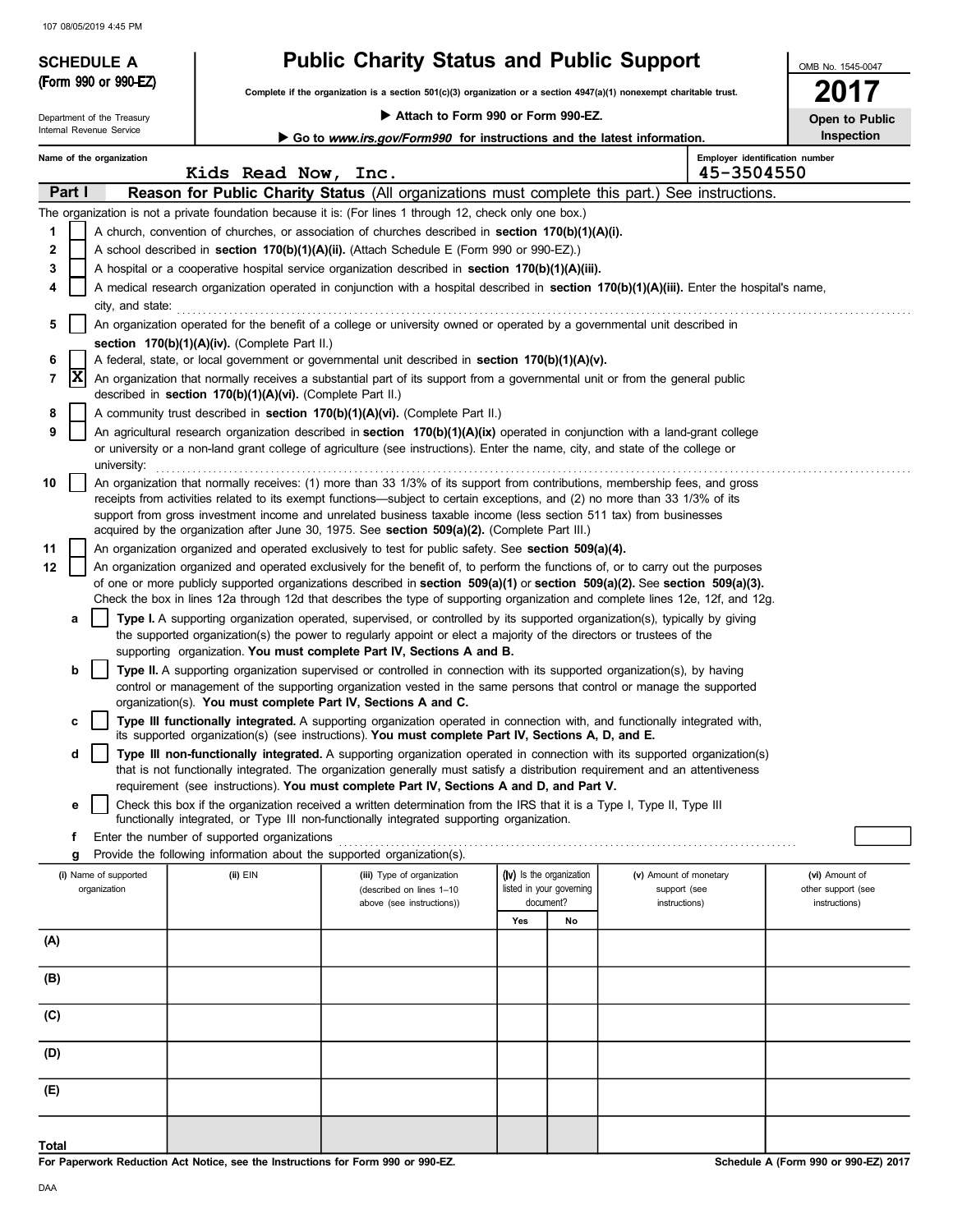|              | Schedule A (Form 990 or 990-EZ) 2017                                                                                               |   | Kids Read Now, Inc. |          |            |            | 45-3504550 |         | Page 2                          |
|--------------|------------------------------------------------------------------------------------------------------------------------------------|---|---------------------|----------|------------|------------|------------|---------|---------------------------------|
|              | Support Schedule for Organizations Described in Sections 170(b)(1)(A)(iv) and 170(b)(1)(A)(vi)<br>Part II                          |   |                     |          |            |            |            |         |                                 |
|              | (Complete only if you checked the box on line 5, 7, or 8 of Part I or if the organization failed to qualify under                  |   |                     |          |            |            |            |         |                                 |
|              | Part III. If the organization fails to qualify under the tests listed below, please complete Part III.)                            |   |                     |          |            |            |            |         |                                 |
|              | <b>Section A. Public Support</b>                                                                                                   |   |                     |          |            |            |            |         |                                 |
|              | Calendar year (or fiscal year beginning in)                                                                                        | ▶ | (a) 2013            | (b) 2014 | $(c)$ 2015 | (d) $2016$ | (e) $2017$ |         | (f) Total                       |
| 1            | Gifts, grants, contributions, and                                                                                                  |   |                     |          |            |            |            |         |                                 |
|              | membership fees received. (Do not                                                                                                  |   |                     |          |            |            |            |         |                                 |
|              | include any "unusual grants.")                                                                                                     |   | 143,047             | 162,938  | 326,923    | 322,143    |            | 384,059 | 1,339,110                       |
| $\mathbf{2}$ | Tax revenues levied for the                                                                                                        |   |                     |          |            |            |            |         |                                 |
|              | organization's benefit and either paid                                                                                             |   |                     |          |            |            |            |         |                                 |
|              | to or expended on its behalf                                                                                                       |   |                     |          |            |            |            |         |                                 |
| 3            | The value of services or facilities                                                                                                |   |                     |          |            |            |            |         |                                 |
|              | furnished by a governmental unit to the                                                                                            |   |                     |          |            |            |            |         |                                 |
|              | organization without charge                                                                                                        |   |                     |          |            |            |            |         |                                 |
| 4            | <b>Total.</b> Add lines 1 through 3                                                                                                |   | 143,047             | 162,938  | 326,923    | 322,143    |            | 384,059 | 1,339,110                       |
| 5            | The portion of total contributions by<br>each person (other than a                                                                 |   |                     |          |            |            |            |         |                                 |
|              | governmental unit or publicly                                                                                                      |   |                     |          |            |            |            |         |                                 |
|              | supported organization) included on                                                                                                |   |                     |          |            |            |            |         |                                 |
|              | line 1 that exceeds 2% of the amount<br>shown on line 11, column (f)                                                               |   |                     |          |            |            |            |         |                                 |
| 6            | Public support. Subtract line 5 from line 4.                                                                                       |   |                     |          |            |            |            |         | 1,339,110                       |
|              | <b>Section B. Total Support</b>                                                                                                    |   |                     |          |            |            |            |         |                                 |
|              | Calendar year (or fiscal year beginning in)                                                                                        | ▶ | (a) 2013            | (b) 2014 | $(c)$ 2015 | $(d)$ 2016 | (e) $2017$ |         | (f) Total                       |
| 7            | Amounts from line 4                                                                                                                |   | 143,047             | 162,938  | 326,923    | 322,143    |            | 384,059 | 1,339,110                       |
| 8            | Gross income from interest, dividends,                                                                                             |   |                     |          |            |            |            |         |                                 |
|              | payments received on securities loans,                                                                                             |   |                     |          |            |            |            |         |                                 |
|              | rents, royalties, and income from                                                                                                  |   |                     |          |            |            |            |         |                                 |
| 9            | Net income from unrelated business                                                                                                 |   |                     |          |            |            |            |         |                                 |
|              | activities, whether or not the business                                                                                            |   |                     |          |            |            |            |         |                                 |
|              | is regularly carried on                                                                                                            |   |                     |          |            |            |            |         |                                 |
| 10           | Other income. Do not include gain or                                                                                               |   |                     |          |            |            |            |         |                                 |
|              | loss from the sale of capital assets                                                                                               |   |                     |          |            |            |            |         |                                 |
|              |                                                                                                                                    |   |                     |          |            |            |            |         |                                 |
| 11           | Total support. Add lines 7 through 10                                                                                              |   |                     |          |            |            |            |         | 1,339,110                       |
| 12           | Gross receipts from related activities, etc. (see instructions)                                                                    |   |                     |          |            |            |            | 12      | 2,082,436                       |
| 13           | First five years. If the Form 990 is for the organization's first, second, third, fourth, or fifth tax year as a section 501(c)(3) |   |                     |          |            |            |            |         |                                 |
|              | organization, check this box and stop here<br>Section C. Computation of Public Support Percentage                                  |   |                     |          |            |            |            |         |                                 |
| 14           | Public support percentage for 2017 (line 6, column (f) divided by line 11, column (f)) [[[[[[[[[[[[[[[[[[[[[[                      |   |                     |          |            |            |            | 14      | 100.00%                         |
| 15           | Public support percentage from 2016 Schedule A, Part II, line 14                                                                   |   |                     |          |            |            |            | 15      | 100.00%                         |
| 16a          | 33 1/3% support test-2017. If the organization did not check the box on line 13, and line 14 is 33 1/3% or more, check this        |   |                     |          |            |            |            |         |                                 |
|              | box and stop here. The organization qualifies as a publicly supported organization                                                 |   |                     |          |            |            |            |         | $\blacktriangleright$ $\vert$ X |
| b            | 33 1/3% support test-2016. If the organization did not check a box on line 13 or 16a, and line 15 is 33 1/3% or more, check        |   |                     |          |            |            |            |         |                                 |
|              | this box and stop here. The organization qualifies as a publicly supported organization                                            |   |                     |          |            |            |            |         |                                 |
| 17а          | 10%-facts-and-circumstances test-2017. If the organization did not check a box on line 13, 16a, or 16b, and line 14 is             |   |                     |          |            |            |            |         |                                 |
|              | 10% or more, and if the organization meets the "facts-and-circumstances" test, check this box and stop here. Explain in            |   |                     |          |            |            |            |         |                                 |
|              | Part VI how the organization meets the "facts-and-circumstances" test. The organization qualifies as a publicly supported          |   |                     |          |            |            |            |         |                                 |
|              | organization                                                                                                                       |   |                     |          |            |            |            |         |                                 |
| b            | 10%-facts-and-circumstances test-2016. If the organization did not check a box on line 13, 16a, 16b, or 17a, and line              |   |                     |          |            |            |            |         |                                 |
|              | 15 is 10% or more, and if the organization meets the "facts-and-circumstances" test, check this box and stop here.                 |   |                     |          |            |            |            |         |                                 |
|              | Explain in Part VI how the organization meets the "facts-and-circumstances" test. The organization qualifies as a publicly         |   |                     |          |            |            |            |         |                                 |
|              | supported organization                                                                                                             |   |                     |          |            |            |            |         |                                 |
| 18           | Private foundation. If the organization did not check a box on line 13, 16a, 16b, 17a, or 17b, check this box and see              |   |                     |          |            |            |            |         |                                 |
|              | instructions                                                                                                                       |   |                     |          |            |            |            |         |                                 |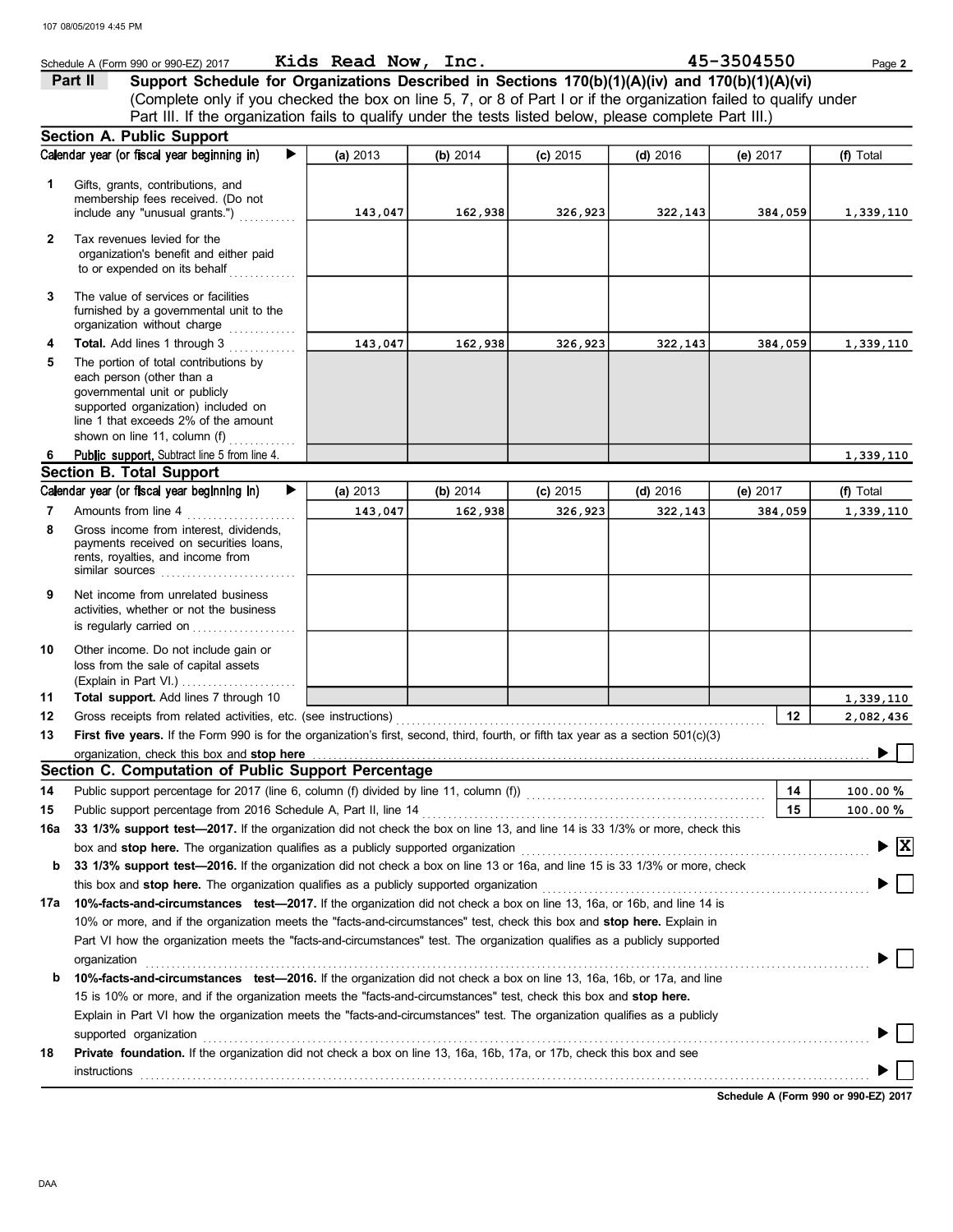|              | Schedule A (Form 990 or 990-EZ) 2017                                                                                                                                              | Kids Read Now, Inc. |          |            |            | 45-3504550 | Page 3    |
|--------------|-----------------------------------------------------------------------------------------------------------------------------------------------------------------------------------|---------------------|----------|------------|------------|------------|-----------|
|              | Support Schedule for Organizations Described in Section 509(a)(2)<br>Part III                                                                                                     |                     |          |            |            |            |           |
|              | (Complete only if you checked the box on line 10 of Part I or if the organization failed to qualify under Part II.                                                                |                     |          |            |            |            |           |
|              | If the organization fails to qualify under the tests listed below, please complete Part II.)                                                                                      |                     |          |            |            |            |           |
|              | <b>Section A. Public Support</b>                                                                                                                                                  |                     |          |            |            |            |           |
|              | Calendar year (or fiscal year beginning in)<br>▶                                                                                                                                  | (a) 2013            | (b) 2014 | $(c)$ 2015 | (d) $2016$ | (e) 2017   | (f) Total |
| 1            | Gifts, grants, contributions, and membership<br>fees received. (Do not include any "unusual grants.")                                                                             |                     |          |            |            |            |           |
| $\mathbf{2}$ | Gross receipts from admissions, merchandise<br>sold or services performed, or facilities<br>furnished in any activity that is related to the<br>organization's tax-exempt purpose |                     |          |            |            |            |           |
| 3            | Gross receipts from activities that are not an<br>unrelated trade or business under section 513                                                                                   |                     |          |            |            |            |           |
| 4            | Tax revenues levied for the<br>organization's benefit and either paid<br>to or expended on its behalf                                                                             |                     |          |            |            |            |           |
| 5            | The value of services or facilities<br>furnished by a governmental unit to the<br>organization without charge                                                                     |                     |          |            |            |            |           |
| 6            | Total. Add lines 1 through 5                                                                                                                                                      |                     |          |            |            |            |           |
|              | 7a Amounts included on lines 1, 2, and 3<br>received from disqualified persons                                                                                                    |                     |          |            |            |            |           |
| b            | Amounts included on lines 2 and 3<br>received from other than disqualified<br>persons that exceed the greater of \$5,000<br>or 1% of the amount on line 13 for the year           |                     |          |            |            |            |           |
| c            | Add lines 7a and 7b                                                                                                                                                               |                     |          |            |            |            |           |
| 8            | Public support. (Subtract line 7c from                                                                                                                                            |                     |          |            |            |            |           |
|              | line $6.$ )                                                                                                                                                                       |                     |          |            |            |            |           |
|              | <b>Section B. Total Support</b>                                                                                                                                                   |                     |          |            |            |            |           |
|              | Calendar year (or fiscal year beginning in)<br>▶                                                                                                                                  | (a) 2013            | (b) 2014 | $(c)$ 2015 | (d) $2016$ | (e) 2017   | (f) Total |
| 9            | Amounts from line 6                                                                                                                                                               |                     |          |            |            |            |           |
| 10a          | Gross income from interest, dividends,<br>payments received on securities loans, rents,                                                                                           |                     |          |            |            |            |           |
|              | royalties, and income from similar sources                                                                                                                                        |                     |          |            |            |            |           |
| b            | Unrelated business taxable income (less<br>section 511 taxes) from businesses<br>acquired after June 30, 1975                                                                     |                     |          |            |            |            |           |
| с            | Add lines 10a and 10b                                                                                                                                                             |                     |          |            |            |            |           |
| 11           | Net income from unrelated business<br>activities not included in line 10b, whether<br>or not the business is regularly carried on                                                 |                     |          |            |            |            |           |
| 12           | Other income. Do not include gain or<br>loss from the sale of capital assets                                                                                                      |                     |          |            |            |            |           |
| 13           | Total support. (Add lines 9, 10c, 11,                                                                                                                                             |                     |          |            |            |            |           |
|              | and 12.) $\ldots$                                                                                                                                                                 |                     |          |            |            |            |           |
| 14           | First five years. If the Form 990 is for the organization's first, second, third, fourth, or fifth tax year as a section 501(c)(3)<br>organization, check this box and stop here  |                     |          |            |            |            |           |
|              | Section C. Computation of Public Support Percentage                                                                                                                               |                     |          |            |            |            |           |
| 15           | Public support percentage for 2017 (line 8, column (f) divided by line 13, column (f)) [[[[[[[[[[[[[[[[[[[[[[                                                                     |                     |          |            |            | 15         | %         |
| 16           |                                                                                                                                                                                   |                     |          |            |            | 16         | %         |
|              | Section D. Computation of Investment Income Percentage                                                                                                                            |                     |          |            |            |            |           |
| 17           |                                                                                                                                                                                   |                     |          |            |            | 17         | %         |
| 18           |                                                                                                                                                                                   |                     |          |            |            | 18         | %         |
| 19a          | 33 1/3% support tests-2017. If the organization did not check the box on line 14, and line 15 is more than 33 1/3%, and line                                                      |                     |          |            |            |            |           |
|              |                                                                                                                                                                                   |                     |          |            |            |            |           |
| b            | 33 1/3% support tests-2016. If the organization did not check a box on line 14 or line 19a, and line 16 is more than 33 1/3%, and                                                 |                     |          |            |            |            |           |
|              | line 18 is not more than 33 1/3%, check this box and <b>stop here.</b> The organization qualifies as a publicly supported organization $\ldots$                                   |                     |          |            |            |            |           |
| 20           |                                                                                                                                                                                   |                     |          |            |            |            |           |
|              |                                                                                                                                                                                   |                     |          |            |            |            |           |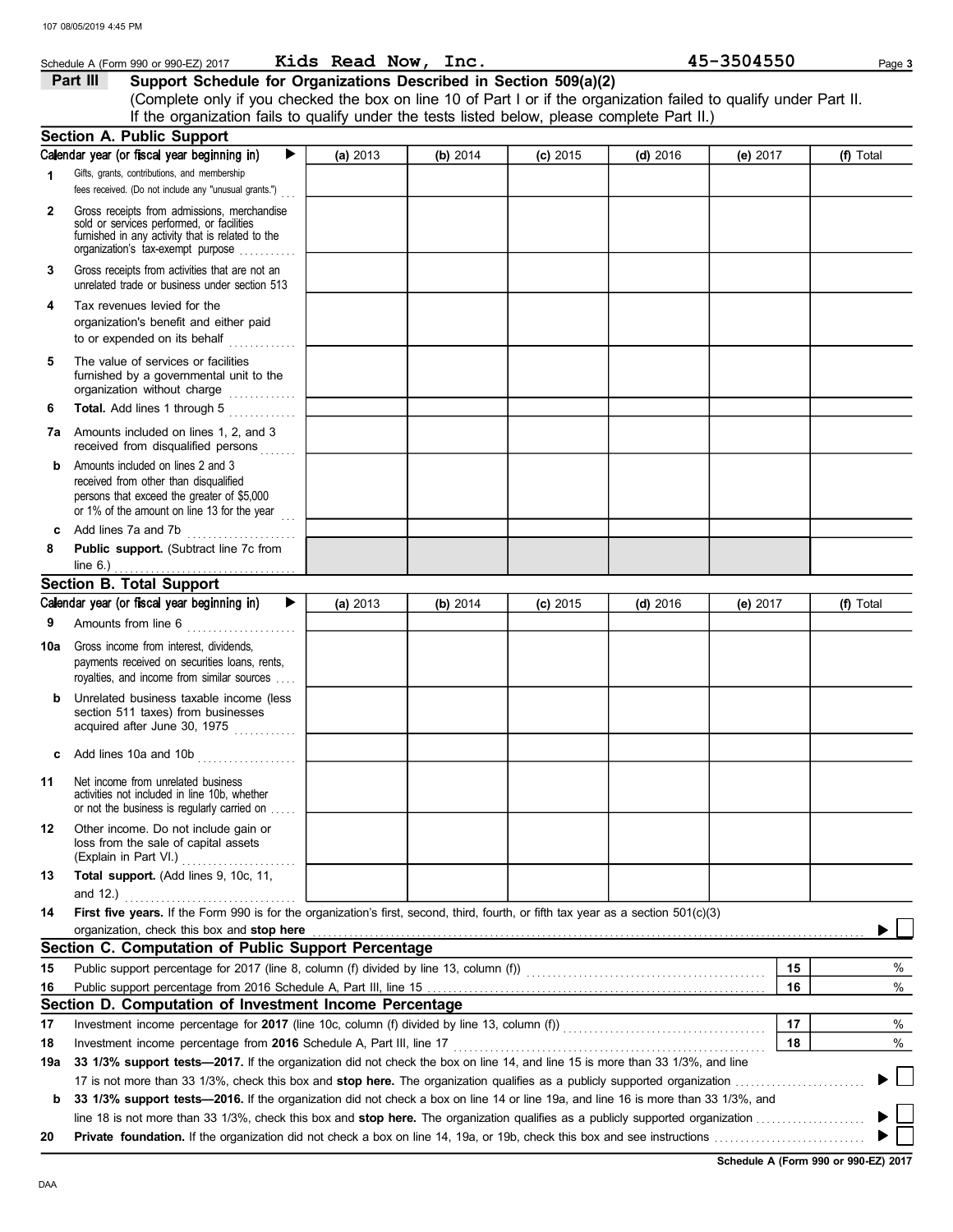|              | Kids Read Now,<br>Inc.<br>Schedule A (Form 990 or 990-EZ) 2017                                                                                                                                                 | 45-3504550 | Page 4    |
|--------------|----------------------------------------------------------------------------------------------------------------------------------------------------------------------------------------------------------------|------------|-----------|
|              | <b>Supporting Organizations</b><br>Part IV<br>(Complete only if you checked a box in line 12 on Part I. If you checked 12a of Part I, complete Sections A                                                      |            |           |
|              | and B. If you checked 12b of Part I, complete Sections A and C. If you checked 12c of Part I, complete<br>Sections A, D, and E. If you checked 12d of Part I, complete Sections A and D, and complete Part V.) |            |           |
|              | Section A. All Supporting Organizations                                                                                                                                                                        |            |           |
|              |                                                                                                                                                                                                                |            | Yes<br>No |
| 1            | Are all of the organization's supported organizations listed by name in the organization's governing                                                                                                           |            |           |
|              | documents? If "No," describe in Part VI how the supported organizations are designated. If designated by                                                                                                       |            |           |
|              | class or purpose, describe the designation. If historic and continuing relationship, explain.                                                                                                                  | 1.         |           |
| $\mathbf{2}$ | Did the organization have any supported organization that does not have an IRS determination of status                                                                                                         |            |           |
|              | under section 509(a)(1) or (2)? If "Yes," explain in Part VI how the organization determined that the supported                                                                                                |            |           |
|              | organization was described in section 509(a)(1) or (2).                                                                                                                                                        | 2          |           |
| За           | Did the organization have a supported organization described in section $501(c)(4)$ , (5), or (6)? If "Yes," answer                                                                                            |            |           |
|              | (b) and (c) below.                                                                                                                                                                                             | 3a         |           |
| b            | Did the organization confirm that each supported organization qualified under section $501(c)(4)$ , (5), or (6) and                                                                                            |            |           |
|              | satisfied the public support tests under section $509(a)(2)?$ If "Yes," describe in Part VI when and how the                                                                                                   |            |           |
|              | organization made the determination.                                                                                                                                                                           | 3b         |           |
| c            | Did the organization ensure that all support to such organizations was used exclusively for section $170(c)(2)(B)$                                                                                             |            |           |
|              | purposes? If "Yes," explain in Part VI what controls the organization put in place to ensure such use.                                                                                                         | 3c         |           |
| 4a           | Was any supported organization not organized in the United States ("foreign supported organization")? If                                                                                                       |            |           |
|              | "Yes," and if you checked 12a or 12b in Part I, answer (b) and (c) below.                                                                                                                                      | 4a         |           |
| b            | Did the organization have ultimate control and discretion in deciding whether to make grants to the foreign                                                                                                    |            |           |
|              | supported organization? If "Yes," describe in Part VI how the organization had such control and discretion                                                                                                     |            |           |
|              | despite being controlled or supervised by or in connection with its supported organizations.                                                                                                                   | 4b         |           |
| c            | Did the organization support any foreign supported organization that does not have an IRS determination                                                                                                        |            |           |
|              | under sections $501(c)(3)$ and $509(a)(1)$ or (2)? If "Yes," explain in Part VI what controls the organization used                                                                                            |            |           |
|              | to ensure that all support to the foreign supported organization was used exclusively for section 170(c)(2)(B)                                                                                                 | 4c         |           |
| 5a           | purposes.<br>Did the organization add, substitute, or remove any supported organizations during the tax year? If "Yes,"                                                                                        |            |           |
|              | answer (b) and (c) below (if applicable). Also, provide detail in Part VI, including (i) the names and EIN                                                                                                     |            |           |
|              | numbers of the supported organizations added, substituted, or removed; (ii) the reasons for each such action;                                                                                                  |            |           |
|              | (iii) the authority under the organization's organizing document authorizing such action; and (iv) how the action                                                                                              |            |           |
|              | was accomplished (such as by amendment to the organizing document).                                                                                                                                            | 5а         |           |
| b            | Type I or Type II only. Was any added or substituted supported organization part of a class already                                                                                                            |            |           |
|              | designated in the organization's organizing document?                                                                                                                                                          | 5b         |           |
|              | <b>Substitutions only.</b> Was the substitution the result of an event beyond the organization's control?                                                                                                      | 5c         |           |
| 6            | Did the organization provide support (whether in the form of grants or the provision of services or facilities) to                                                                                             |            |           |
|              | anyone other than (i) its supported organizations, (ii) individuals that are part of the charitable class benefited                                                                                            |            |           |
|              | by one or more of its supported organizations, or (iii) other supporting organizations that also support or                                                                                                    |            |           |
|              | benefit one or more of the filing organization's supported organizations? If "Yes," provide detail in Part VI.                                                                                                 | 6          |           |
| 7            | Did the organization provide a grant, loan, compensation, or other similar payment to a substantial contributor                                                                                                |            |           |
|              | (defined in section $4958(c)(3)(C)$ ), a family member of a substantial contributor, or a 35% controlled entity with                                                                                           |            |           |
|              | regard to a substantial contributor? If "Yes," complete Part I of Schedule L (Form 990 or 990-EZ).                                                                                                             | 7          |           |
| 8            | Did the organization make a loan to a disqualified person (as defined in section 4958) not described in line 7?                                                                                                |            |           |
|              | If "Yes," complete Part I of Schedule L (Form 990 or 990-EZ).                                                                                                                                                  | 8          |           |
| 9а           | Was the organization controlled directly or indirectly at any time during the tax year by one or more                                                                                                          |            |           |
|              | disqualified persons as defined in section 4946 (other than foundation managers and organizations described                                                                                                    |            |           |
|              | in section 509(a)(1) or (2))? If "Yes," provide detail in Part VI.                                                                                                                                             | 9a         |           |
| b            | Did one or more disqualified persons (as defined in line 9a) hold a controlling interest in any entity in which                                                                                                |            |           |
|              | the supporting organization had an interest? If "Yes," provide detail in Part VI.                                                                                                                              | 9b         |           |
| c            | Did a disqualified person (as defined in line 9a) have an ownership interest in, or derive any personal benefit                                                                                                |            |           |
|              | from, assets in which the supporting organization also had an interest? If "Yes," provide detail in Part VI.                                                                                                   | 9с         |           |
| 10a          | Was the organization subject to the excess business holdings rules of section 4943 because of section                                                                                                          |            |           |
|              | 4943(f) (regarding certain Type II supporting organizations, and all Type III non-functionally integrated<br>supporting organizations)? If "Yes," answer 10b below.                                            | 10a        |           |
| b            | Did the organization have any excess business holdings in the tax year? (Use Schedule C, Form 4720, to                                                                                                         |            |           |
|              | determine whether the organization had excess business holdings.)                                                                                                                                              | 10b        |           |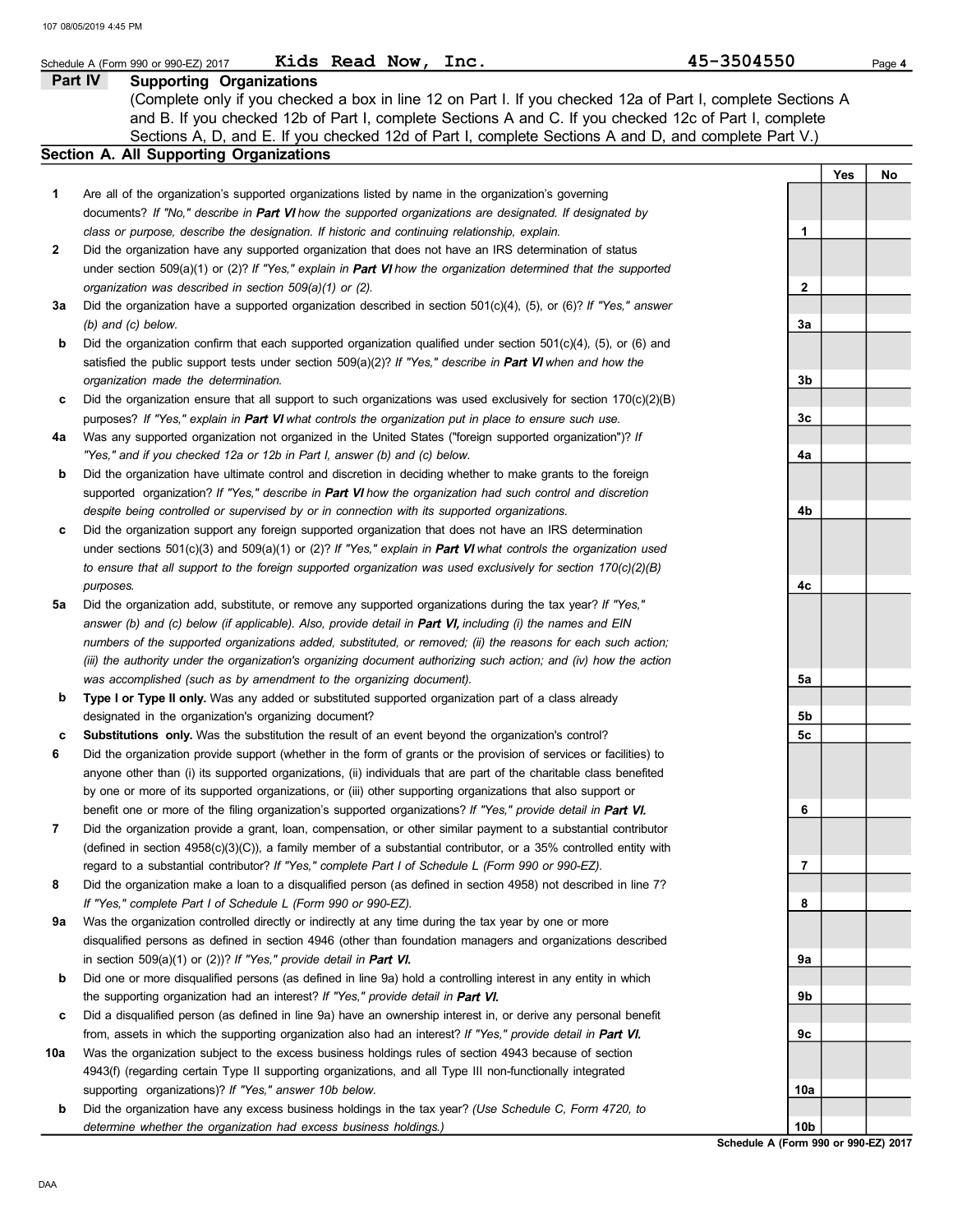|    | 107 08/05/2019 4:45 PM                                                                                                                                                                                              |                 |     |        |
|----|---------------------------------------------------------------------------------------------------------------------------------------------------------------------------------------------------------------------|-----------------|-----|--------|
|    |                                                                                                                                                                                                                     |                 |     |        |
|    | Kids Read Now,<br>Inc.<br>Schedule A (Form 990 or 990-EZ) 2017                                                                                                                                                      | 45-3504550      |     | Page 5 |
|    | Part IV<br>Supporting Organizations (continued)                                                                                                                                                                     |                 |     |        |
|    |                                                                                                                                                                                                                     |                 | Yes | No     |
| 11 | Has the organization accepted a gift or contribution from any of the following persons?<br>A person who directly or indirectly controls, either alone or together with persons described in (b) and (c)             |                 |     |        |
| а  | below, the governing body of a supported organization?                                                                                                                                                              | 11a             |     |        |
| b  | A family member of a person described in (a) above?                                                                                                                                                                 | 11 <sub>b</sub> |     |        |
| c  | A 35% controlled entity of a person described in (a) or (b) above? If "Yes" to a, b, or c, provide detail in Part VI.                                                                                               | 11c             |     |        |
|    | <b>Section B. Type I Supporting Organizations</b>                                                                                                                                                                   |                 |     |        |
|    |                                                                                                                                                                                                                     |                 | Yes | No     |
| 1  | Did the directors, trustees, or membership of one or more supported organizations have the power to                                                                                                                 |                 |     |        |
|    | regularly appoint or elect at least a majority of the organization's directors or trustees at all times during the                                                                                                  |                 |     |        |
|    | tax year? If "No," describe in Part VI how the supported organization(s) effectively operated, supervised, or                                                                                                       |                 |     |        |
|    | controlled the organization's activities. If the organization had more than one supported organization,                                                                                                             |                 |     |        |
|    | describe how the powers to appoint and/or remove directors or trustees were allocated among the supported                                                                                                           |                 |     |        |
|    | organizations and what conditions or restrictions, if any, applied to such powers during the tax year.                                                                                                              | 1               |     |        |
| 2  | Did the organization operate for the benefit of any supported organization other than the supported                                                                                                                 |                 |     |        |
|    | organization(s) that operated, supervised, or controlled the supporting organization? If "Yes," explain in Part                                                                                                     |                 |     |        |
|    | VI how providing such benefit carried out the purposes of the supported organization(s) that operated,                                                                                                              |                 |     |        |
|    | supervised, or controlled the supporting organization.                                                                                                                                                              | $\mathbf{2}$    |     |        |
|    | Section C. Type II Supporting Organizations                                                                                                                                                                         |                 |     |        |
|    |                                                                                                                                                                                                                     |                 | Yes | No     |
| 1  | Were a majority of the organization's directors or trustees during the tax year also a majority of the directors                                                                                                    |                 |     |        |
|    | or trustees of each of the organization's supported organization(s)? If "No," describe in Part VI how control                                                                                                       |                 |     |        |
|    | or management of the supporting organization was vested in the same persons that controlled or managed                                                                                                              |                 |     |        |
|    | the supported organization(s).                                                                                                                                                                                      | 1               |     |        |
|    | Section D. All Type III Supporting Organizations                                                                                                                                                                    |                 |     |        |
|    |                                                                                                                                                                                                                     |                 | Yes | No     |
| 1  | Did the organization provide to each of its supported organizations, by the last day of the fifth month of the                                                                                                      |                 |     |        |
|    | organization's tax year, (i) a written notice describing the type and amount of support provided during the prior tax                                                                                               |                 |     |        |
|    | year, (ii) a copy of the Form 990 that was most recently filed as of the date of notification, and (iii) copies of the                                                                                              |                 |     |        |
|    | organization's governing documents in effect on the date of notification, to the extent not previously provided?                                                                                                    | 1               |     |        |
| 2  | Were any of the organization's officers, directors, or trustees either (i) appointed or elected by the supported                                                                                                    |                 |     |        |
|    | organization(s) or (ii) serving on the governing body of a supported organization? If "No," explain in Part VI how                                                                                                  |                 |     |        |
|    | the organization maintained a close and continuous working relationship with the supported organization(s).                                                                                                         | 2               |     |        |
|    | By reason of the relationship described in (2), did the organization's supported organizations have a<br>significant voice in the organization's investment policies and in directing the use of the organization's |                 |     |        |
|    | income or assets at all times during the tax year? If "Yes," describe in Part VI the role the organization's                                                                                                        |                 |     |        |
|    | supported organizations played in this regard.                                                                                                                                                                      | 3               |     |        |
|    | Section E. Type III Functionally-Integrated Supporting Organizations                                                                                                                                                |                 |     |        |
| 1  | Check the box next to the method that the organization used to satisfy the Integral Part Test during the year (see instructions).                                                                                   |                 |     |        |
| а  | The organization satisfied the Activities Test. Complete line 2 below.                                                                                                                                              |                 |     |        |
| b  | The organization is the parent of each of its supported organizations. Complete line 3 below.                                                                                                                       |                 |     |        |
| c  | The organization supported a governmental entity. Describe in Part VI how you supported a government entity (see instructions).                                                                                     |                 |     |        |
|    |                                                                                                                                                                                                                     |                 |     |        |
| 2  | Activities Test. Answer (a) and (b) below.                                                                                                                                                                          |                 | Yes | No     |
| а  | Did substantially all of the organization's activities during the tax year directly further the exempt purposes of                                                                                                  |                 |     |        |
|    | the supported organization(s) to which the organization was responsive? If "Yes," then in Part VI identify                                                                                                          |                 |     |        |
|    | those supported organizations and explain how these activities directly furthered their exempt purposes,                                                                                                            |                 |     |        |
|    | how the organization was responsive to those supported organizations, and how the organization determined                                                                                                           |                 |     |        |
|    | that these activities constituted substantially all of its activities.                                                                                                                                              | 2a              |     |        |
| b  | Did the activities described in (a) constitute activities that, but for the organization's involvement, one or more                                                                                                 |                 |     |        |
|    | of the organization's supported organization(s) would have been engaged in? If "Yes," explain in Part VI the                                                                                                        |                 |     |        |
|    | reasons for the organization's position that its supported organization(s) would have engaged in these                                                                                                              |                 |     |        |
|    | activities but for the organization's involvement.                                                                                                                                                                  | 2b              |     |        |
| 3  | Parent of Supported Organizations. Answer (a) and (b) below.                                                                                                                                                        |                 |     |        |
| а  | Did the organization have the power to regularly appoint or elect a majority of the officers, directors, or                                                                                                         |                 |     |        |
|    | trustees of each of the supported organizations? Provide details in Part VI.                                                                                                                                        | За              |     |        |
| b  | Did the organization exercise a substantial degree of direction over the policies, programs, and activities of each                                                                                                 |                 |     |        |
|    | of its supported organizations? If "Yes," describe in Part VI the role played by the organization in this regard.                                                                                                   | 3b              |     |        |

DAA Schedule A (Form 990 or 990-EZ) 2017 3b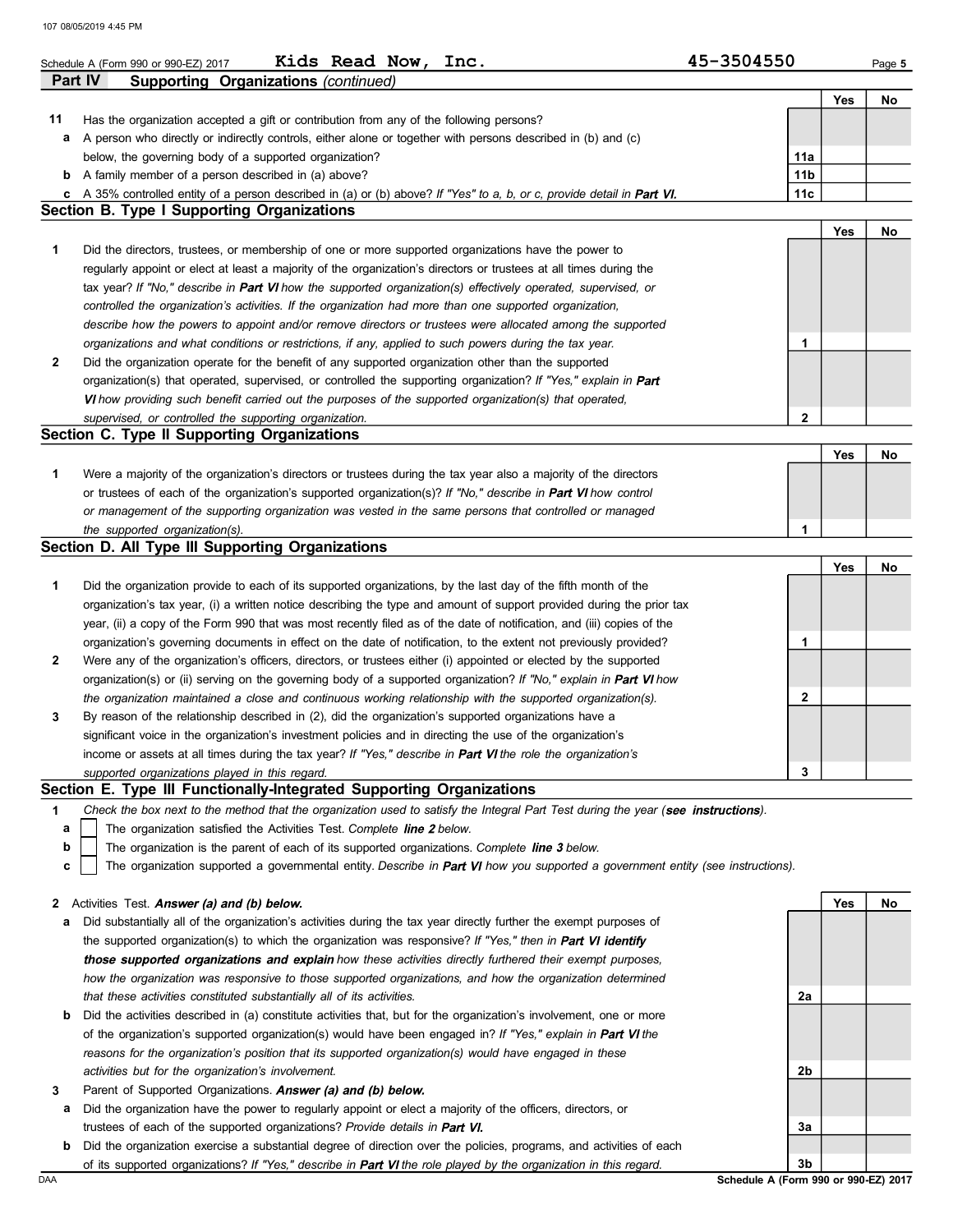|                | Kids Read Now, Inc.<br>Schedule A (Form 990 or 990-EZ) 2017                                                                      |                         | 45-3504550     | Page 6                         |
|----------------|----------------------------------------------------------------------------------------------------------------------------------|-------------------------|----------------|--------------------------------|
| <b>Part V</b>  | Type III Non-Functionally Integrated 509(a)(3) Supporting Organizations                                                          |                         |                |                                |
| $\mathbf{1}$   | Check here if the organization satisfied the Integral Part Test as a qualifying trust on Nov. 20, 1970 (explain in Part VI). See |                         |                |                                |
|                | <b>instructions.</b> All other Type III non-functionally integrated supporting organizations must complete Sections A through E. |                         |                |                                |
|                | Section A - Adjusted Net Income                                                                                                  |                         |                | (B) Current Year               |
|                |                                                                                                                                  |                         | (A) Prior Year | (optional)                     |
| 1.             | Net short-term capital gain                                                                                                      | 1                       |                |                                |
| $\mathbf{2}$   | Recoveries of prior-year distributions                                                                                           | $\mathbf{2}$            |                |                                |
| 3              | Other gross income (see instructions)                                                                                            | 3                       |                |                                |
| 4              | Add lines 1 through 3.                                                                                                           | 4                       |                |                                |
| 5              | Depreciation and depletion                                                                                                       | 5                       |                |                                |
| 6              | Portion of operating expenses paid or incurred for production or                                                                 |                         |                |                                |
|                | collection of gross income or for management, conservation, or                                                                   |                         |                |                                |
|                | maintenance of property held for production of income (see instructions)                                                         | 6                       |                |                                |
| 7              | Other expenses (see instructions)                                                                                                | $\overline{7}$          |                |                                |
| 8              | Adjusted Net Income (subtract lines 5, 6 and 7 from line 4).                                                                     | 8                       |                |                                |
|                | <b>Section B - Minimum Asset Amount</b>                                                                                          |                         | (A) Prior Year | (B) Current Year<br>(optional) |
| 1              | Aggregate fair market value of all non-exempt-use assets (see                                                                    |                         |                |                                |
|                | instructions for short tax year or assets held for part of year):                                                                |                         |                |                                |
|                | <b>a</b> Average monthly value of securities                                                                                     | 1a                      |                |                                |
|                | Average monthly cash balances<br>b                                                                                               | 1b                      |                |                                |
|                | <b>c</b> Fair market value of other non-exempt-use assets                                                                        | 1c                      |                |                                |
|                | <b>Total</b> (add lines 1a, 1b, and 1c)<br>d                                                                                     | 1d                      |                |                                |
|                | <b>Discount</b> claimed for blockage or other<br>е                                                                               |                         |                |                                |
|                | factors (explain in detail in <b>Part VI)</b> :                                                                                  |                         |                |                                |
| $\mathbf{2}$   | Acquisition indebtedness applicable to non-exempt-use assets                                                                     | $\mathbf{2}$            |                |                                |
| 3              | Subtract line 2 from line 1d.                                                                                                    | 3                       |                |                                |
| 4              | Cash deemed held for exempt use. Enter 1-1/2% of line 3 (for greater amount,                                                     |                         |                |                                |
|                | see instructions).                                                                                                               | 4                       |                |                                |
| 5              | Net value of non-exempt-use assets (subtract line 4 from line 3)                                                                 | 5                       |                |                                |
| 6              | Multiply line 5 by 035.                                                                                                          | 6                       |                |                                |
| $\overline{7}$ | Recoveries of prior-year distributions                                                                                           | $\overline{7}$          |                |                                |
| 8              | Minimum Asset Amount (add line 7 to line 6)                                                                                      | 8                       |                |                                |
|                | Section C - Distributable Amount                                                                                                 |                         |                | <b>Current Year</b>            |
| 1              | Adjusted net income for prior year (from Section A, line 8, Column A)                                                            | 1                       |                |                                |
| 2              | Enter 85% of line 1.                                                                                                             | $\mathbf{2}$            |                |                                |
| 3              | Minimum asset amount for prior year (from Section B, line 8, Column A)                                                           | 3                       |                |                                |
| 4              | Enter greater of line 2 or line 3.                                                                                               | $\overline{\mathbf{4}}$ |                |                                |
| 5              | Income tax imposed in prior year                                                                                                 | 5                       |                |                                |
| 6              | <b>Distributable Amount.</b> Subtract line 5 from line 4, unless subject to                                                      |                         |                |                                |
|                | emergency temporary reduction (see instructions).                                                                                | 6                       |                |                                |

7 instructions). Check here if the current year is the organization's first as a non-functionally integrated Type III supporting organization (see

Schedule A (Form 990 or 990-EZ) 2017

DAA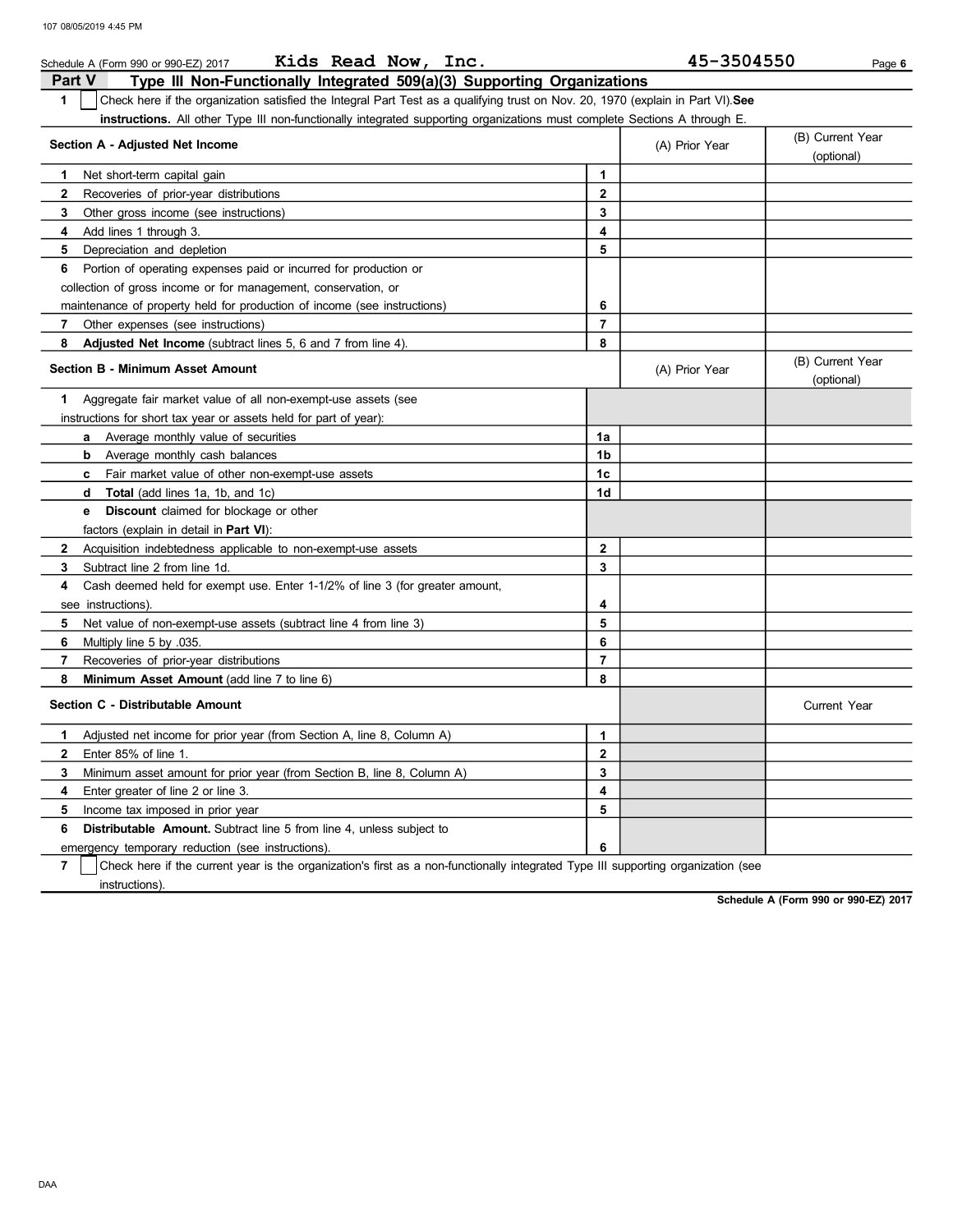|                | Kids Read Now, Inc.<br>Schedule A (Form 990 or 990-EZ) 2017                                |                             | 45-3504550                | Page 7               |  |  |  |  |  |  |  |
|----------------|--------------------------------------------------------------------------------------------|-----------------------------|---------------------------|----------------------|--|--|--|--|--|--|--|
| <b>Part V</b>  | Type III Non-Functionally Integrated 509(a)(3) Supporting Organizations (continued)        |                             |                           |                      |  |  |  |  |  |  |  |
|                | <b>Section D - Distributions</b>                                                           |                             |                           | <b>Current Year</b>  |  |  |  |  |  |  |  |
| 1              | Amounts paid to supported organizations to accomplish exempt purposes                      |                             |                           |                      |  |  |  |  |  |  |  |
| $\mathbf{2}$   | Amounts paid to perform activity that directly furthers exempt purposes of supported       |                             |                           |                      |  |  |  |  |  |  |  |
|                | organizations, in excess of income from activity                                           |                             |                           |                      |  |  |  |  |  |  |  |
| 3              | Administrative expenses paid to accomplish exempt purposes of supported organizations      |                             |                           |                      |  |  |  |  |  |  |  |
| 4              | Amounts paid to acquire exempt-use assets                                                  |                             |                           |                      |  |  |  |  |  |  |  |
| 5              | Qualified set-aside amounts (prior IRS approval required)                                  |                             |                           |                      |  |  |  |  |  |  |  |
| 6              | Other distributions (describe in Part VI). See instructions.                               |                             |                           |                      |  |  |  |  |  |  |  |
| $\overline{7}$ | Total annual distributions. Add lines 1 through 6.                                         |                             |                           |                      |  |  |  |  |  |  |  |
| 8              | Distributions to attentive supported organizations to which the organization is responsive |                             |                           |                      |  |  |  |  |  |  |  |
|                | (provide details in Part VI). See instructions.                                            |                             |                           |                      |  |  |  |  |  |  |  |
| 9              | Distributable amount for 2017 from Section C, line 6                                       |                             |                           |                      |  |  |  |  |  |  |  |
| 10             | Line 8 amount divided by line 9 amount                                                     |                             |                           |                      |  |  |  |  |  |  |  |
|                |                                                                                            | (i)                         | (ii)                      | (iii)                |  |  |  |  |  |  |  |
|                | Section E - Distribution Allocations (see instructions)                                    | <b>Excess Distributions</b> | <b>Underdistributions</b> | <b>Distributable</b> |  |  |  |  |  |  |  |
|                |                                                                                            |                             | Pre-2017                  | Amount for 2017      |  |  |  |  |  |  |  |
| 1.             | Distributable amount for 2017 from Section C, line 6                                       |                             |                           |                      |  |  |  |  |  |  |  |
| $\mathbf{2}$   | Underdistributions, if any, for years prior to 2017                                        |                             |                           |                      |  |  |  |  |  |  |  |
|                | (reasonable cause required-explain in Part VI). See<br>instructions.                       |                             |                           |                      |  |  |  |  |  |  |  |
| 3              |                                                                                            |                             |                           |                      |  |  |  |  |  |  |  |
|                | Excess distributions carryover, if any, to 2017:                                           |                             |                           |                      |  |  |  |  |  |  |  |
| a              | $b$ From 2013                                                                              |                             |                           |                      |  |  |  |  |  |  |  |
|                |                                                                                            |                             |                           |                      |  |  |  |  |  |  |  |
|                |                                                                                            |                             |                           |                      |  |  |  |  |  |  |  |
|                |                                                                                            |                             |                           |                      |  |  |  |  |  |  |  |
|                | f Total of lines 3a through e                                                              |                             |                           |                      |  |  |  |  |  |  |  |
|                | <b>g</b> Applied to underdistributions of prior years                                      |                             |                           |                      |  |  |  |  |  |  |  |
|                | <b>h</b> Applied to 2017 distributable amount                                              |                             |                           |                      |  |  |  |  |  |  |  |
|                | Carryover from 2012 not applied (see instructions)                                         |                             |                           |                      |  |  |  |  |  |  |  |
|                | Remainder. Subtract lines 3g, 3h, and 3i from 3f.                                          |                             |                           |                      |  |  |  |  |  |  |  |
| 4              | Distributions for 2017 from                                                                |                             |                           |                      |  |  |  |  |  |  |  |
|                | \$<br>Section D, line 7:                                                                   |                             |                           |                      |  |  |  |  |  |  |  |
|                | a Applied to underdistributions of prior years                                             |                             |                           |                      |  |  |  |  |  |  |  |
|                | <b>b</b> Applied to 2017 distributable amount                                              |                             |                           |                      |  |  |  |  |  |  |  |
|                | c Remainder. Subtract lines 4a and 4b from 4.                                              |                             |                           |                      |  |  |  |  |  |  |  |
| 5              | Remaining underdistributions for years prior to 2017, if                                   |                             |                           |                      |  |  |  |  |  |  |  |
|                | any. Subtract lines 3g and 4a from line 2. For result                                      |                             |                           |                      |  |  |  |  |  |  |  |
|                | greater than zero, explain in Part VI. See instructions.                                   |                             |                           |                      |  |  |  |  |  |  |  |
| 6              | Remaining underdistributions for 2017. Subtract lines 3h                                   |                             |                           |                      |  |  |  |  |  |  |  |
|                | and 4b from line 1. For result greater than zero, explain in                               |                             |                           |                      |  |  |  |  |  |  |  |
|                | <b>Part VI.</b> See instructions.                                                          |                             |                           |                      |  |  |  |  |  |  |  |
| 7              | Excess distributions carryover to 2018. Add lines 3j                                       |                             |                           |                      |  |  |  |  |  |  |  |
|                | and 4c.                                                                                    |                             |                           |                      |  |  |  |  |  |  |  |
| 8              | Breakdown of line 7:                                                                       |                             |                           |                      |  |  |  |  |  |  |  |
|                | a Excess from 2013                                                                         |                             |                           |                      |  |  |  |  |  |  |  |
|                |                                                                                            |                             |                           |                      |  |  |  |  |  |  |  |
|                | c Excess from 2015                                                                         |                             |                           |                      |  |  |  |  |  |  |  |
|                | <b>d</b> Excess from 2016                                                                  |                             |                           |                      |  |  |  |  |  |  |  |
|                | e Excess from 2017                                                                         |                             |                           |                      |  |  |  |  |  |  |  |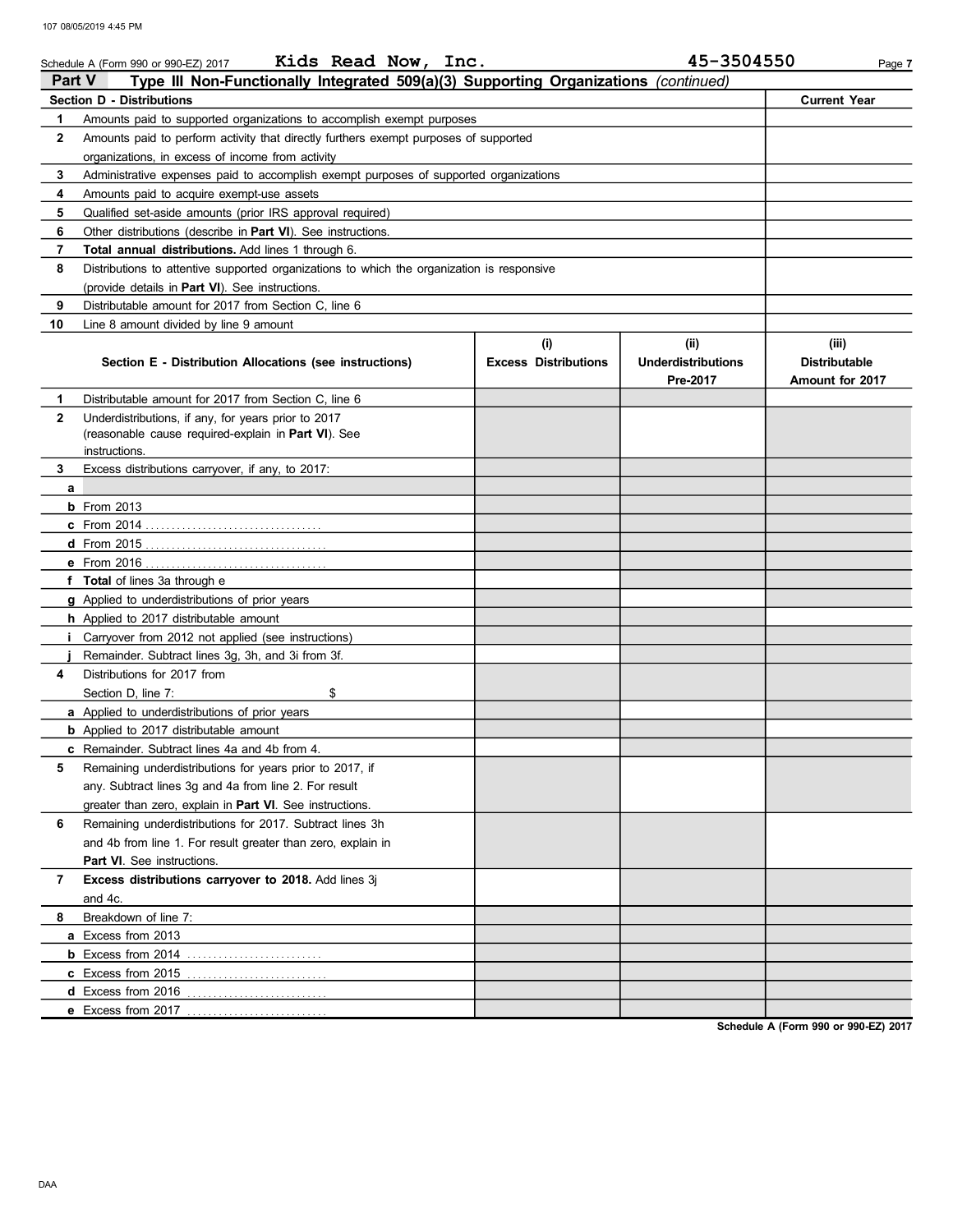|         | Schedule A (Form 990 or 990-EZ) 2017                                                           | Kids Read Now, Inc. |  | 45-3504550                                                                                                                                                                                                                                                                                                                                                                                                                                                                               | Page 8 |
|---------|------------------------------------------------------------------------------------------------|---------------------|--|------------------------------------------------------------------------------------------------------------------------------------------------------------------------------------------------------------------------------------------------------------------------------------------------------------------------------------------------------------------------------------------------------------------------------------------------------------------------------------------|--------|
| Part VI |                                                                                                |                     |  | Supplemental Information. Provide the explanations required by Part II, line 10; Part II, line 17a or 17b; Part<br>III, line 12; Part IV, Section A, lines 1, 2, 3b, 3c, 4b, 4c, 5a, 6, 9a, 9b, 9c, 11a, 11b, and 11c; Part IV, Section<br>B, lines 1 and 2; Part IV, Section C, line 1; Part IV, Section D, lines 2 and 3; Part IV, Section E, lines 1c, 2a, 2b,<br>3a and 3b; Part V, line 1; Part V, Section B, line 1e; Part V, Section D, lines 5, 6, and 8; and Part V, Section E, |        |
|         | lines 2, 5, and 6. Also complete this part for any additional information. (See instructions.) |                     |  |                                                                                                                                                                                                                                                                                                                                                                                                                                                                                          |        |
|         | Supplemental Information                                                                       |                     |  |                                                                                                                                                                                                                                                                                                                                                                                                                                                                                          |        |
|         |                                                                                                |                     |  | Organization is filing a short year return for the period January 1, 2014                                                                                                                                                                                                                                                                                                                                                                                                                |        |
|         |                                                                                                |                     |  | through September 30, 2014 as the Organization was previously a calendar                                                                                                                                                                                                                                                                                                                                                                                                                 |        |
|         |                                                                                                |                     |  | year-end and changed its fiscal year-end to September 30th commencing the                                                                                                                                                                                                                                                                                                                                                                                                                |        |
|         | the year beginning January 1, 2014.                                                            |                     |  |                                                                                                                                                                                                                                                                                                                                                                                                                                                                                          |        |
|         |                                                                                                |                     |  |                                                                                                                                                                                                                                                                                                                                                                                                                                                                                          |        |
|         |                                                                                                |                     |  |                                                                                                                                                                                                                                                                                                                                                                                                                                                                                          |        |
|         |                                                                                                |                     |  |                                                                                                                                                                                                                                                                                                                                                                                                                                                                                          |        |
|         |                                                                                                |                     |  |                                                                                                                                                                                                                                                                                                                                                                                                                                                                                          |        |
|         |                                                                                                |                     |  |                                                                                                                                                                                                                                                                                                                                                                                                                                                                                          |        |
|         |                                                                                                |                     |  |                                                                                                                                                                                                                                                                                                                                                                                                                                                                                          |        |
|         |                                                                                                |                     |  |                                                                                                                                                                                                                                                                                                                                                                                                                                                                                          |        |
|         |                                                                                                |                     |  |                                                                                                                                                                                                                                                                                                                                                                                                                                                                                          |        |
|         |                                                                                                |                     |  |                                                                                                                                                                                                                                                                                                                                                                                                                                                                                          |        |
|         |                                                                                                |                     |  |                                                                                                                                                                                                                                                                                                                                                                                                                                                                                          |        |
|         |                                                                                                |                     |  |                                                                                                                                                                                                                                                                                                                                                                                                                                                                                          |        |
|         |                                                                                                |                     |  |                                                                                                                                                                                                                                                                                                                                                                                                                                                                                          |        |
|         |                                                                                                |                     |  |                                                                                                                                                                                                                                                                                                                                                                                                                                                                                          |        |
|         |                                                                                                |                     |  |                                                                                                                                                                                                                                                                                                                                                                                                                                                                                          |        |
|         |                                                                                                |                     |  |                                                                                                                                                                                                                                                                                                                                                                                                                                                                                          |        |
|         |                                                                                                |                     |  |                                                                                                                                                                                                                                                                                                                                                                                                                                                                                          |        |
|         |                                                                                                |                     |  |                                                                                                                                                                                                                                                                                                                                                                                                                                                                                          |        |
|         |                                                                                                |                     |  |                                                                                                                                                                                                                                                                                                                                                                                                                                                                                          |        |
|         |                                                                                                |                     |  |                                                                                                                                                                                                                                                                                                                                                                                                                                                                                          |        |
|         |                                                                                                |                     |  |                                                                                                                                                                                                                                                                                                                                                                                                                                                                                          |        |
|         |                                                                                                |                     |  |                                                                                                                                                                                                                                                                                                                                                                                                                                                                                          |        |
|         |                                                                                                |                     |  |                                                                                                                                                                                                                                                                                                                                                                                                                                                                                          |        |
|         |                                                                                                |                     |  |                                                                                                                                                                                                                                                                                                                                                                                                                                                                                          |        |
|         |                                                                                                |                     |  |                                                                                                                                                                                                                                                                                                                                                                                                                                                                                          |        |
|         |                                                                                                |                     |  |                                                                                                                                                                                                                                                                                                                                                                                                                                                                                          |        |
|         |                                                                                                |                     |  |                                                                                                                                                                                                                                                                                                                                                                                                                                                                                          |        |
|         |                                                                                                |                     |  |                                                                                                                                                                                                                                                                                                                                                                                                                                                                                          |        |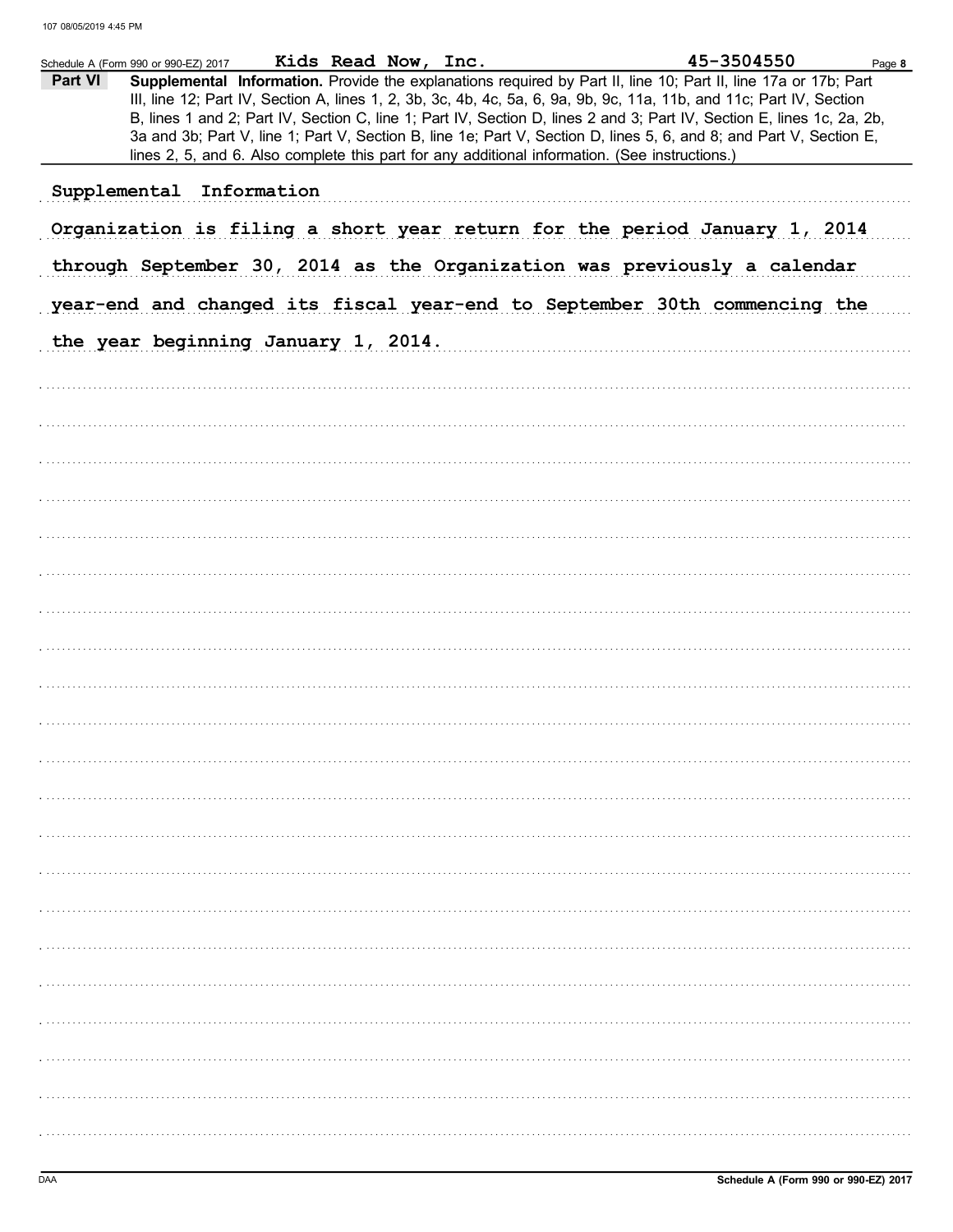#### OMB No. 1545-0047 Department of the Treasury Internal Revenue Service Name of the organization 2017 Schedule B<br>
Schedule of Contributors (Form 990, 990-EZ, Attach to Form 990, Form 990-EZ, or Form 990-PF. Employer identification number Go to www.irs.gov/Form990 for the latest information.

## Kids Read Now, Inc. 45-3504550

Organization type (check one):

| Filers of:         | Section:                                                                                 |
|--------------------|------------------------------------------------------------------------------------------|
| Form 990 or 990-EZ | $ \mathbf{X} $ 501(c)( $3$ ) (enter number) organization                                 |
|                    | $\vert$ 4947(a)(1) nonexempt charitable trust <b>not</b> treated as a private foundation |
|                    | 527 political organization                                                               |
| Form 990-PF        | 501(c)(3) exempt private foundation                                                      |
|                    | 4947(a)(1) nonexempt charitable trust treated as a private foundation                    |
|                    | 501(c)(3) taxable private foundation                                                     |

Check if your organization is covered by the General Rule or a Special Rule. Note: Only a section 501(c)(7), (8), or (10) organization can check boxes for both the General Rule and a Special Rule. See instructions.

## General Rule

For an organization filing Form 990, 990-EZ, or 990-PF that received, during the year, contributions totaling \$5,000 or more (in money or property) from any one contributor. Complete Parts I and II. See instructions for determining a contributor's total contributions.

### Special Rules

| $ X $ For an organization described in section 501(c)(3) filing Form 990 or 990-EZ that met the 33 <sup>1</sup> /3% support test of the<br>regulations under sections 509(a)(1) and 170(b)(1)(A)(vi), that checked Schedule A (Form 990 or 990-EZ), Part II, line |
|-------------------------------------------------------------------------------------------------------------------------------------------------------------------------------------------------------------------------------------------------------------------|
| 13, 16a, or 16b, and that received from any one contributor, during the year, total contributions of the greater of (1)<br>\$5,000; or (2) 2% of the amount on (i) Form 990, Part VIII, line 1h; or (ii) Form 990-EZ, line 1. Complete Parts I and II.            |
| For an organization described in section 501(c)(7), (8), or (10) filing Form 990 or 990-EZ that received from any one<br>contributor, during the year, total contributions of more than \$1,000 exclusively for religious, charitable, scientific,                |

| literary, or educational purposes, or for the prevention of cruelty to children or animals. Complete Parts I, II, and III. |  |  |
|----------------------------------------------------------------------------------------------------------------------------|--|--|

For an organization described in section 501(c)(7), (8), or (10) filing Form 990 or 990-EZ that received from any one contributor, during the year, contributions exclusively for religious, charitable, etc., purposes, but no such contributions totaled more than \$1,000. If this box is checked, enter here the total contributions that were received during the year for an exclusively religious, charitable, etc., purpose. Don't complete any of the parts unless the General Rule applies to this organization because it received nonexclusively religious, charitable, etc., contributions totaling \$5,000 or more during the year . . . . . . . . . . . . . . . . . . . . . . . . . . . . . . . . . . . . . . . . . . . . . . . . . . . . . . . . . . . . . . . . . . . . . . . . . . . . . . . . .

990-EZ, or 990-PF), but it must answer "No" on Part IV, line 2, of its Form 990; or check the box on line H of its Form 990-EZ or on its Form 990-PF, Part I, line 2, to certify that it doesn't meet the filing requirements of Schedule B (Form 990, 990-EZ, or 990-PF). Caution: An organization that isn't covered by the General Rule and/or the Special Rules doesn't file Schedule B (Form 990,

For Paperwork Reduction Act Notice, see the instructions for Form 990, 990-EZ, or 990-PF.

\$ . . . . . . . . . . . . . . . . . . . . . . . . . . . .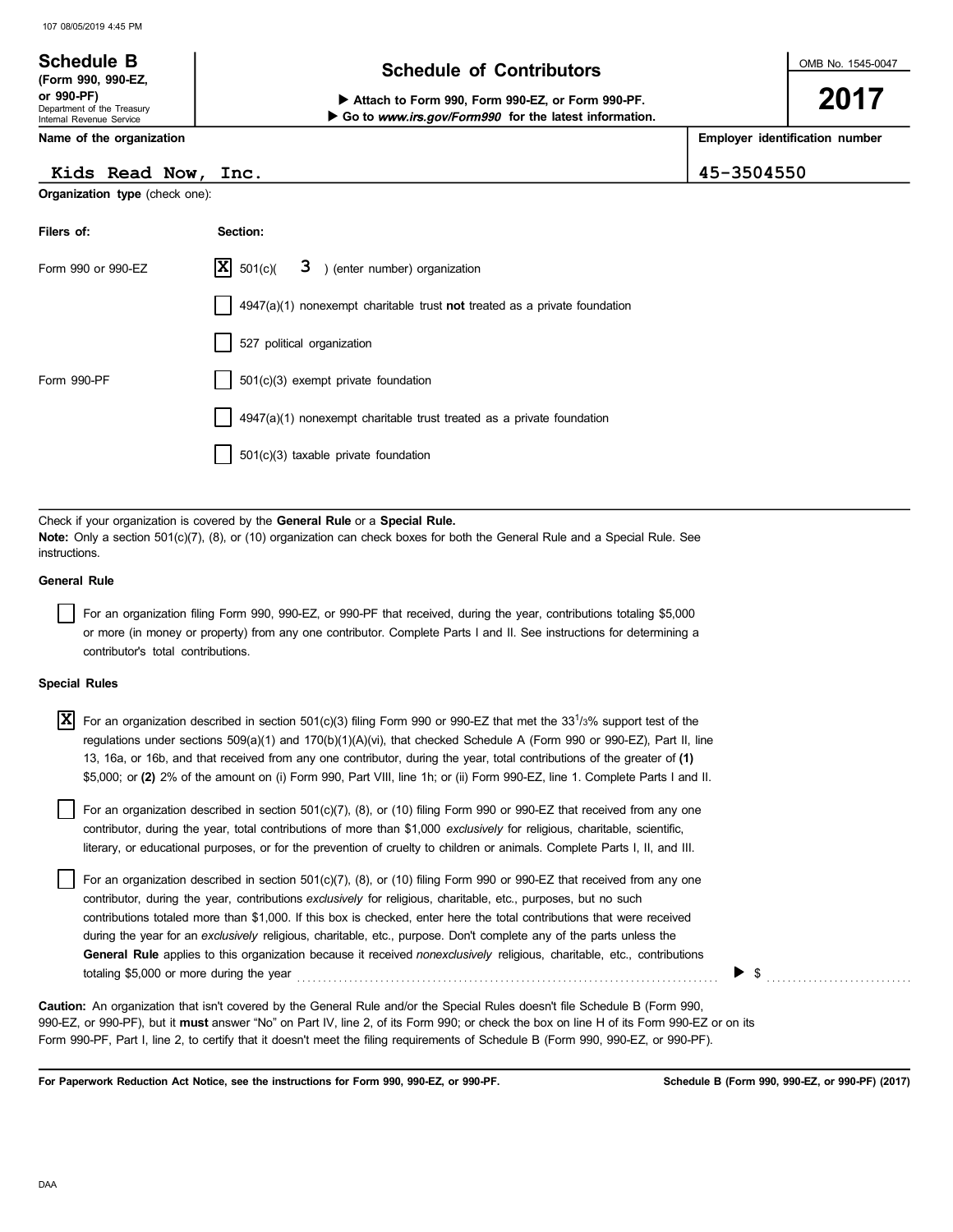| Schedule B (Form 990, 990-EZ, or 990-PF) (2017)                                                                 | Page 1 of 1 |            | Page 2                                |
|-----------------------------------------------------------------------------------------------------------------|-------------|------------|---------------------------------------|
| Name of organization<br>Kids Read Now, Inc.                                                                     |             | 45-3504550 | <b>Employer identification number</b> |
| Part I<br><b>Contributors</b> (see instructions). Use duplicate copies of Part I if additional space is needed. |             |            |                                       |

| .  .           | <b>OUTED MANUTE:</b> The control of the control of the control of the control of the control of the control of the control of the control of the control of the control of the control of the control of the control of the contro |                                   |                                                                                                  |
|----------------|------------------------------------------------------------------------------------------------------------------------------------------------------------------------------------------------------------------------------------|-----------------------------------|--------------------------------------------------------------------------------------------------|
| (a)<br>No.     | (b)<br>Name, address, and ZIP + 4                                                                                                                                                                                                  | (c)<br><b>Total contributions</b> | (d)<br>Type of contribution                                                                      |
| $\mathbf{1}$   | Troy Foundation<br>216 W. Franklin Street<br>OH 45373<br>Troy                                                                                                                                                                      | 12,750<br>$\frac{1}{2}$           | X<br>Person<br>Payroll<br>Noncash<br>(Complete Part II for<br>noncash contributions.)            |
| (a)<br>No.     | (b)<br>Name, address, and ZIP + 4                                                                                                                                                                                                  | (c)<br><b>Total contributions</b> | (d)<br>Type of contribution                                                                      |
| $\overline{2}$ | Leib and Barabara Lurie<br>1102 Peters Rd<br>OH 45373<br>Troy                                                                                                                                                                      | 72,000<br>$\frac{1}{2}$           | Person<br>Payroll<br>$\mathbf{x}$<br>Noncash<br>(Complete Part II for<br>noncash contributions.) |
| (a)<br>No.     | (b)<br>Name, address, and ZIP + 4                                                                                                                                                                                                  | (c)<br><b>Total contributions</b> | (d)<br>Type of contribution                                                                      |
|                |                                                                                                                                                                                                                                    | $\frac{1}{2}$                     | Person<br>Payroll<br>Noncash<br>(Complete Part II for<br>noncash contributions.)                 |
| (a)<br>No.     | (b)<br>Name, address, and ZIP + 4                                                                                                                                                                                                  | (c)<br><b>Total contributions</b> | (d)<br>Type of contribution                                                                      |
|                |                                                                                                                                                                                                                                    | $\frac{1}{2}$                     | Person<br>Payroll<br>Noncash<br>(Complete Part II for<br>noncash contributions.)                 |
| (a)<br>No.     | (b)<br>Name, address, and ZIP + 4                                                                                                                                                                                                  | (c)<br><b>Total contributions</b> | (d)<br>Type of contribution                                                                      |
|                |                                                                                                                                                                                                                                    | \$                                | Person<br>Payroll<br><b>Noncash</b><br>(Complete Part II for<br>noncash contributions.)          |
| (a)<br>No.     | (b)<br>Name, address, and ZIP + 4                                                                                                                                                                                                  | (c)<br><b>Total contributions</b> | (d)<br>Type of contribution                                                                      |
|                |                                                                                                                                                                                                                                    | \$                                | Person<br>Payroll<br>Noncash<br>(Complete Part II for<br>noncash contributions.)                 |

Schedule B (Form 990, 990-EZ, or 990-PF) (2017)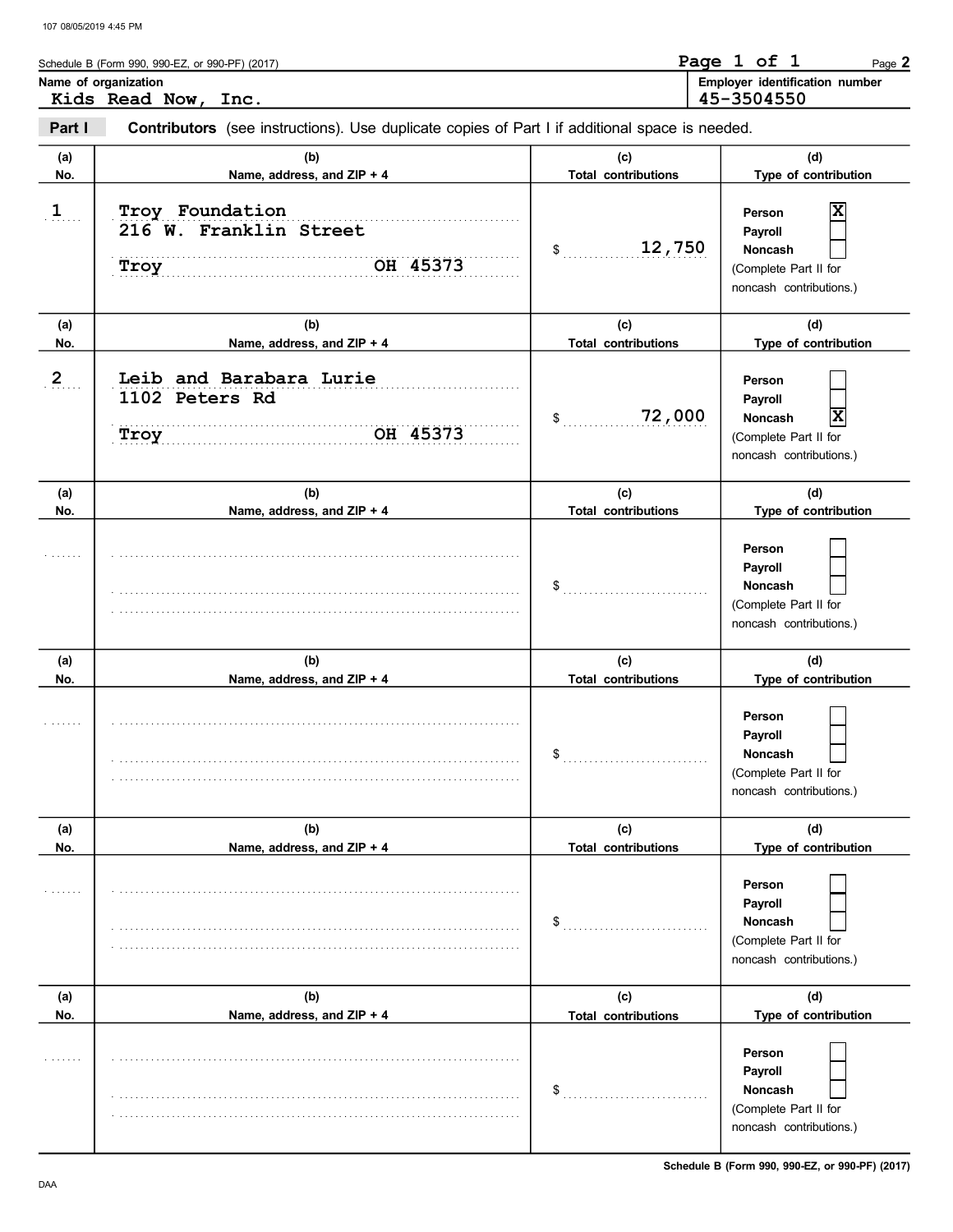|                           | Schedule B (Form 990, 990-EZ, or 990-PF) (2017)<br>Name of organization                             |                                                 | Page 1 of 1<br>Page 3<br>Employer identification number |
|---------------------------|-----------------------------------------------------------------------------------------------------|-------------------------------------------------|---------------------------------------------------------|
|                           | Kids Read Now, Inc.                                                                                 |                                                 | 45-3504550                                              |
| Part II                   | Noncash Property (see instructions). Use duplicate copies of Part II if additional space is needed. |                                                 |                                                         |
| (a) No.<br>from<br>Part I | (b)<br>Description of noncash property given                                                        | (c)<br>FMV (or estimate)<br>(See instructions.) | (d)<br>Date received                                    |
| 2                         | Services                                                                                            | 72,000<br>\$                                    | .                                                       |
| (a) No.<br>from<br>Part I | (b)<br>Description of noncash property given                                                        | (c)<br>FMV (or estimate)<br>(See instructions.) | (d)<br>Date received                                    |
|                           |                                                                                                     | \$                                              |                                                         |
| (a) No.<br>from<br>Part I | (b)<br>Description of noncash property given                                                        | (c)<br>FMV (or estimate)<br>(See instructions.) | (d)<br>Date received                                    |
|                           |                                                                                                     | \$                                              |                                                         |
| (a) No.<br>from<br>Part I | (b)<br>Description of noncash property given                                                        | (c)<br>FMV (or estimate)<br>(See instructions.) | (d)<br>Date received                                    |
|                           |                                                                                                     | \$                                              | .                                                       |
| (a) No.<br>from<br>Part I | (b)<br>Description of noncash property given                                                        | (c)<br>FMV (or estimate)<br>(See instructions.) | (d)<br>Date received                                    |
| .                         |                                                                                                     | \$                                              | .                                                       |
| (a) No.<br>from<br>Part I | (b)<br>Description of noncash property given                                                        | (c)<br>FMV (or estimate)<br>(See instructions.) | (d)<br>Date received                                    |
| .                         |                                                                                                     | \$                                              | .                                                       |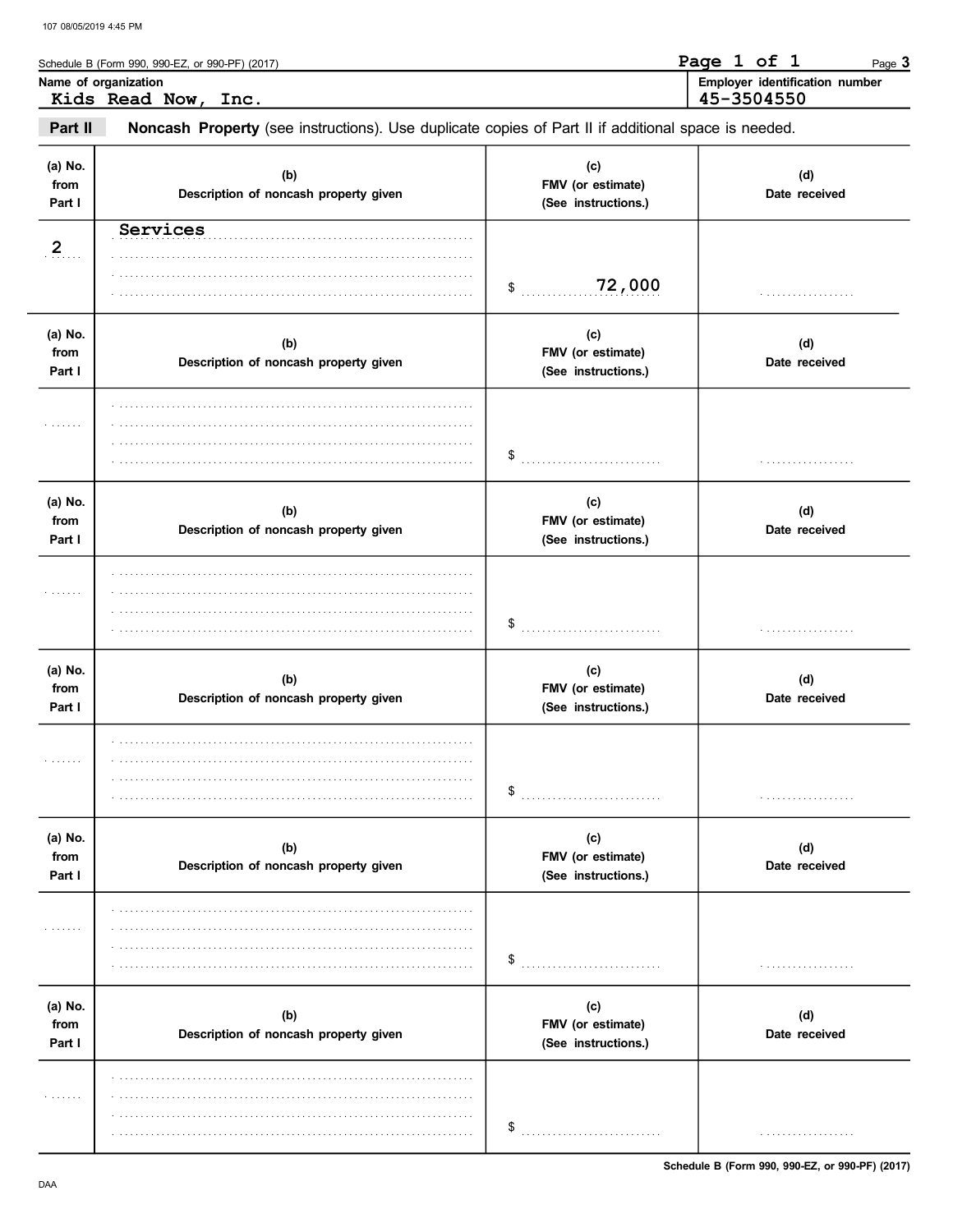|        | <b>SCHEDULE D</b>                                                                                                                                  |                                                                                                                                                                                                             | Supplemental Financial Statements                   |                          | OMB No. 1545-0047               |                              |
|--------|----------------------------------------------------------------------------------------------------------------------------------------------------|-------------------------------------------------------------------------------------------------------------------------------------------------------------------------------------------------------------|-----------------------------------------------------|--------------------------|---------------------------------|------------------------------|
|        | Complete if the organization answered "Yes" on Form 990,<br>(Form 990)<br>Part IV, line 6, 7, 8, 9, 10, 11a, 11b, 11c, 11d, 11e, 11f, 12a, or 12b. |                                                                                                                                                                                                             |                                                     |                          |                                 |                              |
|        | Department of the Treasury                                                                                                                         |                                                                                                                                                                                                             | Attach to Form 990.                                 |                          | Open to Public                  |                              |
|        | Internal Revenue Service                                                                                                                           | Inspection<br>Go to <i>www.irs.gov/Form990</i> for instructions and the latest information.                                                                                                                 |                                                     |                          |                                 |                              |
|        | Name of the organization                                                                                                                           |                                                                                                                                                                                                             |                                                     |                          | Employer identification number  |                              |
|        | Kids Read Now, Inc.                                                                                                                                |                                                                                                                                                                                                             |                                                     | 45-3504550               |                                 |                              |
|        | Part I                                                                                                                                             | Organizations Maintaining Donor Advised Funds or Other Similar Funds or Accounts.                                                                                                                           |                                                     |                          |                                 |                              |
|        |                                                                                                                                                    | Complete if the organization answered "Yes" on Form 990, Part IV, line 6.                                                                                                                                   | (a) Donor advised funds                             |                          | (b) Funds and other accounts    |                              |
| 1      | Total number at end of year                                                                                                                        |                                                                                                                                                                                                             |                                                     |                          |                                 |                              |
| 2      |                                                                                                                                                    | Aggregate value of contributions to (during year)                                                                                                                                                           | <u> 1980 - Andrea Branden, amerikansk politik (</u> |                          |                                 |                              |
| 3      |                                                                                                                                                    |                                                                                                                                                                                                             |                                                     |                          |                                 |                              |
| 4      |                                                                                                                                                    |                                                                                                                                                                                                             |                                                     |                          |                                 |                              |
| 5      |                                                                                                                                                    | Did the organization inform all donors and donor advisors in writing that the assets held in donor advised                                                                                                  |                                                     |                          |                                 |                              |
|        |                                                                                                                                                    |                                                                                                                                                                                                             |                                                     |                          | Yes                             | No                           |
| 6      |                                                                                                                                                    | Did the organization inform all grantees, donors, and donor advisors in writing that grant funds can be used                                                                                                |                                                     |                          |                                 |                              |
|        |                                                                                                                                                    | only for charitable purposes and not for the benefit of the donor or donor advisor, or for any other purpose                                                                                                |                                                     |                          |                                 |                              |
|        |                                                                                                                                                    |                                                                                                                                                                                                             |                                                     |                          | Yes                             | No                           |
|        | Part II                                                                                                                                            | <b>Conservation Easements.</b><br>Complete if the organization answered "Yes" on Form 990, Part IV, line 7.                                                                                                 |                                                     |                          |                                 |                              |
| 1.     |                                                                                                                                                    | Purpose(s) of conservation easements held by the organization (check all that apply).                                                                                                                       |                                                     |                          |                                 |                              |
|        |                                                                                                                                                    | Preservation of land for public use (e.g., recreation or education)                                                                                                                                         | Preservation of a historically important land area  |                          |                                 |                              |
|        | Protection of natural habitat                                                                                                                      |                                                                                                                                                                                                             | Preservation of a certified historic structure      |                          |                                 |                              |
|        | Preservation of open space                                                                                                                         |                                                                                                                                                                                                             |                                                     |                          |                                 |                              |
| 2      |                                                                                                                                                    | Complete lines 2a through 2d if the organization held a qualified conservation contribution in the form of a conservation                                                                                   |                                                     |                          |                                 |                              |
|        | easement on the last day of the tax year.                                                                                                          |                                                                                                                                                                                                             |                                                     |                          | Held at the End of the Tax Year |                              |
|        |                                                                                                                                                    |                                                                                                                                                                                                             |                                                     | 2a                       |                                 |                              |
| b      |                                                                                                                                                    |                                                                                                                                                                                                             |                                                     | 2 <sub>b</sub>           |                                 |                              |
| c      |                                                                                                                                                    | Number of conservation easements on a certified historic structure included in (a) [[[[[ [ a]]                                                                                                              |                                                     | 2c                       |                                 |                              |
| d      |                                                                                                                                                    | Number of conservation easements included in (c) acquired after 7/25/06, and not on a                                                                                                                       |                                                     |                          |                                 |                              |
|        |                                                                                                                                                    | historic structure listed in the National Register                                                                                                                                                          |                                                     | 2d                       |                                 |                              |
| 3      |                                                                                                                                                    | Number of conservation easements modified, transferred, released, extinguished, or terminated by the organization during the                                                                                |                                                     |                          |                                 |                              |
|        | tax year $\blacktriangleright$                                                                                                                     |                                                                                                                                                                                                             |                                                     |                          |                                 |                              |
| 4<br>5 |                                                                                                                                                    | Number of states where property subject to conservation easement is located $\blacktriangleright$<br>Does the organization have a written policy regarding the periodic monitoring, inspection, handling of |                                                     |                          |                                 |                              |
|        |                                                                                                                                                    | violations, and enforcement of the conservation easements it holds?                                                                                                                                         |                                                     |                          |                                 | Yes $\boxed{\phantom{0}}$ No |
| 6      |                                                                                                                                                    | Staff and volunteer hours devoted to monitoring, inspecting, handling of violations, and enforcing conservation easements during the year                                                                   |                                                     |                          |                                 |                              |
|        | .                                                                                                                                                  |                                                                                                                                                                                                             |                                                     |                          |                                 |                              |
| 7      |                                                                                                                                                    | Amount of expenses incurred in monitoring, inspecting, handling of violations, and enforcing conservation easements during the year                                                                         |                                                     |                          |                                 |                              |
|        | $\triangleright$ \$                                                                                                                                |                                                                                                                                                                                                             |                                                     |                          |                                 |                              |
| 8      |                                                                                                                                                    | Does each conservation easement reported on line 2(d) above satisfy the requirements of section 170(h)(4)(B)(i)                                                                                             |                                                     |                          |                                 |                              |
|        |                                                                                                                                                    |                                                                                                                                                                                                             |                                                     |                          | Yes                             | No                           |
| 9      |                                                                                                                                                    | In Part XIII, describe how the organization reports conservation easements in its revenue and expense statement, and                                                                                        |                                                     |                          |                                 |                              |
|        |                                                                                                                                                    | balance sheet, and include, if applicable, the text of the footnote to the organization's financial statements that describes the                                                                           |                                                     |                          |                                 |                              |
|        |                                                                                                                                                    | organization's accounting for conservation easements.                                                                                                                                                       |                                                     |                          |                                 |                              |
|        | Part III                                                                                                                                           | Organizations Maintaining Collections of Art, Historical Treasures, or Other Similar Assets.<br>Complete if the organization answered "Yes" on Form 990, Part IV, line 8.                                   |                                                     |                          |                                 |                              |
|        |                                                                                                                                                    | 1a If the organization elected, as permitted under SFAS 116 (ASC 958), not to report in its revenue statement and balance sheet                                                                             |                                                     |                          |                                 |                              |
|        |                                                                                                                                                    | works of art, historical treasures, or other similar assets held for public exhibition, education, or research in furtherance of                                                                            |                                                     |                          |                                 |                              |
|        |                                                                                                                                                    | public service, provide, in Part XIII, the text of the footnote to its financial statements that describes these items.                                                                                     |                                                     |                          |                                 |                              |
|        |                                                                                                                                                    | <b>b</b> If the organization elected, as permitted under SFAS 116 (ASC 958), to report in its revenue statement and balance sheet                                                                           |                                                     |                          |                                 |                              |
|        |                                                                                                                                                    | works of art, historical treasures, or other similar assets held for public exhibition, education, or research in furtherance of                                                                            |                                                     |                          |                                 |                              |
|        |                                                                                                                                                    | public service, provide the following amounts relating to these items:                                                                                                                                      |                                                     |                          |                                 |                              |
|        | (i)                                                                                                                                                |                                                                                                                                                                                                             |                                                     |                          |                                 |                              |
|        |                                                                                                                                                    |                                                                                                                                                                                                             |                                                     |                          | $\frac{1}{2}$                   |                              |
| 2      |                                                                                                                                                    | If the organization received or held works of art, historical treasures, or other similar assets for financial gain, provide the                                                                            |                                                     |                          |                                 |                              |
|        |                                                                                                                                                    | following amounts required to be reported under SFAS 116 (ASC 958) relating to these items:                                                                                                                 |                                                     |                          |                                 |                              |
| a      |                                                                                                                                                    |                                                                                                                                                                                                             |                                                     |                          |                                 |                              |
| b      |                                                                                                                                                    |                                                                                                                                                                                                             |                                                     | $\blacktriangleright$ \$ |                                 |                              |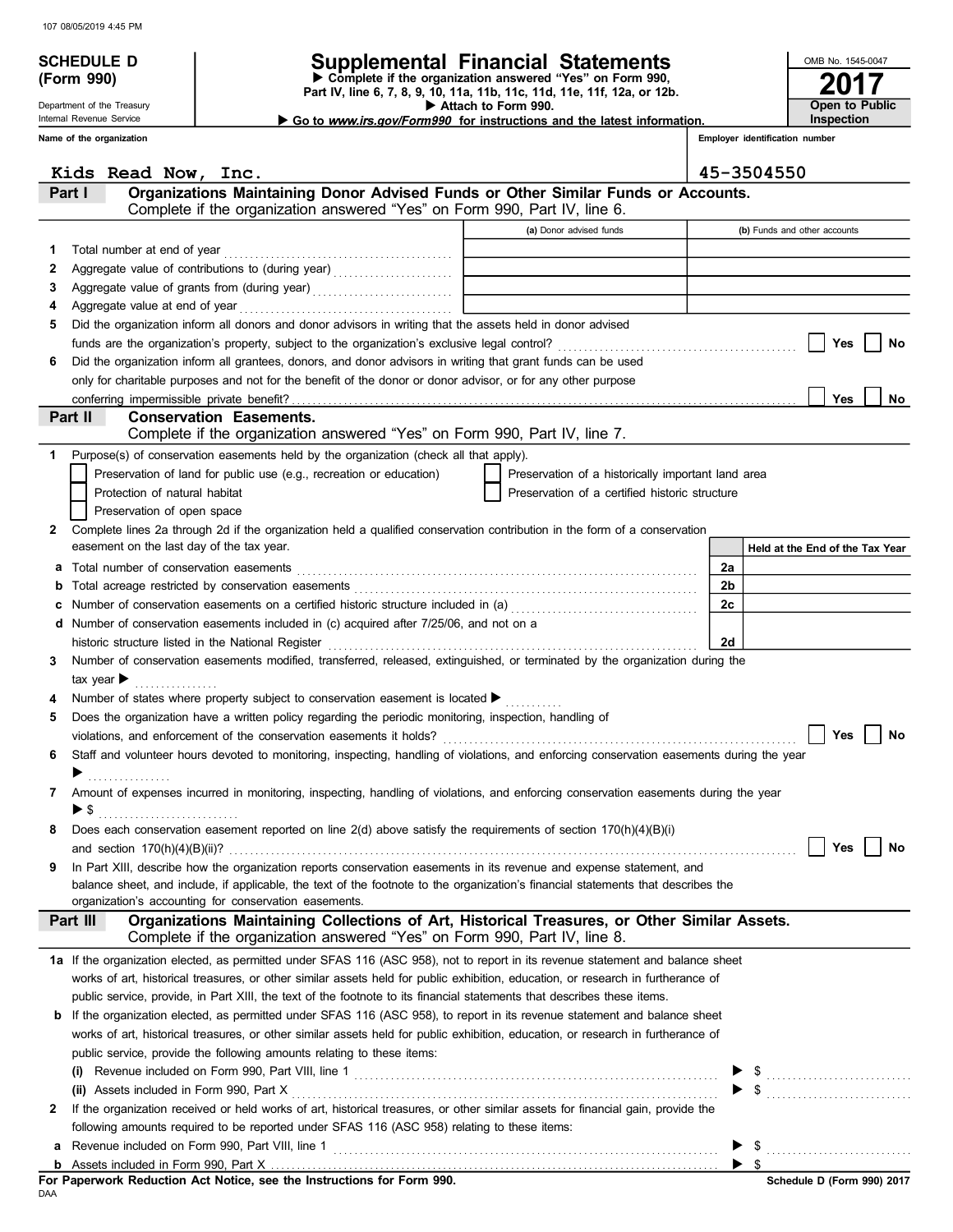|              | Schedule D (Form 990) 2017 Kids Read Now, Inc.                                                                                                                                                                                      |                  |                         |                           |                         |                    | 45-3504550      |                      |                | Page 2              |
|--------------|-------------------------------------------------------------------------------------------------------------------------------------------------------------------------------------------------------------------------------------|------------------|-------------------------|---------------------------|-------------------------|--------------------|-----------------|----------------------|----------------|---------------------|
|              | Organizations Maintaining Collections of Art, Historical Treasures, or Other Similar Assets (continued)<br>Part III                                                                                                                 |                  |                         |                           |                         |                    |                 |                      |                |                     |
|              | 3 Using the organization's acquisition, accession, and other records, check any of the following that are a significant use of its<br>collection items (check all that apply):                                                      |                  |                         |                           |                         |                    |                 |                      |                |                     |
| a            | Public exhibition                                                                                                                                                                                                                   |                  | d                       | Loan or exchange programs |                         |                    |                 |                      |                |                     |
| b            | Scholarly research                                                                                                                                                                                                                  |                  | е                       |                           |                         |                    |                 |                      |                |                     |
| c            | Preservation for future generations                                                                                                                                                                                                 |                  |                         |                           |                         |                    |                 |                      |                |                     |
|              | Provide a description of the organization's collections and explain how they further the organization's exempt purpose in Part                                                                                                      |                  |                         |                           |                         |                    |                 |                      |                |                     |
|              | XIII.                                                                                                                                                                                                                               |                  |                         |                           |                         |                    |                 |                      |                |                     |
| 5            | During the year, did the organization solicit or receive donations of art, historical treasures, or other similar                                                                                                                   |                  |                         |                           |                         |                    |                 |                      |                |                     |
|              |                                                                                                                                                                                                                                     |                  |                         |                           |                         |                    |                 |                      | Yes            | No                  |
|              | Part IV<br><b>Escrow and Custodial Arrangements.</b>                                                                                                                                                                                |                  |                         |                           |                         |                    |                 |                      |                |                     |
|              | Complete if the organization answered "Yes" on Form 990, Part IV, line 9, or reported an amount on Form                                                                                                                             |                  |                         |                           |                         |                    |                 |                      |                |                     |
|              | 990, Part X, line 21.                                                                                                                                                                                                               |                  |                         |                           |                         |                    |                 |                      |                |                     |
|              | 1a Is the organization an agent, trustee, custodian or other intermediary for contributions or other assets not                                                                                                                     |                  |                         |                           |                         |                    |                 |                      |                |                     |
|              |                                                                                                                                                                                                                                     |                  |                         |                           |                         |                    |                 |                      | Yes            | No                  |
|              | <b>b</b> If "Yes," explain the arrangement in Part XIII and complete the following table:                                                                                                                                           |                  |                         |                           |                         |                    |                 |                      |                |                     |
|              |                                                                                                                                                                                                                                     |                  |                         |                           |                         |                    |                 |                      | Amount         |                     |
| c            | Beginning balance                                                                                                                                                                                                                   |                  |                         |                           |                         |                    |                 | 1c                   |                |                     |
| d            | Additions during the year<br>interaction continuous continuous continuous during the year of the year of the set of the set of the set of the set of the set of the set of the set of the set of the set of the set of the set o    |                  |                         |                           |                         |                    |                 | 1d                   |                |                     |
| е            | Distributions during the year manufactured contains and the year manufactured with the year manufactured with                                                                                                                       |                  |                         |                           |                         |                    |                 | 1e                   |                |                     |
| f            | Ending balance <b>construction and the construction of the construction of the construction</b> of the construction of the construction of the construction of the construction of the construction of the construction of the cons |                  |                         |                           |                         |                    |                 | 1f                   |                |                     |
|              | 2a Did the organization include an amount on Form 990, Part X, line 21, for escrow or custodial account liability?                                                                                                                  |                  |                         |                           |                         |                    |                 |                      | Yes            | <b>No</b>           |
|              | <b>Endowment Funds.</b><br>Part V                                                                                                                                                                                                   |                  |                         |                           |                         |                    |                 |                      |                |                     |
|              | Complete if the organization answered "Yes" on Form 990, Part IV, line 10.                                                                                                                                                          |                  |                         |                           |                         |                    |                 |                      |                |                     |
|              |                                                                                                                                                                                                                                     | (a) Current year |                         | (b) Prior year            |                         | (c) Two years back |                 | (d) Three years back |                | (e) Four years back |
|              | 1a Beginning of year balance                                                                                                                                                                                                        |                  |                         |                           |                         |                    |                 |                      |                |                     |
|              | <b>b</b> Contributions                                                                                                                                                                                                              |                  |                         |                           |                         |                    |                 |                      |                |                     |
|              | c Net investment earnings, gains, and                                                                                                                                                                                               |                  |                         |                           |                         |                    |                 |                      |                |                     |
|              |                                                                                                                                                                                                                                     |                  |                         |                           |                         |                    |                 |                      |                |                     |
|              | d Grants or scholarships                                                                                                                                                                                                            |                  |                         |                           |                         |                    |                 |                      |                |                     |
|              | e Other expenditures for facilities and                                                                                                                                                                                             |                  |                         |                           |                         |                    |                 |                      |                |                     |
|              |                                                                                                                                                                                                                                     |                  |                         |                           |                         |                    |                 |                      |                |                     |
|              | f Administrative expenses                                                                                                                                                                                                           |                  |                         |                           |                         |                    |                 |                      |                |                     |
| a            |                                                                                                                                                                                                                                     |                  |                         |                           |                         |                    |                 |                      |                |                     |
| $\mathbf{2}$ | Provide the estimated percentage of the current year end balance (line 1g, column (a)) held as:                                                                                                                                     |                  |                         |                           |                         |                    |                 |                      |                |                     |
|              | <b>a</b> Board designated or quasi-endowment $\blacktriangleright$                                                                                                                                                                  |                  | %                       |                           |                         |                    |                 |                      |                |                     |
| b            | Permanent endowment ><br>$\%$                                                                                                                                                                                                       |                  |                         |                           |                         |                    |                 |                      |                |                     |
| c            | Temporarily restricted endowment ▶                                                                                                                                                                                                  | %                |                         |                           |                         |                    |                 |                      |                |                     |
|              | The percentages on lines 2a, 2b, and 2c should equal 100%.                                                                                                                                                                          |                  |                         |                           |                         |                    |                 |                      |                |                     |
|              | 3a Are there endowment funds not in the possession of the organization that are held and administered for the                                                                                                                       |                  |                         |                           |                         |                    |                 |                      |                |                     |
|              | organization by:                                                                                                                                                                                                                    |                  |                         |                           |                         |                    |                 |                      |                | Yes<br>No           |
|              | $(i)$ unrelated organizations $\ldots$ $\ldots$ $\ldots$ $\ldots$ $\ldots$ $\ldots$ $\ldots$ $\ldots$ $\ldots$ $\ldots$ $\ldots$ $\ldots$ $\ldots$ $\ldots$                                                                         |                  |                         |                           |                         |                    |                 |                      | 3a(i)          |                     |
|              | (ii) related organizations                                                                                                                                                                                                          |                  |                         |                           |                         |                    |                 |                      | 3a(ii)         |                     |
|              |                                                                                                                                                                                                                                     |                  |                         |                           |                         |                    |                 |                      | 3b             |                     |
|              | Describe in Part XIII the intended uses of the organization's endowment funds.                                                                                                                                                      |                  |                         |                           |                         |                    |                 |                      |                |                     |
|              | Land, Buildings, and Equipment.<br>Part VI                                                                                                                                                                                          |                  |                         |                           |                         |                    |                 |                      |                |                     |
|              | Complete if the organization answered "Yes" on Form 990, Part IV, line 11a. See Form 990, Part X, line 10.                                                                                                                          |                  |                         |                           |                         |                    |                 |                      |                |                     |
|              | Description of property                                                                                                                                                                                                             |                  | (a) Cost or other basis |                           | (b) Cost or other basis |                    | (c) Accumulated |                      | (d) Book value |                     |
|              |                                                                                                                                                                                                                                     |                  | (investment)            |                           | (other)                 |                    | depreciation    |                      |                |                     |
|              |                                                                                                                                                                                                                                     |                  |                         |                           |                         |                    |                 |                      |                |                     |
|              |                                                                                                                                                                                                                                     |                  |                         |                           |                         |                    |                 |                      |                |                     |
|              | c Leasehold improvements                                                                                                                                                                                                            |                  |                         |                           |                         |                    |                 |                      |                |                     |
|              |                                                                                                                                                                                                                                     |                  |                         |                           |                         | 670,360            |                 | 220,551              |                | 449,809             |
|              | e Other                                                                                                                                                                                                                             |                  |                         |                           |                         |                    |                 |                      |                |                     |
|              | Total. Add lines 1a through 1e. (Column (d) must equal Form 990, Part X, column (B), line 10c.)                                                                                                                                     |                  |                         |                           |                         |                    |                 | ▶                    |                | 449,809             |

Schedule D (Form 990) 2017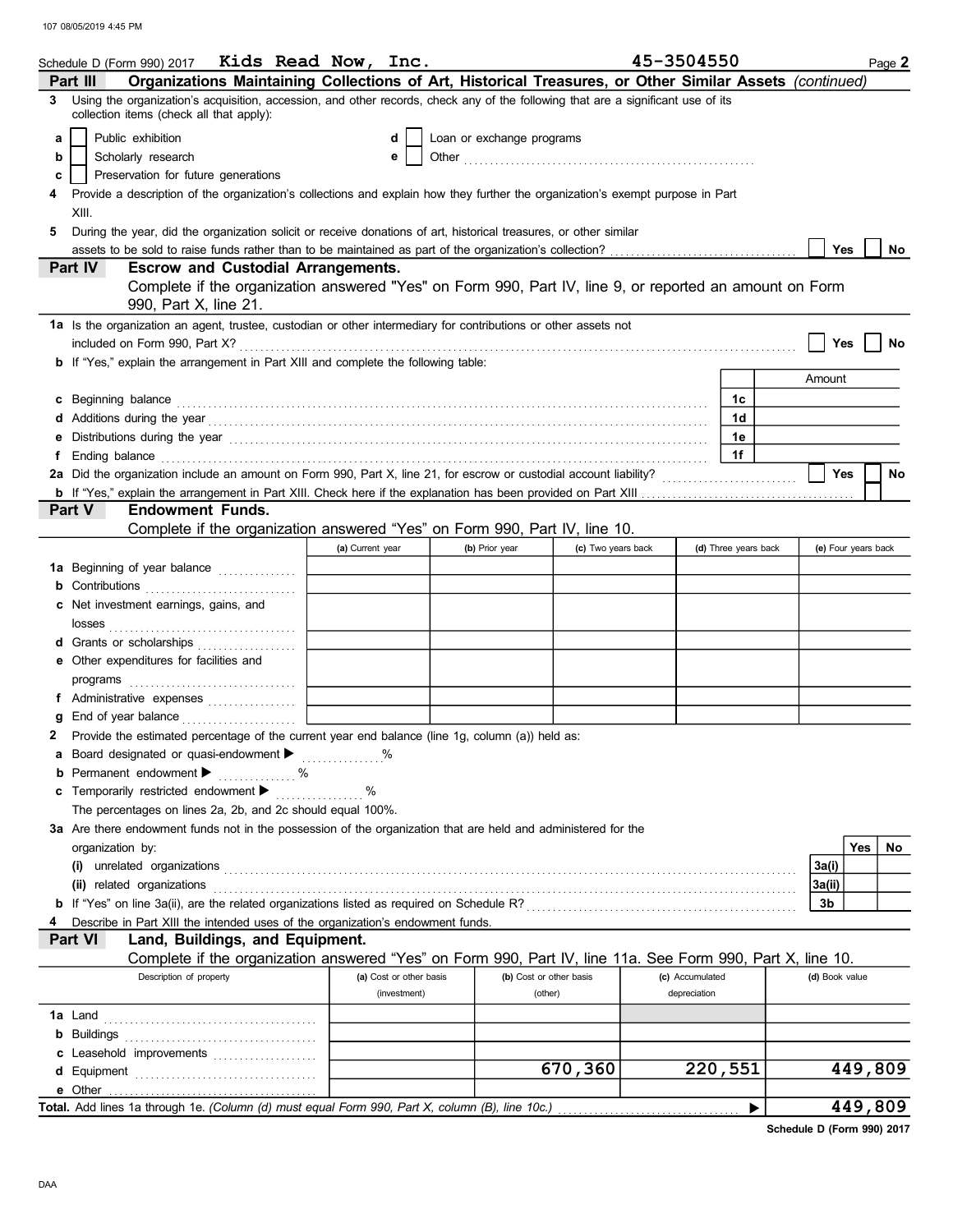|                           | Kids Read Now, Inc.<br>Schedule D (Form 990) 2017                                                          |                | 45-3504550                       | Page 3         |
|---------------------------|------------------------------------------------------------------------------------------------------------|----------------|----------------------------------|----------------|
| Part VII                  | <b>Investments-Other Securities.</b>                                                                       |                |                                  |                |
|                           | Complete if the organization answered "Yes" on Form 990, Part IV, line 11b. See Form 990, Part X, line 12. |                |                                  |                |
|                           | (a) Description of security or category                                                                    | (b) Book value | (c) Method of valuation:         |                |
|                           | (including name of security)                                                                               |                | Cost or end-of-year market value |                |
| (1) Financial derivatives |                                                                                                            |                |                                  |                |
|                           | (2) Closely-held equity interests                                                                          |                |                                  |                |
| (3) Other                 |                                                                                                            |                |                                  |                |
| $(A)$ .                   |                                                                                                            |                |                                  |                |
| (B)                       |                                                                                                            |                |                                  |                |
| (C)                       |                                                                                                            |                |                                  |                |
| (D)                       |                                                                                                            |                |                                  |                |
| (E)                       |                                                                                                            |                |                                  |                |
| (F)                       |                                                                                                            |                |                                  |                |
| (G)                       |                                                                                                            |                |                                  |                |
| (H)                       |                                                                                                            |                |                                  |                |
|                           | Total. (Column (b) must equal Form 990, Part X, col. (B) line 12.) $\blacktriangleright$                   |                |                                  |                |
| Part VIII                 | Investments-Program Related.                                                                               |                |                                  |                |
|                           | Complete if the organization answered "Yes" on Form 990, Part IV, line 11c. See Form 990, Part X, line 13. |                |                                  |                |
|                           | (a) Description of investment                                                                              | (b) Book value | (c) Method of valuation:         |                |
|                           |                                                                                                            |                | Cost or end-of-year market value |                |
|                           |                                                                                                            |                |                                  |                |
| (1)                       |                                                                                                            |                |                                  |                |
| (2)                       |                                                                                                            |                |                                  |                |
| (3)                       |                                                                                                            |                |                                  |                |
| (4)                       |                                                                                                            |                |                                  |                |
| (5)                       |                                                                                                            |                |                                  |                |
| (6)                       |                                                                                                            |                |                                  |                |
| (7)                       |                                                                                                            |                |                                  |                |
| (8)                       |                                                                                                            |                |                                  |                |
| (9)                       |                                                                                                            |                |                                  |                |
|                           | Total. (Column (b) must equal Form 990, Part X, col. (B) line 13.) $\blacktriangleright$                   |                |                                  |                |
| Part IX                   | Other Assets.                                                                                              |                |                                  |                |
|                           | Complete if the organization answered "Yes" on Form 990, Part IV, line 11d. See Form 990, Part X, line 15. |                |                                  |                |
|                           | (a) Description                                                                                            |                |                                  | (b) Book value |
| (1)                       |                                                                                                            |                |                                  |                |
| (2)                       |                                                                                                            |                |                                  |                |
| (3)                       |                                                                                                            |                |                                  |                |
| (4)                       |                                                                                                            |                |                                  |                |
| (5)                       |                                                                                                            |                |                                  |                |
| (6)                       |                                                                                                            |                |                                  |                |
| (7)                       |                                                                                                            |                |                                  |                |
| (8)                       |                                                                                                            |                |                                  |                |
| (9)                       |                                                                                                            |                |                                  |                |
|                           | Total. (Column (b) must equal Form 990, Part X, col. (B) line 15.)                                         |                |                                  |                |
| Part X                    | Other Liabilities.                                                                                         |                |                                  |                |
|                           | Complete if the organization answered "Yes" on Form 990, Part IV, line 11e or 11f. See Form 990, Part X,   |                |                                  |                |
|                           | line 25.                                                                                                   |                |                                  |                |
| 1.                        | (a) Description of liability                                                                               | (b) Book value |                                  |                |
| (1)                       | Federal income taxes                                                                                       |                |                                  |                |
| (2)                       |                                                                                                            |                |                                  |                |
| (3)                       |                                                                                                            |                |                                  |                |
| (4)                       |                                                                                                            |                |                                  |                |
|                           |                                                                                                            |                |                                  |                |
| (5)                       |                                                                                                            |                |                                  |                |
| (6)                       |                                                                                                            |                |                                  |                |
| (7)                       |                                                                                                            |                |                                  |                |
| (8)                       |                                                                                                            |                |                                  |                |

Total. (Column (b) must equal Form 990, Part X, col. (B) line 25.)  $\blacktriangleright$  $(9)$ 

**2.** Liability for uncertain tax positions. In Part XIII, provide the text of the footnote to the organization's financial statements that reports the organization's liability for uncertain tax positions under FIN 48 (ASC 740). Check here if the text of the footnote has been provided in Part XIII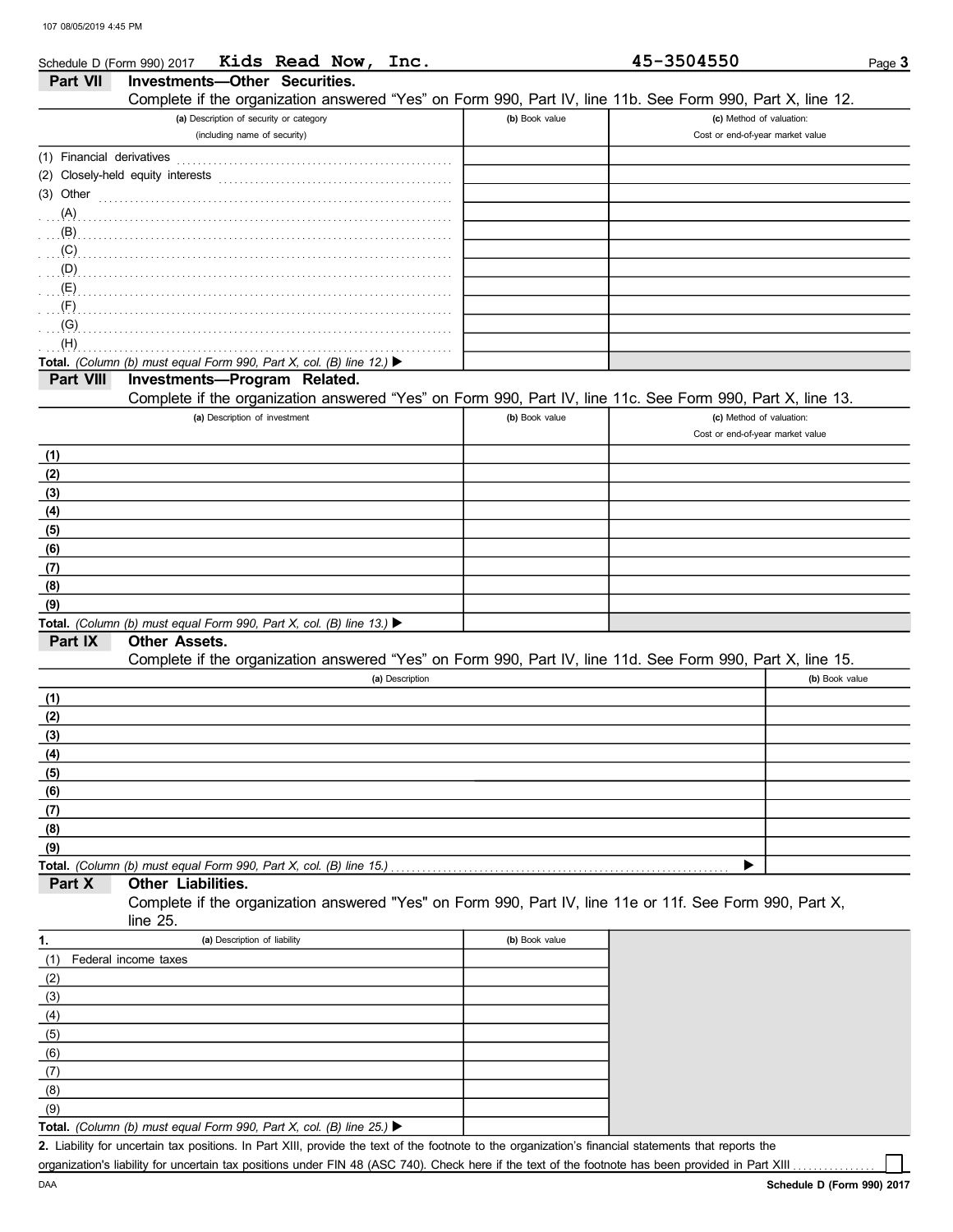|    | Schedule D (Form 990) 2017 Kids Read Now, Inc.                                                                                                                                                                                 |                | 45-3504550   | Page 4      |
|----|--------------------------------------------------------------------------------------------------------------------------------------------------------------------------------------------------------------------------------|----------------|--------------|-------------|
|    | Reconciliation of Revenue per Audited Financial Statements With Revenue per Return.<br>Part XI                                                                                                                                 |                |              |             |
|    | Complete if the organization answered "Yes" on Form 990, Part IV, line 12a.                                                                                                                                                    |                |              |             |
| 1  |                                                                                                                                                                                                                                |                | $\mathbf{1}$ | 2,184,831   |
| 2  | Amounts included on line 1 but not on Form 990, Part VIII, line 12:                                                                                                                                                            |                |              |             |
| a  |                                                                                                                                                                                                                                | 2a             |              |             |
| b  |                                                                                                                                                                                                                                | 2 <sub>b</sub> |              |             |
| с  |                                                                                                                                                                                                                                | 2c             |              |             |
| d  |                                                                                                                                                                                                                                | 2d             |              |             |
| е  | Add lines 2a through 2d [11] Add [12] Add [12] Add lines 2a through 2d [12] Add lines 2a through 2d                                                                                                                            |                | 2e           |             |
| 3  |                                                                                                                                                                                                                                |                | 3            | 2,184,831   |
| 4  | Amounts included on Form 990, Part VIII, line 12, but not on line 1:                                                                                                                                                           |                |              |             |
| а  |                                                                                                                                                                                                                                | 4a             |              |             |
| b  |                                                                                                                                                                                                                                | 4b             |              |             |
| c  | Add lines 4a and 4b                                                                                                                                                                                                            |                | 4с           |             |
| 5  |                                                                                                                                                                                                                                |                | 5            | 2,184,831   |
|    | Reconciliation of Expenses per Audited Financial Statements With Expenses per Return.<br>Part XII l                                                                                                                            |                |              |             |
|    | Complete if the organization answered "Yes" on Form 990, Part IV, line 12a.                                                                                                                                                    |                |              |             |
| 1. | Total expenses and losses per audited financial statements                                                                                                                                                                     |                | 1            | 3,157,579   |
| 2  | Amounts included on line 1 but not on Form 990, Part IX, line 25:                                                                                                                                                              |                |              |             |
| a  |                                                                                                                                                                                                                                | 2a             |              |             |
| b  |                                                                                                                                                                                                                                | 2 <sub>b</sub> |              |             |
| С  | Other losses                                                                                                                                                                                                                   | 2c             |              |             |
| d  |                                                                                                                                                                                                                                | 2d             |              |             |
| е  | Add lines 2a through 2d [11] All and the contract of the contract of the contract of the contract of the contract of the contract of the contract of the contract of the contract of the contract of the contract of the contr |                | 2e           |             |
| 3  |                                                                                                                                                                                                                                |                | 3            | 3, 157, 579 |
| 4  | Amounts included on Form 990, Part IX, line 25, but not on line 1:                                                                                                                                                             |                |              |             |
| а  |                                                                                                                                                                                                                                | 4а             |              |             |
| b  |                                                                                                                                                                                                                                | 4b             |              |             |
| c  | Add lines 4a and 4b                                                                                                                                                                                                            |                | 4с           |             |
| 5  |                                                                                                                                                                                                                                |                | 5            | 3, 157, 579 |
|    | Part XIII Supplemental Information.                                                                                                                                                                                            |                |              |             |
|    | Provide the descriptions required for Part II, lines 3, 5, and 9; Part III, lines 1a and 4; Part IV, lines 1b and 2b; Part V, line 4; Part X, line                                                                             |                |              |             |
|    | 2; Part XI, lines 2d and 4b; and Part XII, lines 2d and 4b. Also complete this part to provide any additional information.                                                                                                     |                |              |             |
|    |                                                                                                                                                                                                                                |                |              |             |
|    |                                                                                                                                                                                                                                |                |              |             |
|    |                                                                                                                                                                                                                                |                |              |             |
|    |                                                                                                                                                                                                                                |                |              |             |
|    |                                                                                                                                                                                                                                |                |              |             |
|    |                                                                                                                                                                                                                                |                |              |             |
|    |                                                                                                                                                                                                                                |                |              |             |
|    |                                                                                                                                                                                                                                |                |              |             |
|    |                                                                                                                                                                                                                                |                |              |             |
|    |                                                                                                                                                                                                                                |                |              |             |
|    |                                                                                                                                                                                                                                |                |              |             |
|    |                                                                                                                                                                                                                                |                |              |             |
|    |                                                                                                                                                                                                                                |                |              |             |
|    |                                                                                                                                                                                                                                |                |              |             |
|    |                                                                                                                                                                                                                                |                |              |             |
|    |                                                                                                                                                                                                                                |                |              |             |
|    |                                                                                                                                                                                                                                |                |              |             |
|    |                                                                                                                                                                                                                                |                |              |             |
|    |                                                                                                                                                                                                                                |                |              |             |
|    |                                                                                                                                                                                                                                |                |              |             |
|    |                                                                                                                                                                                                                                |                |              |             |
|    |                                                                                                                                                                                                                                |                |              |             |
|    |                                                                                                                                                                                                                                |                |              |             |
|    |                                                                                                                                                                                                                                |                |              |             |
|    |                                                                                                                                                                                                                                |                |              |             |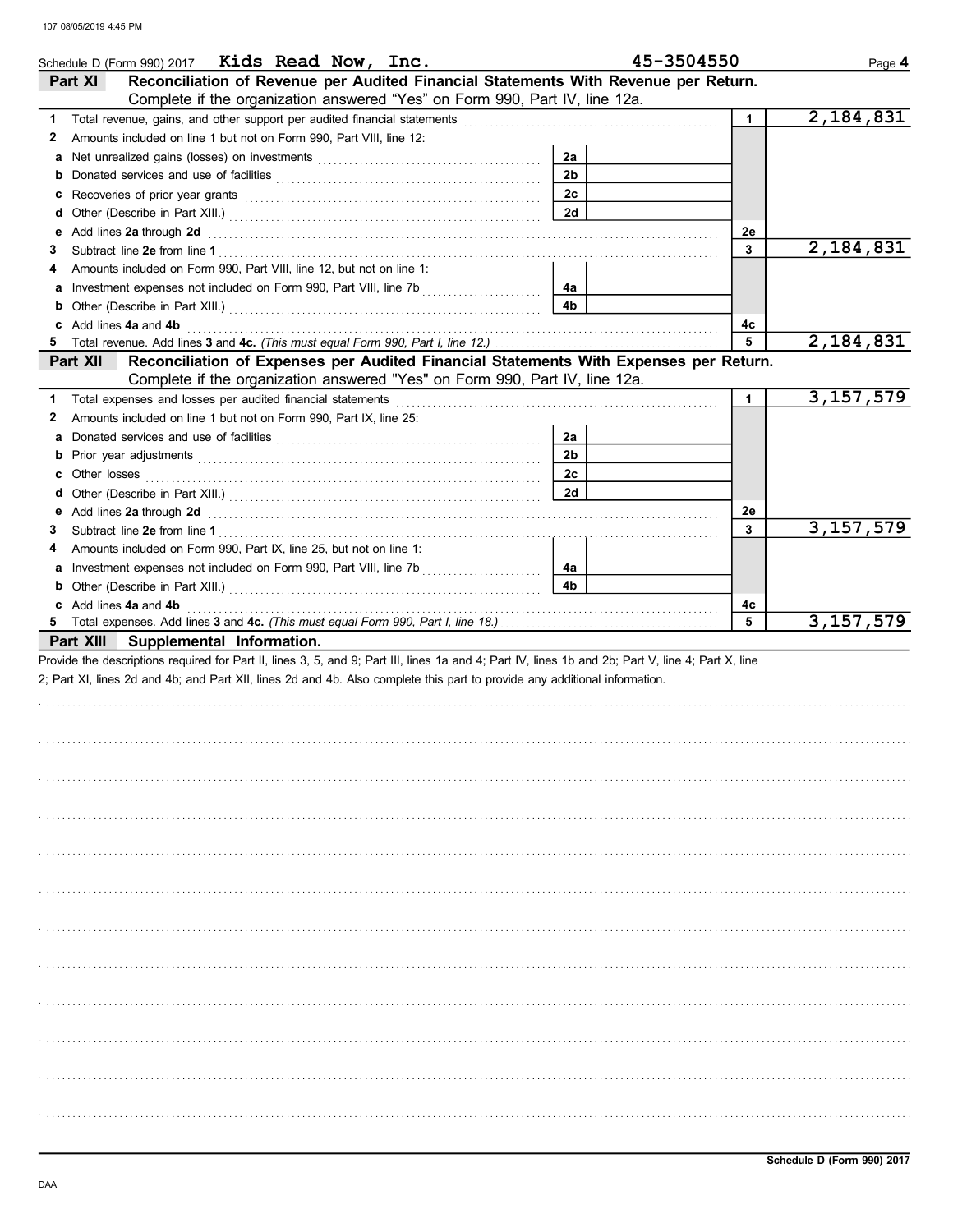| Schedule D (Form 990) 2017 Kids Read Now, Inc.    | 45-3504550 | Page 5 |
|---------------------------------------------------|------------|--------|
| Supplemental Information (continued)<br>Part XIII |            |        |
|                                                   |            |        |
|                                                   |            |        |
|                                                   |            |        |
|                                                   |            |        |
|                                                   |            |        |
|                                                   |            |        |
|                                                   |            |        |
|                                                   |            |        |
|                                                   |            |        |
|                                                   |            |        |
|                                                   |            |        |
|                                                   |            |        |
|                                                   |            |        |
|                                                   |            |        |
|                                                   |            |        |
|                                                   |            |        |
|                                                   |            |        |
|                                                   |            |        |
|                                                   |            |        |
|                                                   |            |        |
|                                                   |            |        |
|                                                   |            |        |
|                                                   |            |        |
|                                                   |            |        |
|                                                   |            |        |
|                                                   |            |        |
|                                                   |            |        |
|                                                   |            |        |
|                                                   |            |        |
|                                                   |            |        |
|                                                   |            |        |
|                                                   |            |        |
|                                                   |            |        |
|                                                   |            |        |
|                                                   |            |        |
|                                                   |            |        |
|                                                   |            |        |
|                                                   |            |        |
|                                                   |            |        |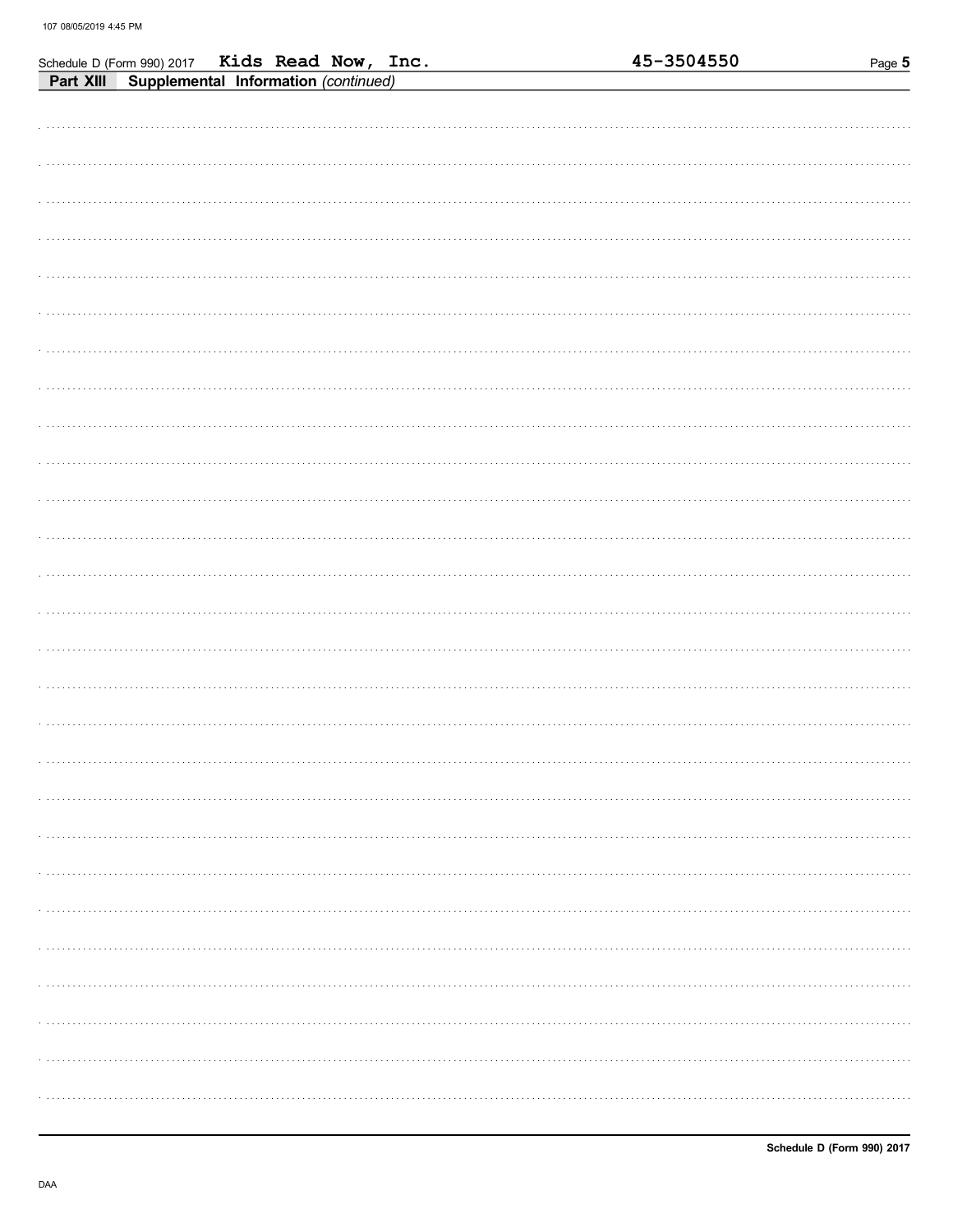# (Form 990)

# SCHEDULE M  $\overline{N}$  Noncash Contributions

Complete if the organizations answered "Yes" on Form 990, Part IV, lines 29 or 30.

Attach to Form 990.

Inspection Open To Public

OMB No. 1545-0047

2017

Name of the organization **Employer identification number Employer identification number Employer identification number** Department of the Treasury<br>Internal Revenue Service

Go to www.irs.gov/Form990 for the latest information.

|                     | LIIDIUVEI IUEIIUILAUUII IIUIII |
|---------------------|--------------------------------|
| Kids Read Now, Inc. | 45-3504550                     |

|     | <b>Types of Property</b><br>Part I                                                                                 |            |                            |                                             |                              |     |     |    |
|-----|--------------------------------------------------------------------------------------------------------------------|------------|----------------------------|---------------------------------------------|------------------------------|-----|-----|----|
|     |                                                                                                                    | (a)        | (b)                        | (c)                                         | (d)                          |     |     |    |
|     |                                                                                                                    | Check if   | Number of contributions or | Noncash contribution<br>amounts reported on | Method of determining        |     |     |    |
|     |                                                                                                                    | applicable | items contributed          | Form 990, Part VIII, line 1g                | noncash contribution amounts |     |     |    |
| 1.  | Art - Works of art                                                                                                 |            |                            |                                             |                              |     |     |    |
| 2   | Art - Historical treasures                                                                                         |            |                            |                                             |                              |     |     |    |
| 3   | Art - Fractional interests                                                                                         |            |                            |                                             |                              |     |     |    |
| 4   | Books and publications                                                                                             |            |                            |                                             |                              |     |     |    |
| 5   | Clothing and household                                                                                             |            |                            |                                             |                              |     |     |    |
|     |                                                                                                                    |            |                            |                                             |                              |     |     |    |
| 6   | Cars and other vehicles                                                                                            |            |                            |                                             |                              |     |     |    |
| 7   | Boats and planes                                                                                                   |            |                            |                                             |                              |     |     |    |
| 8   | Intellectual property                                                                                              |            |                            |                                             |                              |     |     |    |
| 9   | Securities - Publicly traded                                                                                       |            |                            |                                             |                              |     |     |    |
| 10  | Securities - Closely held stock                                                                                    |            |                            |                                             |                              |     |     |    |
| 11  | Securities - Partnership, LLC,                                                                                     |            |                            |                                             |                              |     |     |    |
|     | or trust interests                                                                                                 |            |                            |                                             |                              |     |     |    |
| 12  | Securities - Miscellaneous                                                                                         |            |                            |                                             |                              |     |     |    |
| 13  | Qualified conservation                                                                                             |            |                            |                                             |                              |     |     |    |
|     | contribution - Historic                                                                                            |            |                            |                                             |                              |     |     |    |
|     |                                                                                                                    |            |                            |                                             |                              |     |     |    |
| 14  | Qualified conservation                                                                                             |            |                            |                                             |                              |     |     |    |
|     | contribution - Other                                                                                               |            |                            |                                             |                              |     |     |    |
| 15  | Real estate - Residential                                                                                          |            |                            |                                             |                              |     |     |    |
| 16  | Real estate - Commercial                                                                                           |            |                            |                                             |                              |     |     |    |
| 17  | Real estate - Other                                                                                                |            |                            |                                             |                              |     |     |    |
| 18  | Collectibles <b>Collectibles</b>                                                                                   |            |                            |                                             |                              |     |     |    |
| 19  | Food inventory                                                                                                     |            |                            |                                             |                              |     |     |    |
| 20  | Drugs and medical supplies                                                                                         |            |                            |                                             |                              |     |     |    |
| 21  |                                                                                                                    |            |                            |                                             |                              |     |     |    |
| 22  | Historical artifacts                                                                                               |            |                            |                                             |                              |     |     |    |
| 23  | Scientific specimens                                                                                               |            |                            |                                             |                              |     |     |    |
| 24  | Archeological artifacts                                                                                            |            |                            |                                             |                              |     |     |    |
| 25  |                                                                                                                    | X          | 1                          | 72,000                                      |                              |     |     |    |
| 26  |                                                                                                                    |            |                            |                                             |                              |     |     |    |
| 27  |                                                                                                                    |            |                            |                                             |                              |     |     |    |
| 28  | Other $\blacktriangleright$ (                                                                                      |            |                            |                                             |                              |     |     |    |
| 29  | Number of Forms 8283 received by the organization during the tax year for contributions for                        |            |                            |                                             |                              |     |     |    |
|     | which the organization completed Form 8283, Part IV, Donee Acknowledgement                                         |            |                            |                                             | 29                           |     |     |    |
|     |                                                                                                                    |            |                            |                                             |                              |     | Yes | No |
| 30a | During the year, did the organization receive by contribution any property reported in Part I, lines 1 through     |            |                            |                                             |                              |     |     |    |
|     | 28, that it must hold for at least three years from the date of the initial contribution, and which isn't required |            |                            |                                             |                              |     |     |    |
|     | to be used for exempt purposes for the entire holding period?                                                      |            |                            |                                             |                              | 30a |     | X  |
| b   | If "Yes," describe the arrangement in Part II.                                                                     |            |                            |                                             |                              |     |     |    |
| 31  | Does the organization have a gift acceptance policy that requires the review of any nonstandard                    |            |                            |                                             |                              |     |     |    |
|     | contributions?                                                                                                     |            |                            |                                             |                              | 31  |     | X  |
| 32a | Does the organization hire or use third parties or related organizations to solicit, process, or sell noncash      |            |                            |                                             |                              |     |     |    |
|     | contributions?                                                                                                     |            |                            |                                             |                              | 32a |     | X  |
| b   | If "Yes," describe in Part II.                                                                                     |            |                            |                                             |                              |     |     |    |
| 33  | If the organization didn't report an amount in column (c) for a type of property for which column (a) is checked,  |            |                            |                                             |                              |     |     |    |
|     | describe in Part II.                                                                                               |            |                            |                                             |                              |     |     |    |

For Paperwork Reduction Act Notice, see the Instructions for Form 990. Schedule M (Form 990) 2017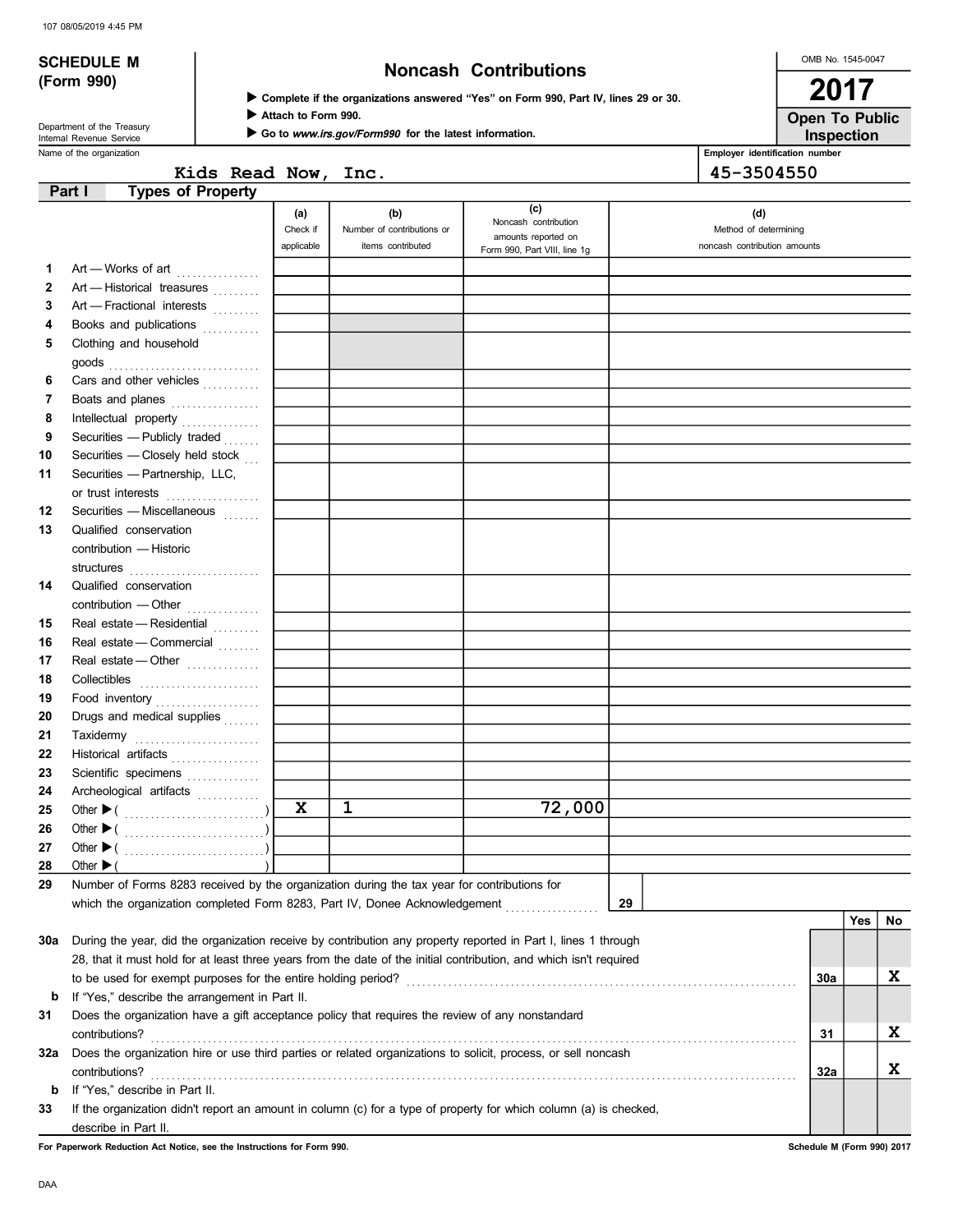| Schedule M (Form 990) 2017 |  |  |                                                                                   |                                                                                                                                                                                                                                                                        | Page 2 |
|----------------------------|--|--|-----------------------------------------------------------------------------------|------------------------------------------------------------------------------------------------------------------------------------------------------------------------------------------------------------------------------------------------------------------------|--------|
| Part II                    |  |  | or a combination of both. Also complete this part for any additional information. | $\frac{100}{2017}$ Kids Read Now, Inc.<br>Supplemental Information. Provide the information required by Part I, lines 30b, 32b, and 33, and whether<br>the organization is reporting in Part I, column (b), the number of contributions, the number of items received, |        |
|                            |  |  |                                                                                   |                                                                                                                                                                                                                                                                        |        |
|                            |  |  |                                                                                   |                                                                                                                                                                                                                                                                        |        |
|                            |  |  |                                                                                   |                                                                                                                                                                                                                                                                        |        |
|                            |  |  |                                                                                   |                                                                                                                                                                                                                                                                        |        |
|                            |  |  |                                                                                   |                                                                                                                                                                                                                                                                        |        |
|                            |  |  |                                                                                   |                                                                                                                                                                                                                                                                        |        |
|                            |  |  |                                                                                   |                                                                                                                                                                                                                                                                        |        |
|                            |  |  |                                                                                   |                                                                                                                                                                                                                                                                        |        |
|                            |  |  |                                                                                   |                                                                                                                                                                                                                                                                        |        |
|                            |  |  |                                                                                   |                                                                                                                                                                                                                                                                        |        |
|                            |  |  |                                                                                   |                                                                                                                                                                                                                                                                        |        |
|                            |  |  |                                                                                   |                                                                                                                                                                                                                                                                        |        |
|                            |  |  |                                                                                   |                                                                                                                                                                                                                                                                        |        |
|                            |  |  |                                                                                   |                                                                                                                                                                                                                                                                        |        |
|                            |  |  |                                                                                   |                                                                                                                                                                                                                                                                        |        |
|                            |  |  |                                                                                   |                                                                                                                                                                                                                                                                        |        |
|                            |  |  |                                                                                   |                                                                                                                                                                                                                                                                        |        |
|                            |  |  |                                                                                   |                                                                                                                                                                                                                                                                        |        |
|                            |  |  |                                                                                   |                                                                                                                                                                                                                                                                        |        |
|                            |  |  |                                                                                   |                                                                                                                                                                                                                                                                        |        |
|                            |  |  |                                                                                   |                                                                                                                                                                                                                                                                        |        |
|                            |  |  |                                                                                   |                                                                                                                                                                                                                                                                        |        |
|                            |  |  |                                                                                   |                                                                                                                                                                                                                                                                        |        |
|                            |  |  |                                                                                   |                                                                                                                                                                                                                                                                        |        |
|                            |  |  |                                                                                   |                                                                                                                                                                                                                                                                        |        |
|                            |  |  |                                                                                   |                                                                                                                                                                                                                                                                        |        |
|                            |  |  |                                                                                   |                                                                                                                                                                                                                                                                        |        |
|                            |  |  |                                                                                   |                                                                                                                                                                                                                                                                        |        |
|                            |  |  |                                                                                   |                                                                                                                                                                                                                                                                        |        |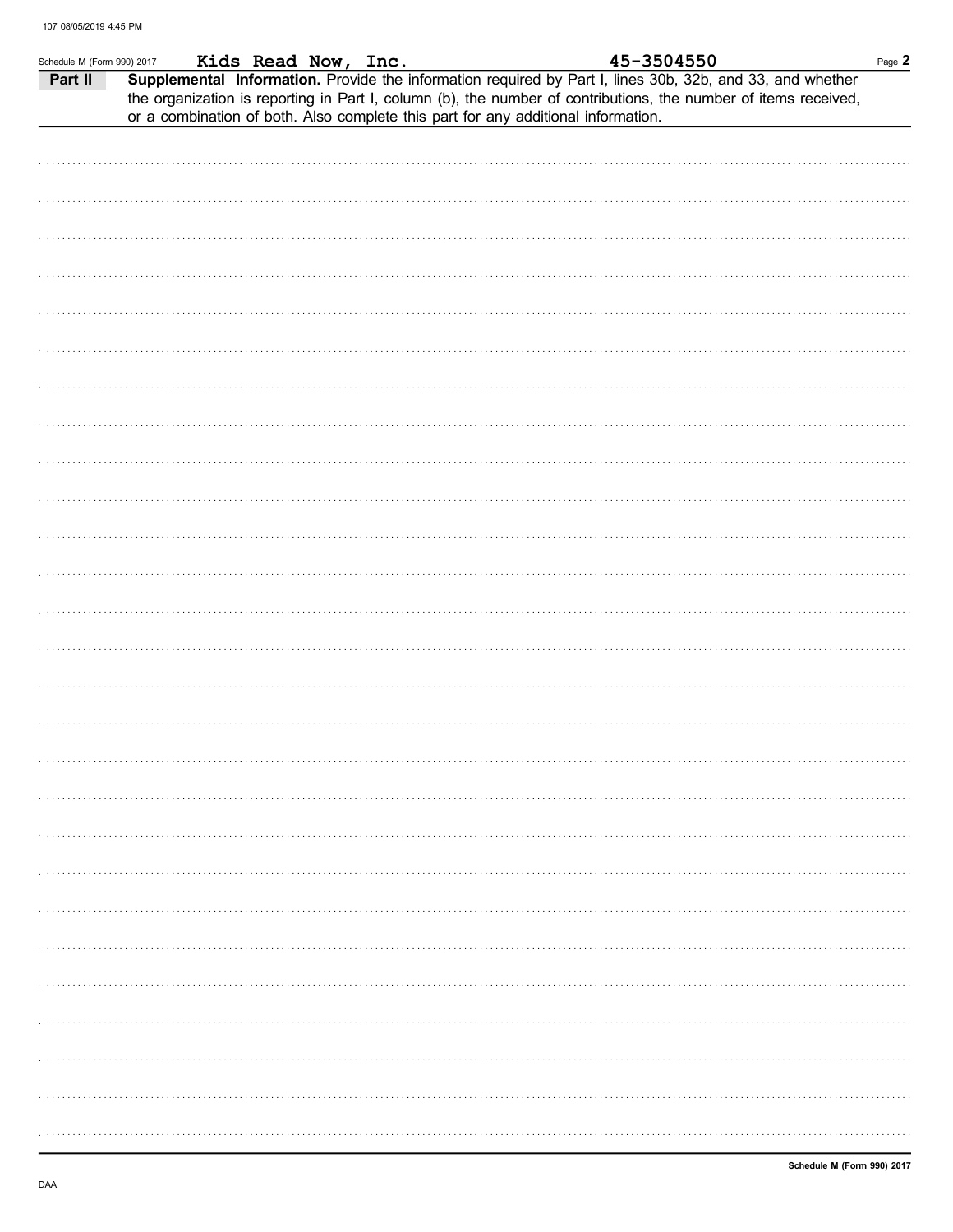| <b>SCHEDULE O</b><br>(Form 990 or 990-EZ)<br>Department of the Treasury<br>Internal Revenue Service | Supplemental Information to Form 990 or 990-EZ<br>Complete to provide information for responses to specific questions on<br>Form 990 or 990-EZ or to provide any additional information.<br>Attach to Form 990 or 990-EZ.<br>Go to www.irs.gov/Form990 for the latest information. |                                              |                         |  |  |  |  |  |
|-----------------------------------------------------------------------------------------------------|------------------------------------------------------------------------------------------------------------------------------------------------------------------------------------------------------------------------------------------------------------------------------------|----------------------------------------------|-------------------------|--|--|--|--|--|
| Name of the organization                                                                            | Kids Read Now,<br>Inc.                                                                                                                                                                                                                                                             | Employer identification number<br>45-3504550 |                         |  |  |  |  |  |
|                                                                                                     | Form 990, Part VI, Line 2 - Related Party Information Among Officers                                                                                                                                                                                                               |                                              |                         |  |  |  |  |  |
| Leib Lurie                                                                                          | Barbara Lurie                                                                                                                                                                                                                                                                      |                                              |                         |  |  |  |  |  |
| President<br>Exec. Dir.                                                                             |                                                                                                                                                                                                                                                                                    |                                              |                         |  |  |  |  |  |
| <b>Spouses</b>                                                                                      |                                                                                                                                                                                                                                                                                    |                                              |                         |  |  |  |  |  |
|                                                                                                     | Form 990, Part VI, Line 11b - Organization's Process to Review Form 990                                                                                                                                                                                                            |                                              |                         |  |  |  |  |  |
|                                                                                                     | No review was or will be conducted.                                                                                                                                                                                                                                                |                                              |                         |  |  |  |  |  |
|                                                                                                     | Form 990, Part VI, Line 12c - Enforcement of Conflicts Policy                                                                                                                                                                                                                      |                                              |                         |  |  |  |  |  |
|                                                                                                     | The Board of Directors are required to compete a conflict of interest                                                                                                                                                                                                              |                                              |                         |  |  |  |  |  |
|                                                                                                     | declaration form annually disclosing any possible conflicts of interest.                                                                                                                                                                                                           |                                              |                         |  |  |  |  |  |
|                                                                                                     | The forms are required to be completed at least annually.                                                                                                                                                                                                                          |                                              |                         |  |  |  |  |  |
|                                                                                                     | Form 990, Part VI, Line 19 - Governing Documents Disclosure Explanation                                                                                                                                                                                                            |                                              |                         |  |  |  |  |  |
|                                                                                                     | The governing documents, conflict of interest policy and financial                                                                                                                                                                                                                 |                                              |                         |  |  |  |  |  |
|                                                                                                     | statements are available upon request.                                                                                                                                                                                                                                             |                                              |                         |  |  |  |  |  |
|                                                                                                     | Form 990, Part XI, Line 9 - Other Changes in Net Assets Explanation                                                                                                                                                                                                                |                                              |                         |  |  |  |  |  |
|                                                                                                     | Change in net present value of pledges recievable                                                                                                                                                                                                                                  |                                              | $\overline{\mathbf{0}}$ |  |  |  |  |  |
|                                                                                                     |                                                                                                                                                                                                                                                                                    |                                              |                         |  |  |  |  |  |
|                                                                                                     |                                                                                                                                                                                                                                                                                    |                                              |                         |  |  |  |  |  |
|                                                                                                     |                                                                                                                                                                                                                                                                                    |                                              |                         |  |  |  |  |  |
|                                                                                                     |                                                                                                                                                                                                                                                                                    |                                              |                         |  |  |  |  |  |
|                                                                                                     |                                                                                                                                                                                                                                                                                    |                                              |                         |  |  |  |  |  |